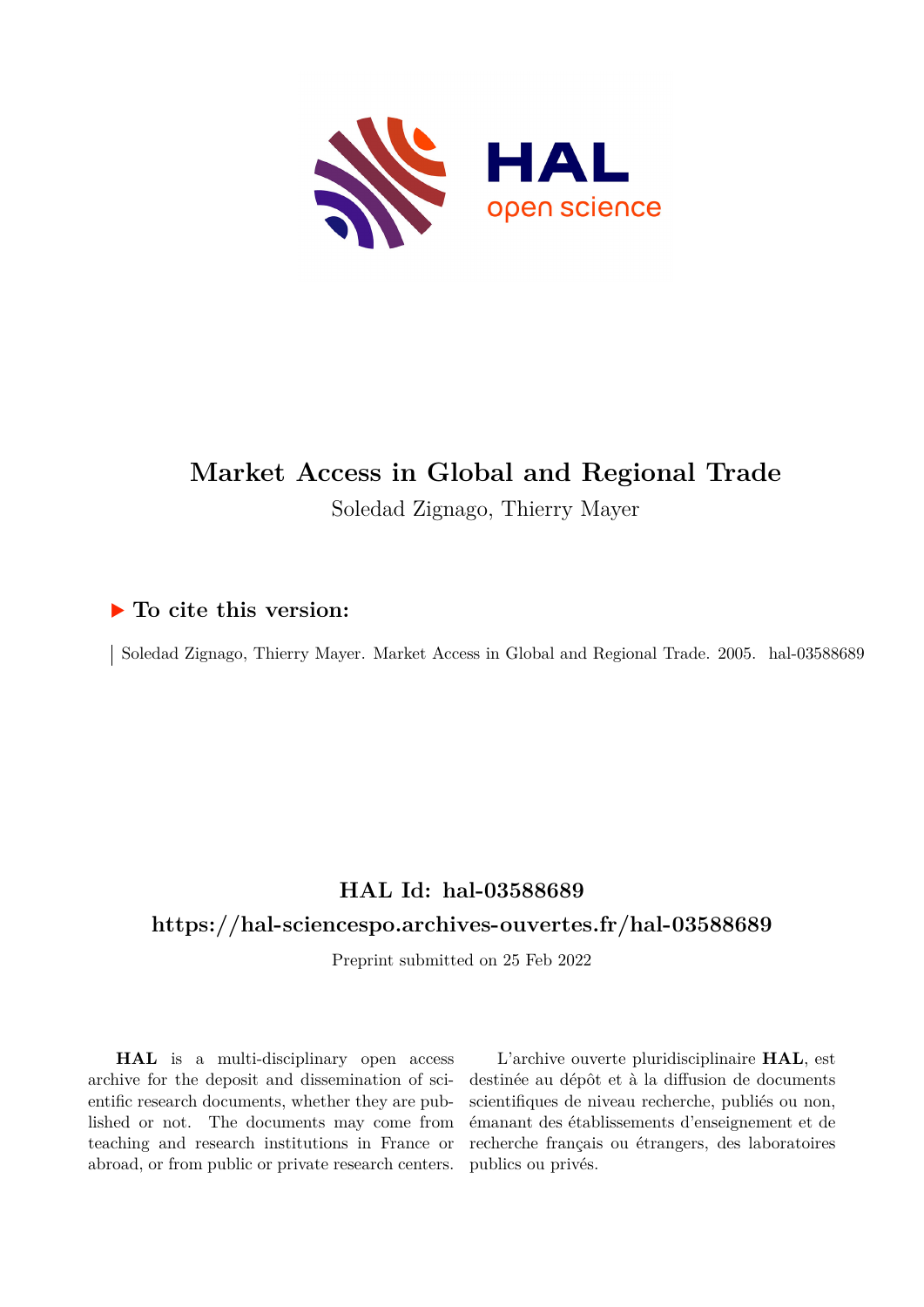# Market Access in Global and Regional Trade<sup>∗</sup>

Thierry Mayer<sup>†</sup> Soledad Zignago<sup>‡</sup>

3rd February 2005

#### Abstract

This paper develops a new method to measure difficulties in market access over a large sample of countries (both developing and developed), industries and years. It also offers a renewal of the assessment of the impact of regional trading arrangements. We use a micro-founded gravity-type model of trade patterns to estimate in particular the impact of national borders on revealed access to Northern markets by Southern producers. Everything else equal, in the nineties, a rich country imports on average 281 times more from itself than from a developing country, only 61 times more when importing from another rich country. Those difficulties in Northern market access have however experienced a noticeable fall during the last thirty years. While tariffs still have in general an influence on trade patterns, our estimates suggest that they are not an important component of market access difficulties faced by Southern exporters on Northern markets. The EU, CUSA/NAFTA, ASEAN/AFTA and MER-COSUR agreements all tend to reduce the estimated degree of market fragmentation within these zones, with an expected ranking between the respective impact of these agreements.

JEL classification: F12, F15

Keywords: Market Access, North-South Trade, Regional Integration, Border Effects, Grav-

ity.

<sup>∗</sup>We thank participants of the IVth Regional Integration Network (LACEA-CERES, Montevideo, December 2004), the LACEA Annual Conference (San José, November 2004), the Second Annual Conference of the Euro-Latin Study Network on Integration and Trade (ELSNIT, Florence, October 2004), the Second Conference of the "Trade, Industrialization and Development" RTN (Brussels, November 2004), the Seventh GTAP Annual Conference (Washington, June 2004) and particularly Céline Carrère, Riccardo Faini and Marcel Vaillant for their detailed comments.

<sup>†</sup>Corresponding author: University of Paris-Sud, CEPII, CERAS, and CEPR (tmayer@univ-paris1.fr). Address: CEPII, 9 rue Georges Pitard, 75015 Paris, France.

<sup>‡</sup>CEPII and TEAM-University of Paris 1 (zignago@cepii.fr).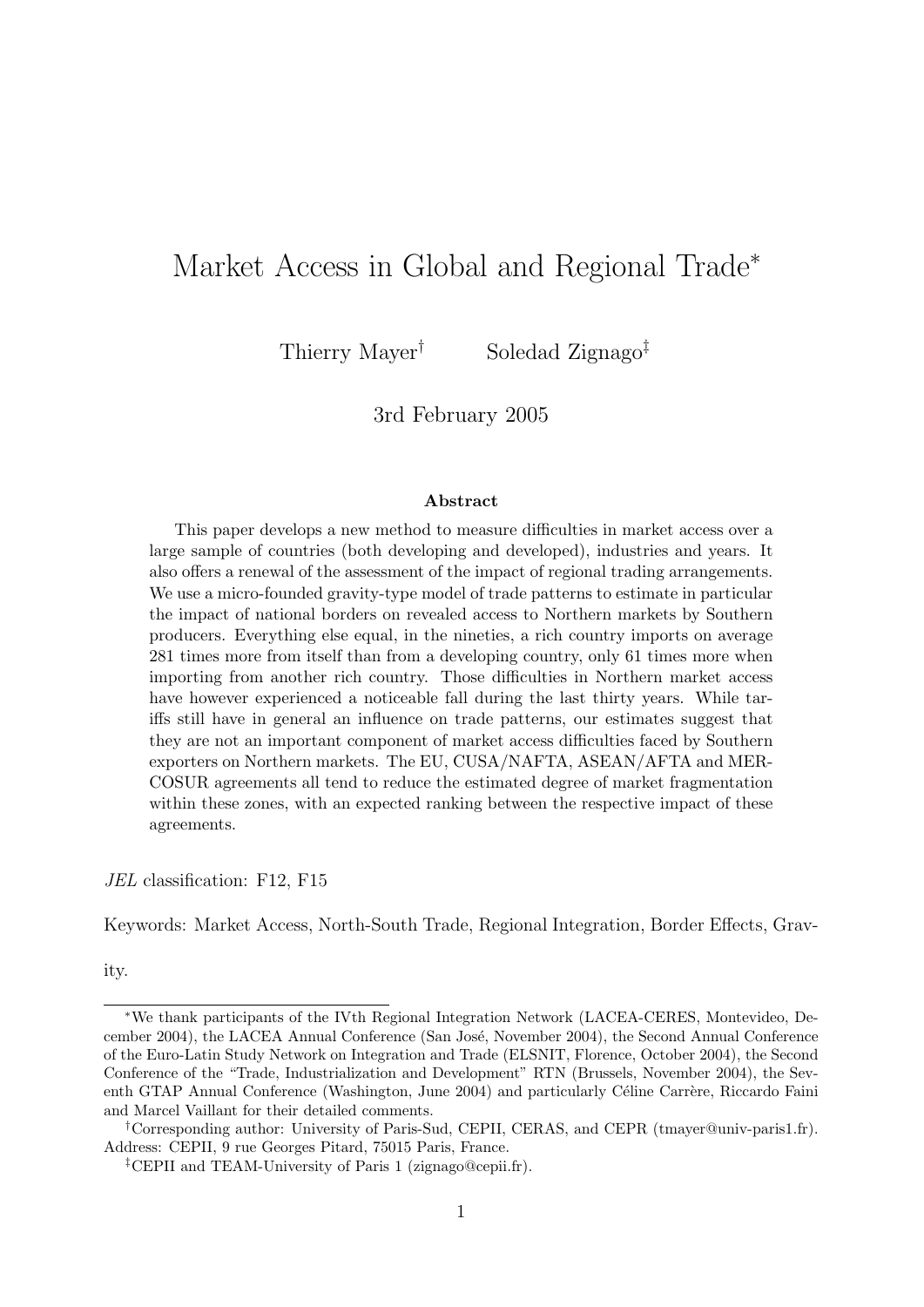# 1 Introduction

Despite complex and sometimes wide-ranging preferential access granted by rich countries to the exporters of the developing world, there are claims that market access remain limited. Those claims have been an important component of the arguments of developing countries in the recent steps of multilateral trade liberalization talks. Leaders of the developing world insist that access to Northern countries' markets is a much needed pre-requisite to further progress in the talks. The frustration of those countries is of course important for agricultural goods, but there is also a widespread feeling that, even for manufactured goods, the market access commitments of the Uruguay Round have not been fully implemented. Those protests from officials which culminated at the WTO Cancún ministerial meeting in September 2003, are seemingly backed up by the apparently low level of the market share detained by exporters from Least Developed Countries (LDCs) in rich countries. The WTO reports that the share of LDCs in total imports of Northern America was 0.8% in 1980 and 0.6% in 2000. The corresponding figures for the Western Europe were 1% and 0.5%, Japan's figures were  $1\%$  and  $0.3\%$  (WTO, 2001).

However instructive, this type of figure cannot be sufficient to draw conclusions on the level of market access experienced by Southern producers on Northern markets. The first limitation is that we do not know a priori what to compare those numbers to. Any assessment of market access based on trade flows needs to specify a benchmark of trade patterns, to which actual international exchanges of goods will be compared. Such a benchmark can only be provided by theory. We use here a theoretical framework of the "new trade" type, which combines imperfect competition and trade costs to give an empirically estimable gravity-type equation. Difficulties in market access are measured as a (negative) deviation from this benchmark.<sup>1</sup>

A second problematic issue with the use of market shares to assess market access such as the WTO figures above mentioned is that it usually misses most of the action. When saying that in 1999, the EU countries on average had only 0.4% of their imports originating from LDCs, one is in fact only comparing relative access among foreign producers on the EU market. The problem with this is that, in most products, the large majority of overall demand in a country is met by domestic producers, not foreign. A more sensible index of market access must take into account the market share of foreign producers in the overall demand. This is what the *border effect* literature does: Consider trade flows inside countries as well as among countries and compare imports from foreign countries to "imports" from domestic producers in order to have a benchmark based on a situation of the best possible market access, the one faced by national producers.

We follow this method of market access measurement here and develop it to provide new results focused on developing countries' access to the Northern markets. This is made possible by the construction and use of a new database extending the Trade and Production database recently issued by the World Bank (based primarily on COMTRADE and UNIDO data) to cover more countries and years. A specific feature of our study is to identify in

<sup>1</sup>We therefore rely on an indirect measure of protection: Protection is revealed by distortions in trade flows, after having controlled for supply capacity, distance costs, prices as dictated by the theoretical framework. Alternatively, one can try to measure protection directly through the collection of formal trade barriers whether tariff-related or not. Anderson and van Wincoop (2004) survey both types of works.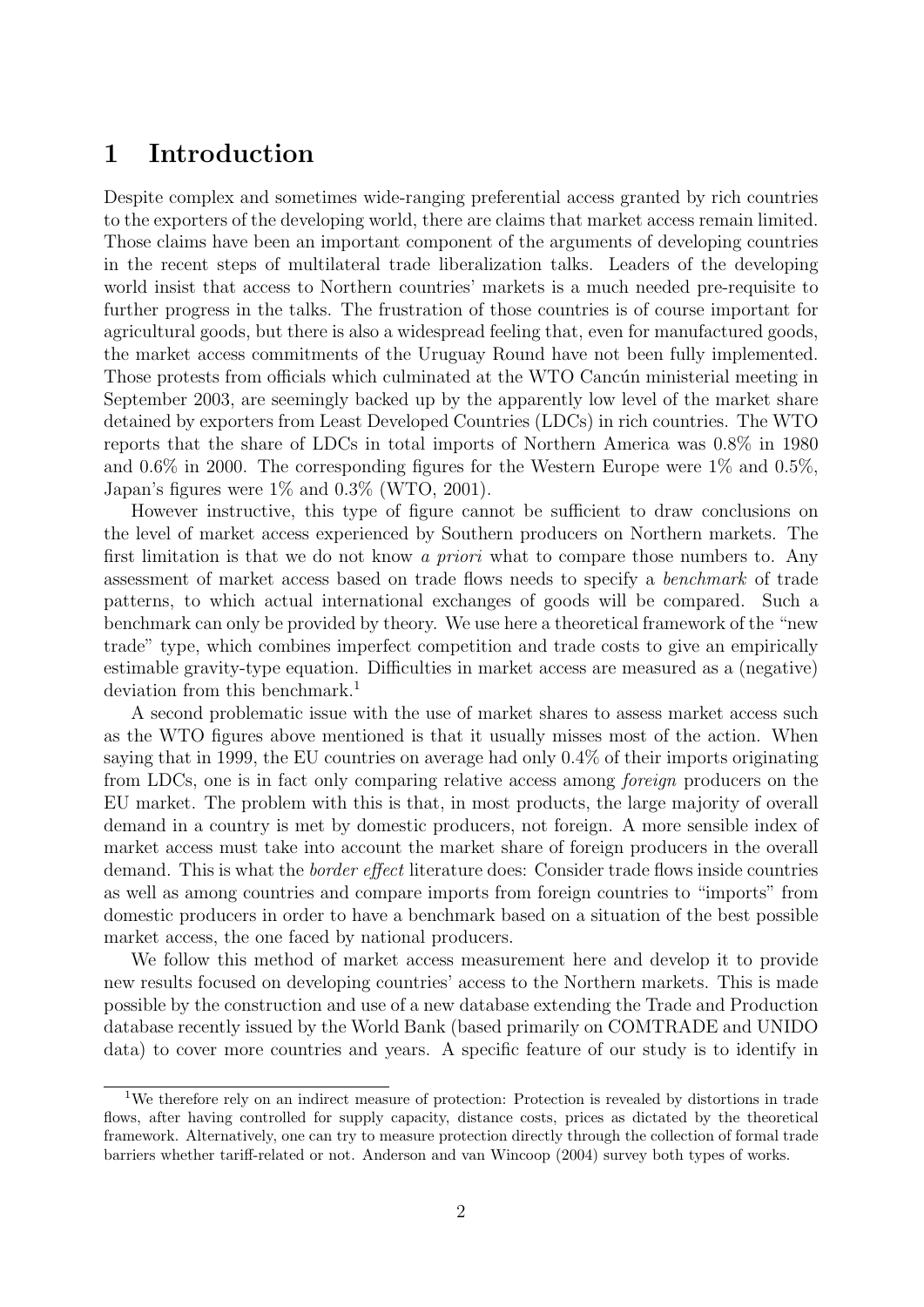the border effect measurement of market access, the part to be associated with observed direct protection (tariffs and non-tariff barriers). A "by-product" of the method is the provision of new estimates of the impact of Regional Trading Arrangements (RTAs), both involving Northern and Southern countries' combinations, on trade patterns. Here again border effects renew the analysis: The benchmark against which trade patterns inside the RTA are compared is the national market, supposedly highly integrated.

The remainder of the paper is as follows. Section 2 motivates the use of the border effects methodology when measuring market access and specifies the theoretical foundations of our model, the empirical specification derived from it as well as the data used. Section 3 provides results for overall market access to North by Southern producers and for the impact of regional trade agreements and gives details concerning the evolution of this access over recent years as well as differences across industries. Section 4 concludes.

# 2 Measuring international market openness with border effects.

Why do we need to study the impact of national borders on trade flows? The reason lies in the fact that international trade flows are not sufficient to gauge international markets integration. This statement is based on the simple idea that two countries could be considered perfectly integrated if the national border separating them had no specific impact on where consumers choose to source their purchases and where producers can sell their output. In fact, in the European Union, this is best summarized as the whole idea of the Single Market, which explicitly states its goal to be the abolition of the economic significance of national borders. A recent official document (European Commission, 2003) of the European Commission is extremely clear about this in its title: The Internal Market – Ten Years Without Frontiers.

The measure of the degree of international fragmentation of market is therefore by nature linked to the assessment of the impact of national borders. In order to make that assessment, one needs to consider international trade flows of course but also flows of goods inside each country and compare the two. To do this comparison, a model of bilateral trade flows is needed to describe what a "normal" trade flow should be. The *gravity equation* is the ideal candidate for this role thanks to its old empirical success in describing bilateral trade volumes. This methodology of adding intra-national trade flows to a classical bilateral trade equation in order to measure the impact of national borders was the motivation behind the seminal work of McCallum (1995) soon followed by the application and extension of the framework by Wei (1996) for the cases where trade flows between sub-national regions are not available. Indeed, even in the absence of flows between sub-national regions, you can still measure the total volume of trade occurring within a country. For a given industry, this is simply equal to the overall production of the country minus its total exports, which gives the value of goods shipped from a country to its own consumers. This observation can then be inserted in a bilateral trade equation, together with all the international flows. This is the way we proceed here. Our framework also incorporates recent advances in the modelling of gravity equations, turning back to trade theory to guide the empirical specification (recent examples and surveys of those approaches include Anderson and van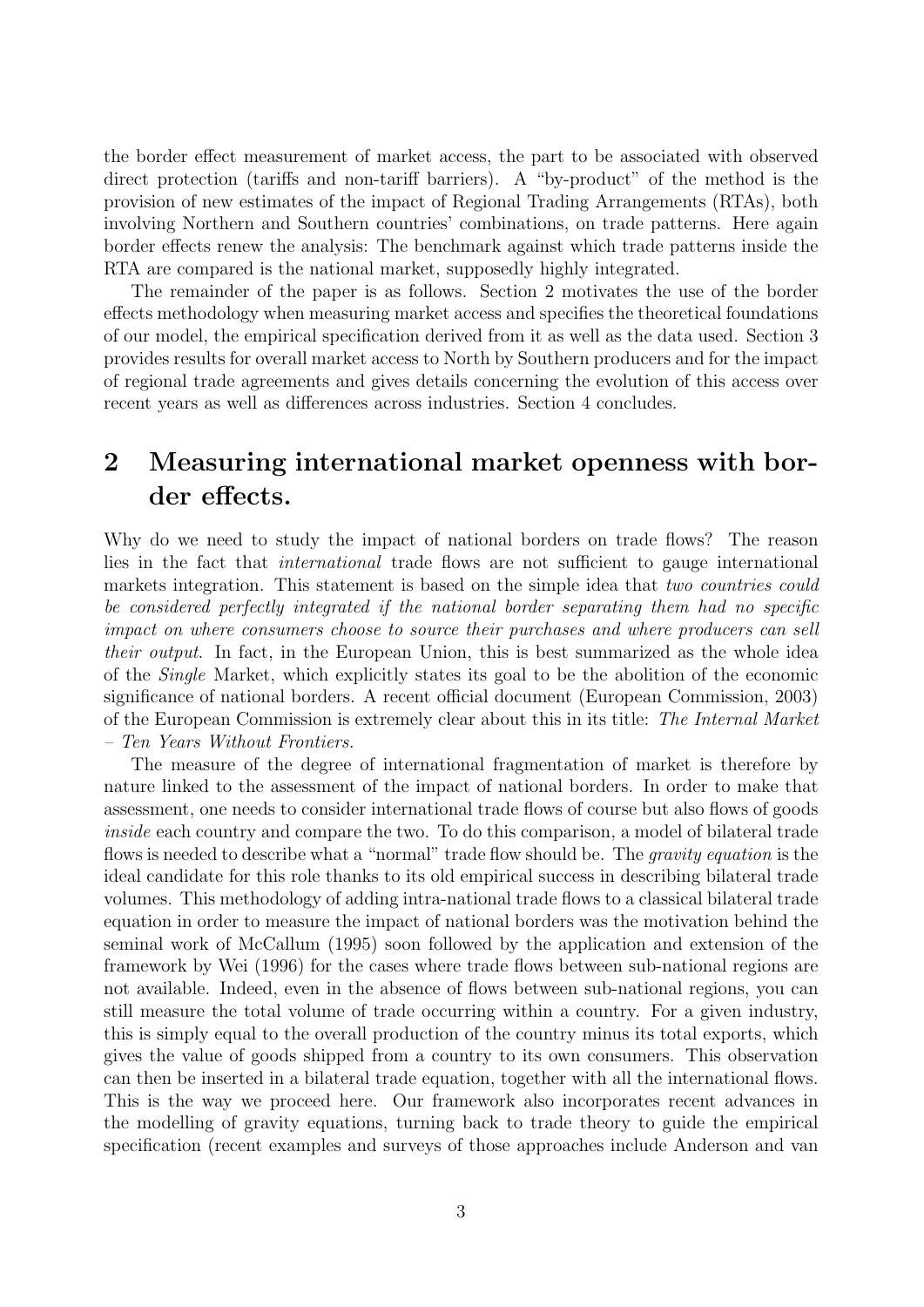Wincoop, 2003 and 2004, and Feenstra, 2003).

The border effects methodology has important advantages in the study of market integration:

- First, it offers a *more intuitive benchmark* of integration than the traditional gravity equation framework. Take as an example the attempts to measure the impact of EU membership on trade flows (Aitken, 1973 is one of the first such study, Frankel, 1997, Frankel et al., 1995 and Soloaga and Winters, 2001 are recent examples of such work). The existing literature seeks to find a positive deviation of internal EU trade compared to a benchmark, which is usually trade among OECD countries. It seems however far more reasonable to inverse this logic and look for negative deviations from what would be a perfectly integrated zone: A nation.
- For a lot of issues, the border effect measure is also a useful methodology because it captures all impediments to trade related to the existence of the national borders, through their impact on trade flows. Most of those impediments are hard to measure individually (one only needs to consider the poverty of available statistics on nontariff barriers even inside the European Community at the launching of the Single Market Programme) and the global image is therefore useful. Related is the fact that if impediments rise because of deliberate trade policy changes, there will usually be a strong will of countries to hide this behavior by using sophisticated non-tariff barriers (NTBs) schemes<sup>2</sup> that are very hard to detect for the economist.
- Border effects are more informative in the study of the evolution of trade barriers. In a traditional gravity equation, using for instance a dummy variable for trade taking place inside the EU, how should we interpret a rise in the coefficient on this dummy variable? Using the traditional Vinerian interpretation of regional integration, this rise can first come from consumers in EU countries substituting domestic goods in favor of foreign, but European, goods (*trade creation*). The rise can however also come from substitution among imported goods, in favor of EU producers and reducing imports from third countries (trade diversion). The gravity equation in its most traditional form find it hard to differentiate among the two causes (even if more elaborated forms like Fukao et al., 2003 or Carrère, forthcoming, have made progress possible in that direction), whereas border effects methodology enables to track a potential fall in the surplus of trade taking place inside countries, and therefore separate trade creation from trade diversion effect. John Romalis (2002) provides an intermediate approach, where a bilateral trade equation of US imports is first run, and US imports from self are then used to compute trade diversion effects of NAFTA and CUSFTA.

We will therefore use the border effects methodology here, combining international and intra-national trade flows in a gravity-type equation. The precise specification of this equation stays however to be described, and this requires the presentation of our theoretical model, to which we know turn.

<sup>&</sup>lt;sup>2</sup>If only because all rules of multilateral agreements signed by countries belonging to regional integration arrangements stipulate that regional blocks should not raise their external level of protection.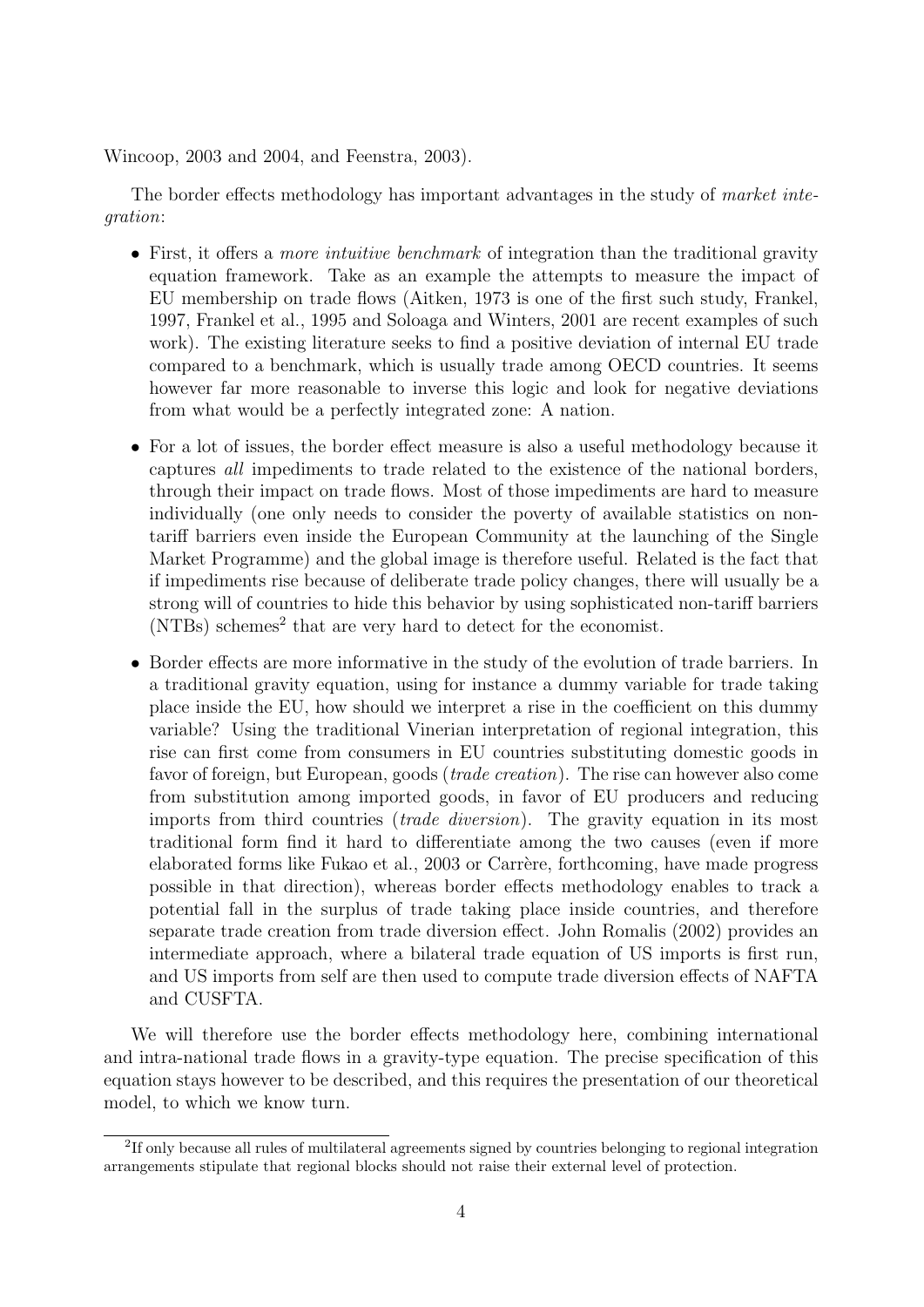#### 2.1 The model and estimable equation

We will work here with a specific form of a gravity-type equation. There are several theoretical foundations to this type of empirical construct. A theoretical prediction of the gravity-type will arise in virtually all trade models with complete specialization, as Evenett and Keller (2003) show. Feenstra (2003) provides a very complete description of the link between the gravity equation and bilateral trade patterns in a monopolistic competition framework. We use here a specific form of this model: The Krugman (1980) model of monopolistic competition and trade in an N-country setting, which yield very simple estimable predictions for trade volumes directly extracted from theory.

Suppose that consumers in country  $i$  have a two-level utility function where the upper level is Cobb-Douglas with expenditure parameter  $\mu_i$ , thus giving rise to fixed expenditure shares out of income,  $Y_i$ . The lower level utility function is a constant elasticity of substitution (CES) aggregate of differentiated varieties produced in the considered industry, with  $\sigma$  representing an inverse index of product differentiation.

$$
U_i = \left(\sum_{j=1}^N \sum_{h=1}^{n_j} (a_{ij}c_{ijh})^{\frac{\sigma-1}{\sigma}}\right)^{\frac{\sigma}{\sigma-1}}.
$$

As is well know, the CES structure implies a love for variety, with consumers willing to consume all available varieties. We will work here with a version where individuals can have different preferences over varieties depending on their place of production, allowing in particular for home bias. This preference parameter of consumers in i for varieties produced in j is denoted  $a_{ij}$ .

Some of those varieties being produced in foreign countries, we need to model trade costs,  $\tau_{ii}$  supposed to be *ad valorem*, and incurred by the consumer when the good is shipped from country j to country i. The delivered price  $p_{ij}$  faced by consumers in i for products from j is therefore the product of the mill price  $p_j$  and the trade cost. Trade costs include all transaction costs associated with moving goods across space and national borders.

Denoting  $c_{ij}$ , the demand for a representative variety produced in j, the demand function derived from this system gives the bilateral total imports by country  $i$  from country  $j$ for a given industry:

$$
m_{ij} = n_j p_{ij} c_{ij} = n_j a_{ij}^{\sigma - 1} p_j^{1 - \sigma} \tau_{ij}^{1 - \sigma} \mu_i Y_i P_i^{\sigma - 1}, \tag{1}
$$

where  $P_i = (\sum_k n_k a_{ik}^{\sigma-1} p_k^{1-\sigma})$  $\int_k^{1-\sigma} \tau_{ik}^{1-\sigma}$  )<sup>1/(1- $\sigma$ ) is the "price index" in each location.</sup>

We can see from (1) that trade costs influence demand more when there is a high elasticity of substitution,  $\sigma$ . Following Head and Mayer (2000), we take the ratio of  $m_{ij}$ over  $m_{ii}$ , country *i*'s imports from itself, the  $\mu_i Y_i P_i^{\sigma-1}$  $e^{j\sigma-1}$  term then drops and we are left with relative numbers of firms, relative preferences, and relative costs in  $i$  and  $j$ :

$$
\frac{m_{ij}}{m_{ii}} = \left(\frac{n_j}{n_i}\right) \left(\frac{a_{ij}}{a_{ii}}\right)^{\sigma-1} \left(\frac{p_j}{p_i}\right)^{1-\sigma} \left(\frac{\tau_{ij}}{\tau_{ii}}\right)^{\sigma-1}.\tag{2}
$$

To estimate (2), we need to specify more fully the model. The first step is to use the supply side characteristics of the monopolistic competition model. Firms producing  $q_j$  in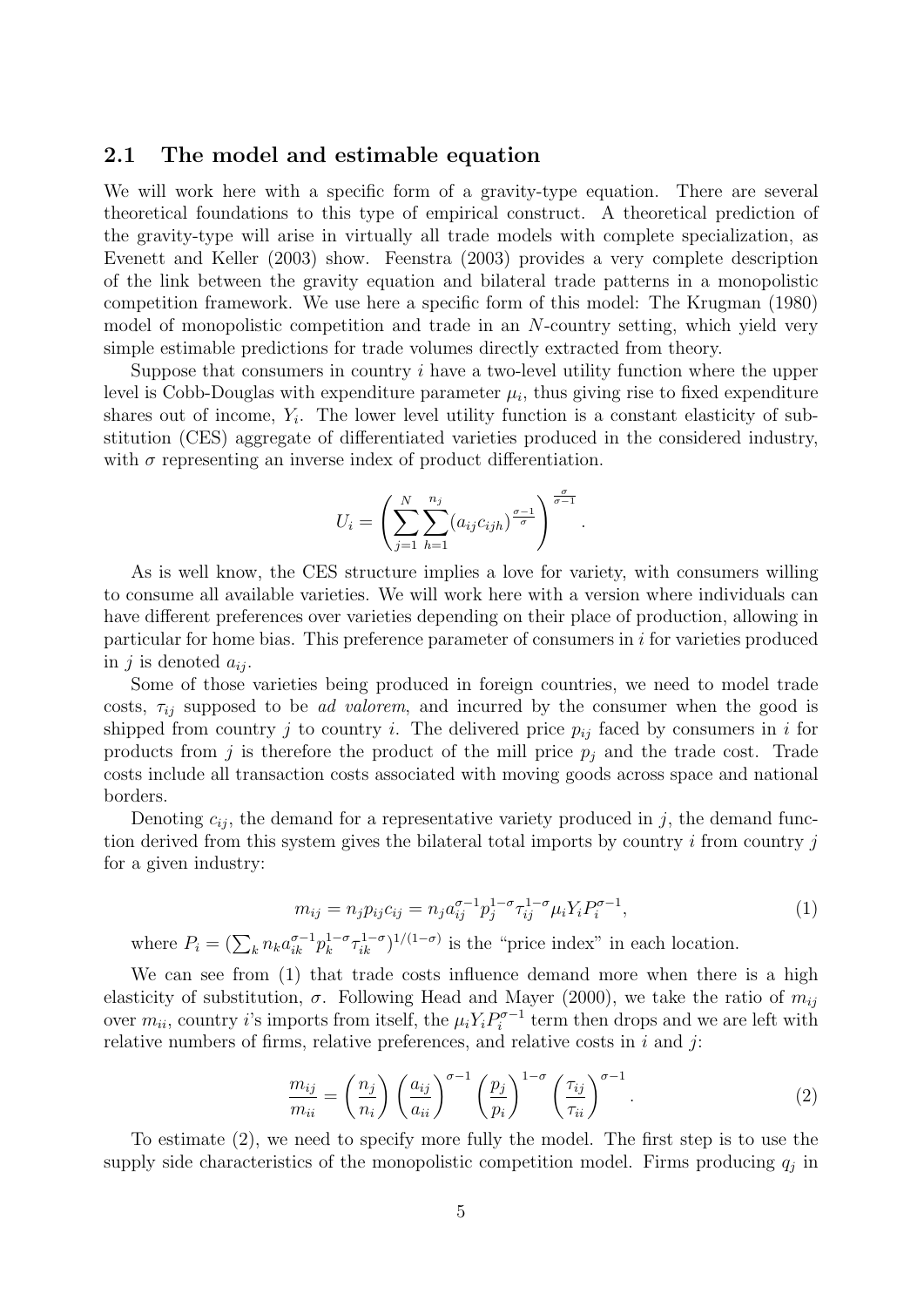country j employ  $l_j$  workers in an IRS production function  $l_j = F + \gamma q_j$ , where F is a fixed (labour) costs, and  $\gamma$  the inverse productivity of firms. Profits are  $\pi_i = p_i q_i - w_i (F + \gamma q_i)$ , with  $w_j$  the wage rate in j. Using the pricing equation, together with the free entry condition, we get the equilibrium output of each representative firm,  $q_j = \frac{F(\sigma-1)}{2}$  $\frac{\tau-1}{\gamma}$ . With identical technologies,  $q_j \equiv q$ ,  $\forall j = 1..N$  and noting  $v_j$  the value of production for the considered industry in j,  $v_j = qp_jn_j$ , and we get the first substitution to be made in equation  $(2)$ :  $\frac{n_j}{n_i} = \frac{v_j}{v_i}$ vi pi  $\frac{p_i}{p_j}.$ 

Finally, functional forms for trade costs  $(\tau_{ii})$  and preferences  $(a_{ii})$  have to be specified in order to get an estimable equation.

• Trade costs are a function of distance  $(d_{ij},$  which proxies for transport costs) and "border-related costs", which can consist of tariffs and/or broadly defined NTBs (quantitative restrictions, administrative burden, sanitary measures...). We note the ad valorem equivalent of all border-related costs brc<sub>ij</sub>:

$$
\tau_{ij} \equiv d_{ij}^{\delta} (1 + \text{brc}_{ij}).
$$

Border-related costs must be allowed to be quite flexible in our framework. Our primary goal is to assess a possible North-South divide in market access, we therefore need to allow for different levels of broadly defined protection in each (North-South and South-North) direction. An important issue is also the impact of regionalism. We want to control for the impact of membership of Regional Trading Arrangements (RTAs) in the assessment of North markets' access by Southern exporters. Finally, we observe some of the actual protection taking place between importing and exporting countries (tariffs and NTBs). We want in particular to be able to control for tariffs, in order to assess the share of border effects that can actually be explained by this simple determinant.

In the most general formulation, we assume the following structure for border-related costs, which vary across country pair and depend on the direction of the flow for a given pair:

$$
1 + \text{brc}_{ij} \equiv (1 + t_{ij})(1 + ntb_{ij})(\exp[\eta E_{ij} + \varphi \text{NS}_{ij} + \psi \text{SN}_{ij}])
$$

. In this specification,  $t_{ij}$  denotes the *ad valorem* bilateral tariff,  $ntb_{ij}$  is a frequency index of NTBs. NS<sub>ij</sub> is a dummy variable set equal to 1 when  $i(\neq j)$  belongs to the North and j belongs to the group of Southern countries.  $SN_{ij}$  is a dummy variable set equal to 1 in the reverse case.  $E_{ij}$  is a dummy variable set to one when both partners belong to the same group of countries (North or South depending on the model estimated).<sup>3</sup> All parameters are expected to be positive, denoting tariff equivalent of the other non-tariff barriers. The ranking of  $\varphi$ ,  $\psi$  and  $\eta$  is the primary open question we want to answer here.

<sup>3</sup>When we turn to the impact of regional integration, our specification of border-related costs is different:  $1 + \text{brc}_{ij} \equiv (1 + t_{ij})(1 + ntb_{ij})(\exp[\eta E_{ij} + \theta RTA_{ij}])$ , where  $RTA_{ij}$  is a dummy variable set equal to 1 when  $i(\neq j)$  and j belongs to a regional integration agreement and  $E_{ij}$  is the intercept. We expect  $\theta > 0$  to be the lowest of those parameters, which will be true if, all national borders impose transaction costs, with the minimum burden of those costs being between RTA members.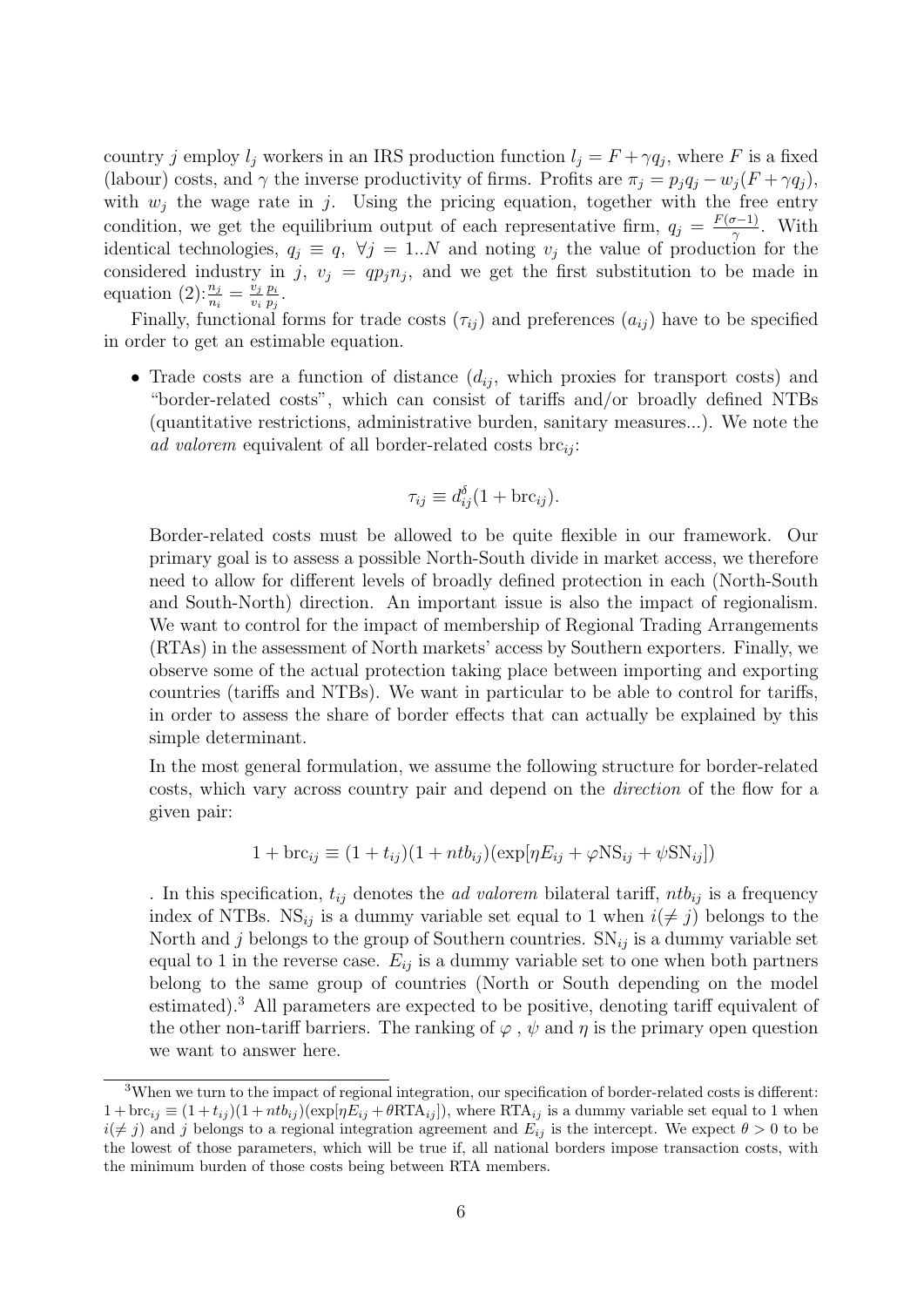• Preferences have a random component  $e_{ij}$ , and a systematic preference component for goods produced in the home country,  $\beta$ . Sharing a common language is assumed to mitigate this home bias.

$$
a_{ij} \equiv \exp[e_{ij} - (\beta - \lambda L_{ij})(E_{ij} + \text{NS}_{ij} + \text{SN}_{ij})].
$$

 $L_{ij}$  is set equal to one when two different countries share the same language. When  $L_{ij}$  switches from 0 to 1, home bias changes from  $\beta$  to  $\beta - \lambda$ .

We obtain an estimable equation from the monopolistic Krugman (1980) competition equation with home bias. In its more general form, the estimated equation in the next sections will be:

$$
\ln\left(\frac{m_{ij}}{m_{ii}}\right) = -(\sigma - 1)[\beta + \eta] + \ln\left(\frac{v_j}{v_i}\right) - \sigma \ln\left(\frac{p_j}{p_i}\right) - (\sigma - 1)\ln(1 + t_{ij})
$$

$$
-(\sigma - 1)\ln(1 + nt_{ij}) - (\sigma - 1)\delta \ln\left(\frac{d_{ij}}{d_{ii}}\right) + (\sigma - 1)\lambda L_{ij}
$$

$$
-(\sigma - 1)[\varphi - \eta]NS_{ij} - (\sigma - 1)[\psi - \eta]SN_{ij} + \epsilon_{ij}, \tag{3}
$$

with  $\epsilon_{ij} = (\sigma - 1)(e_{ij} - e_{ii}).$ 

The constant of this regression  $(-(\sigma-1)[\beta+\eta])$  gives the border effect of international trade for countries that belong to the same group, the North for instance. It includes both the level of protection of the importing country  $(\eta)$  and the home bias of consumers  $(\beta)$ . The coefficient on  $NS_{ij}$  indicates the additional difficulty for developing countries in their access to the Northern markets. Symmetrically,  $SN_{ij}$  indicates the additional difficulty when the Northern exporters want to sell their products on Southern markets. There will be several versions of (3) estimated below. No paper (to date) incorporates the level of bilateral tariffs and NTBs in border effects' equations on a worldwide basis. It is clear however from equation (3), that omitting the  $ln(1+t_{ij})$  and  $ln(1+nt_{ij})$  terms will result in the "missing trade" (caused in reality by tariffs and NTBs) being attributed to the impact of crossing national borders (the ones where there are observed protection implemented).

#### 2.2 Data requirements

The needed data involves primarily bilateral trade and production figures in a compatible industry classification for developed and developing countries. Those come from the Trade and Production 1976-1999 database made available by Alessandro Nicita and Marcelo Olarreaga at the World Bank, which compiles this data for 67 developing and developed countries at the ISIC rev2 3-digit industry level over the period 1976-1999. The original data comes principally from United Nations sources, the COMTRADE database for trade and UNIDO industrial statistics for production. The World Bank files have a lot of missing values for production figures in recent years. We largely extended the database on this aspect using more recent versions of the UNIDO database together with OECD STAN data for OECD members. We also completed the trade data, using the CEPII database of international trade (BACI<sup>4</sup>). We end up with rather complete database for 26 ISIC 3-digit

<sup>4</sup>http://www.cepii.fr/anglaisgraph/bdd/baci/baci.pdf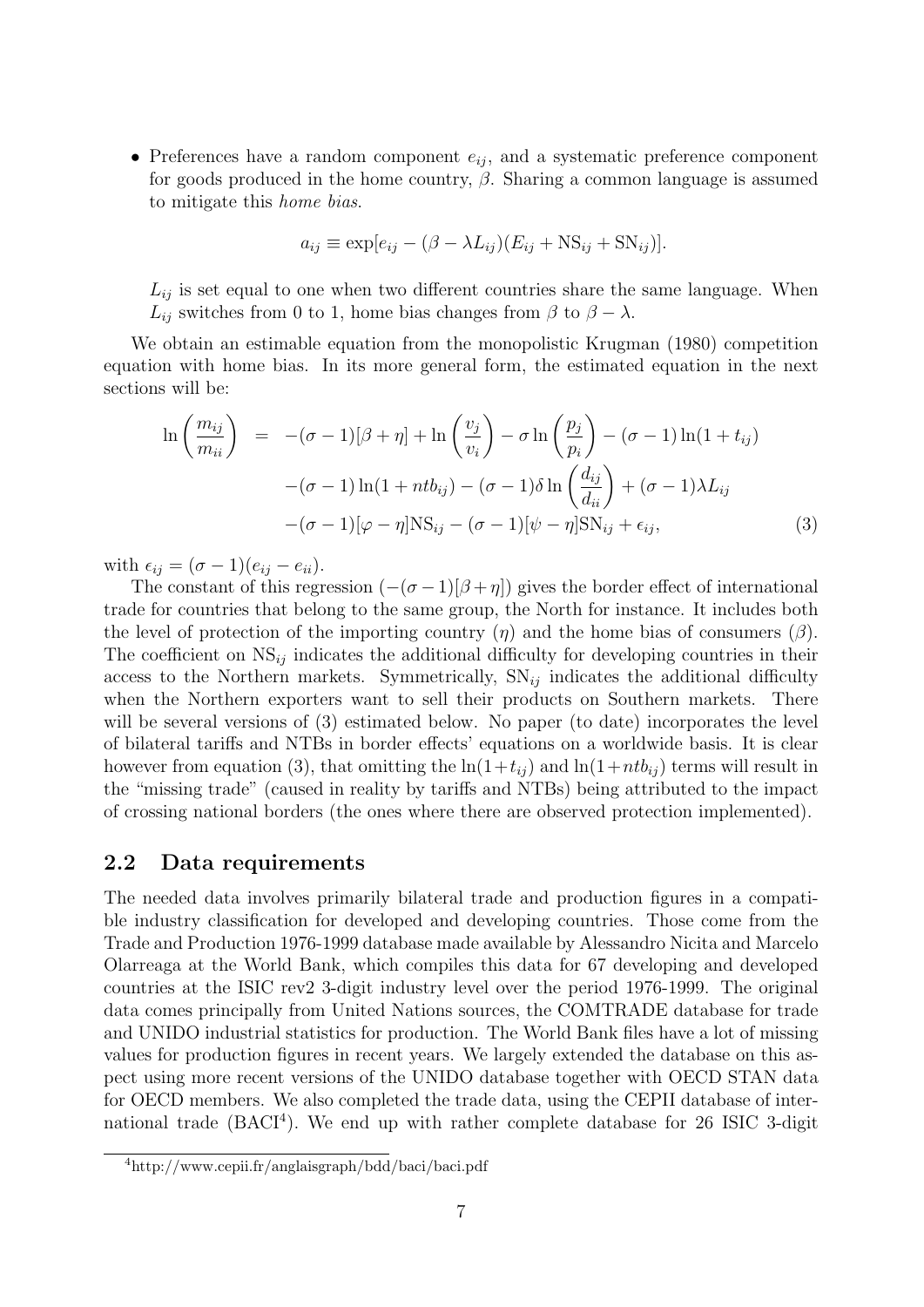industries (available at http://www.cepii.fr/anglaisgraph/bdd/TradeProd.htm). Northern countries are high-income countries, as defined by the World Bank classification of economies. The South is defined as the group of countries with a low or medium income.

The relative prices are captured by the price level of GDP expressed relative to the United States. This data comes from the Penn World Tables v.6.1. We also experiment with a more detailed –but more incomplete, and maybe more noisy– variable of relative wages by industry.<sup>5</sup> In the end, the results are slightly better with the global price variable and we therefore present results only with this one.

As can be seen in equation (3), we need measures of distances between  $(d_{ij})$  and within  $(d_{ii})$  countries for the countries in the sample. Two potential problems arise: How to define internal distances of countries and how to make those constructed internal distances consistent with "traditional" international distances calculations? The second question is in fact crucial for obtaining a correct estimate of the border effect. Take the example of trade between the United Kingdom and Italy. The GDPs of the two countries being quite comparable, this will not affect much the ratio of own to international trade. The first reason why UK and Italy might trade more with themselves than with each other is that the average distance (and therefore transport costs) between a domestic producer and a domestic consumer is much lower than between a foreign producer and a domestic consumer. Suppose now that for some reason, one mis-measures the relative distances and thinks distance from Italy to Italy is the same as distance from UK to Italy. Then the observed surplus of internal trade in Italy with respect to the UK-Italy flow cannot be explained by differences in distances and has to be captured by the only remaining impediment to trade in the equation, the border effect. Any overestimate of the internal / external distance ratio will yield to a mechanic upward bias in the border effect estimate. We have developed a new database of internal and external distances<sup>6</sup>, which uses citylevel data in the calculation of the distance matrix to assess the geographic distribution of population inside each nation. The basic idea is to calculate distance between two countries based on bilateral distances between cities weighted by the share of the city in the overall country's population. This procedure can be used in a totally consistent way for both internal and international distances, which solves the problems highlighted above. The database also contains the contiguity, common language, colonial relationship and common colonizer variables used here.

Tariffs can be measured at the bilateral level and for each product of the HS6 nomenclature in the TRAINS database from UNCTAD. We base our investigation on weighted averages of bilateral tariffs obtained from TRAINS. Those tariffs are aggregated from Jon Haveman's treatment of TRAINS data (UTBC Database<sup>7</sup>) in order to match our ISIC rev2 industry classification using the world imports as weights for HS6 products. The obtained variable is a rather crude measurement of protection, when compared for instance with a dataset recently made available (called Market Access Map, MacMap, see Bouët et al., 2004) that takes into account the complex system of bilateral preferences across countries

<sup>5</sup>The Dixit-Stiglitz behavior of profit maximizing firms yields the well-known fixed markup over marginal costs  $(p_j = \frac{\sigma}{\sigma-1} \gamma w_j)$ , which gives us  $\frac{p_j}{p_i} = \frac{w_j}{w_i}$  $\frac{w_j}{w_i}$ . The relative wages come from UNIDO and consist of the industry's wage bill divided by the number of employees.

<sup>6</sup>Available at http://www.cepii.fr/anglaisgraph/bdd/distances.htm

<sup>7</sup>http://www.eiit.org/Protection/extracts.html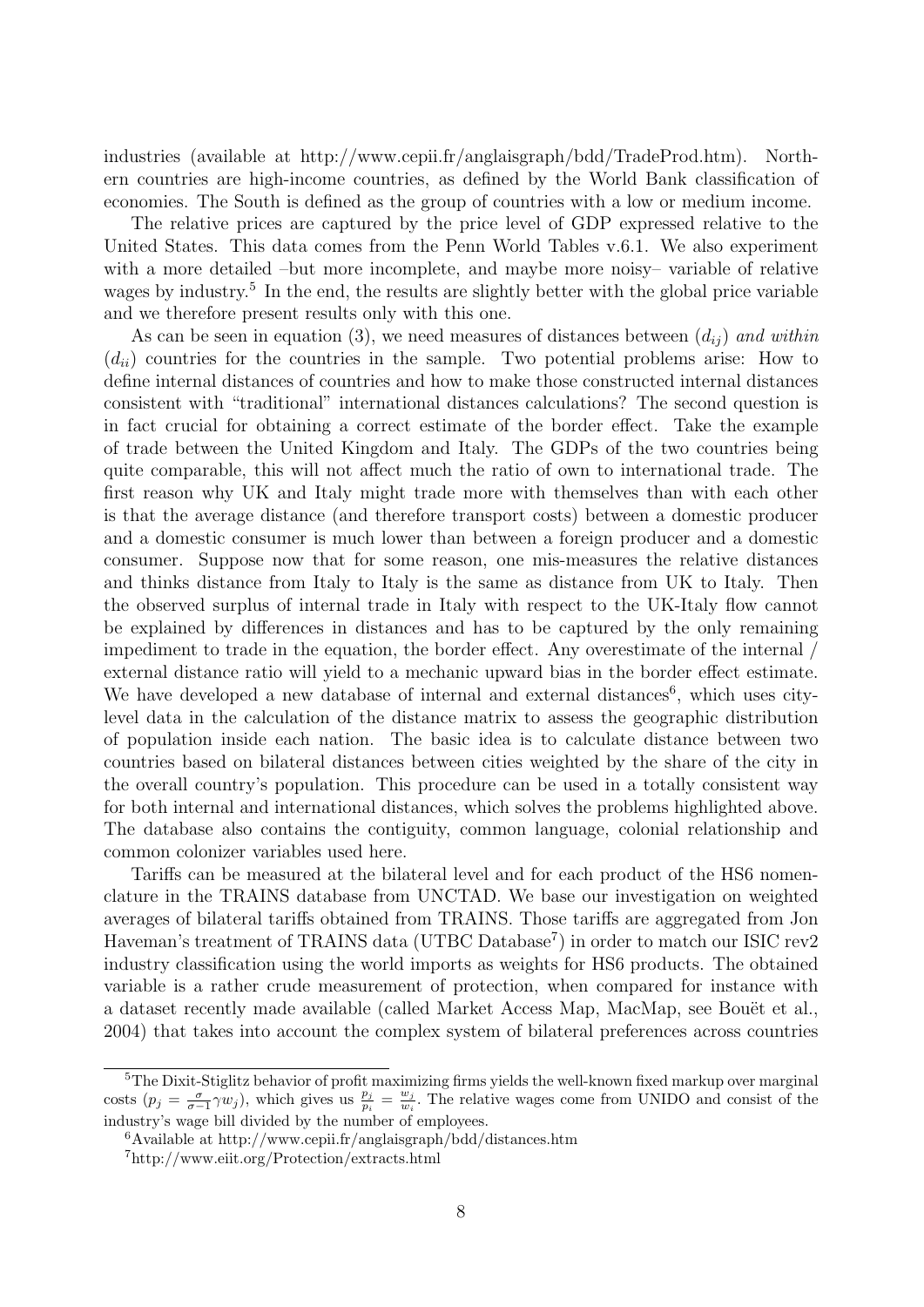in the world at a detailed product level. This type of data however lacks any consistent time coverage which is an important issue here. We thus use MacMap data (aggregated at the relevant ISIC level as for the TRAINS data) to confirm our results for the last year available in the TRAINS data used here. $8$  Even in manufactured goods and between industrialized countries, tariffs are not negligible and vary quite substantially across industries and countries combinations. Tariffs in South-North and North-South combinations are of course even larger and we are interested in particular in assessing their impact on trade flows and market access.

Besides tariffs, there are other obstacles to trade imposed by governments at the border in order to protect national industries and that will be captured by the border effects in the above regressions. Those non-tariff barriers (NTBs), for which tariff equivalent are difficult to compute, take a myriad of different forms, from traditional border formalities and administrative harassment to more sophisticated sanitary and phyto-sanitary measures. For a given HS6 category, the NTB variable is set equal to 1 if at least one of the underlying tariff lines in that category is subject to a NTB, and 0 otherwise. As for tariffs data, this information on NTBs comes from Jon Haveman's treatment of TRAINS data and is then aggregated to match with the 3-digit ISIC rev2 classification by calculating a frequency index.

We also incorporate a set of variables intended to account for different levels of "bilateral affinity", which can result from historical and cultural links. Those links can promote trade either through a positive effect on bilateral preferences  $(a_{ij})$  or through more complex channels involving the existence of business networks or similarity in institutional frameworks that potentially reduce transaction costs  $\tau_{ij}$ . The common language variable already captures part of this effect. The colonial links variables further belong to this set of variable that can affect bilateral North-South bilateral trade patterns in an important way. We also add the amount of bilateral aid between the trade partners, as a potentially distinct proxy for this type of political/cultural proximity. As has been shown in the literature (see Wagner, 2003 for a recent example), both directions of the relationship between trade and aid can be present. The data comes from Eurostat and we construct two related variables: One calculating the cumulated bilateral flow of aid per head received between the years 1985 and 1996, and the other one the same bilateral cumulated flow given by the developed country. Finally, bilateral foreign direct investment can be thought to interact with bilateral market access. One channel is through horizontal-type export substituting FDI. If entry through exports is too difficult on a particular market, firms might decide to set up production affiliates there, which will substitute for the trade flow. Another channel is though vertical-type FDI of multinational firms in developing countries, which typically boost exports of intermediate products in the direction of the home country. We investigate how bilateral FDI affect trade patterns and revealed market access using OECD data on bilateral FDI stocks to control for these effects on trade flows.

All regressions from section 3.1 to section 3.3 are pooled across the set of industries used, while subsection 3.4 gives industry-level results.

<sup>8</sup>The Market Access Map (MAcMap) dataset provides a disaggregated, exhaustive and bilateral measurement of applied tariff duties, taking regional agreements and trade preferences exhaustively into account for 2001. Since Jon Haveman's treatment of TRAINS data does not cover 2001, we match it with MacMap tariffs using the last available year (1999 or 2000, depending on the declaring country).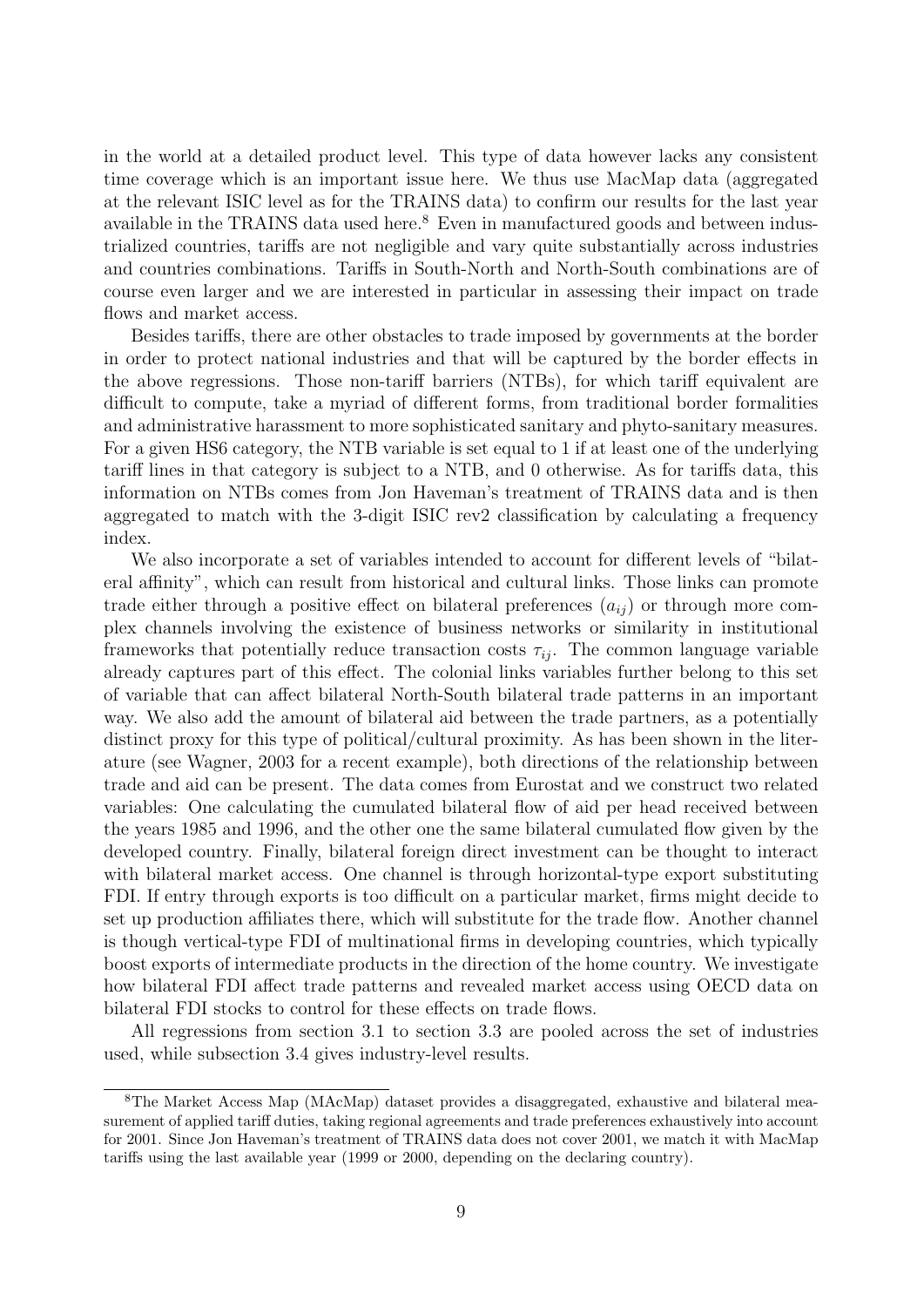# 3 Market access between Northern and Southern countries

#### 3.1 Global results

Table 1 presents a simple version of equation (3). Column (1) involves the whole sample. Column (2) introduces the bilateral stock of FDI and bilateral aid. Columns (3) and (4) give results when the sample is restricted to imports of developed countries, and columns (5) and (6) take the reciprocal case, considering imports by developing countries and distinguishing between different exporters in terms of market access. Tariffs and NTBs are included and data availability on this variable restricts the sample to the years 1991-2000.

The coefficient on relative production is relatively close to the unitary value predicted by theory and often found in the gravity equation literature. The relative prices are not significant in the whole sample but significant when Northern and Southern imports are distinguished. The coefficient on distance is in line with the common findings of this type of regressions (see Disdier and Head, 2004). Coefficients on contiguity have a higher magnitude than usual and language has the usual signs and magnitude.<sup>9</sup>

The first line of the first column gives the world average border effect. This estimate implies that, on average during the nineties, each country traded around 89 times more (exp(4.49)) within its national borders than with another country of the world. In the Northern markets, the estimated border effect from column 3 falls to 61 when the exporter is a Northern country but jumps to 281 when the exporter is a Southern country.

The tariff equivalent of the difference in market access is quite substantial. The calculation of tariff equivalent requires an estimate of the price elasticity  $\sigma$ . There are several possible source for this parameter. The first one is the coefficient on the price variable. While generally negative, the coefficient on the price term is however disappointing here, with a lot of volatility and too small implied values of  $\sigma$  to be consistent with theory  $\sigma$  < 1 implies negative prices). This result of low price elasticities when using directly proxies for prices is usual in the literature (see Erkel-Rousse and Mirza, 2002, for instance). The coefficient on tariffs can also be used and reveals an estimate of  $\sigma - 1 = 6.9$  in column (1), which seems consistent with other recent estimates of elasticities of substitution in the literature.<sup>10</sup> The tariff equivalent of North-North fragmentation level is then still  $\exp(4.11/6.9) - 1 = 81\%$  while the figure is  $\exp(5.64/6.9) - 1 = 126\%$  for imports coming from Southern countries. Note that those are the tariff equivalents of preferences and trade restrictions, after having controlled for tariffs and NTBs, that exert a negative impact on trade on their own. Although North-North trade is far from free, column (3) therefore reveals that, expressed in tariff equivalent, South-North trade is about 50% harder.

Column (4) details this revealed additional difficulties of Southern countries in market access by income level and adding FDI and given aid. It appears that the more restricted access in Northern markets is encountered by lower middle income exporters. The point estimates indicate that these exporters face a tariff equivalent of the border effect

<sup>&</sup>lt;sup>9</sup>We use the "comlang ethno" variable of the CEPII distances and geographical data, which set to one if a language is spoken by at least 9% of the population in both countries.

<sup>&</sup>lt;sup>10</sup>Head and Ries (2001), Eaton and Kortum (2002) and Lai and Trefler (2002), for instance, suggest that  $\sigma$  might be around 8 for developed countries in recent years.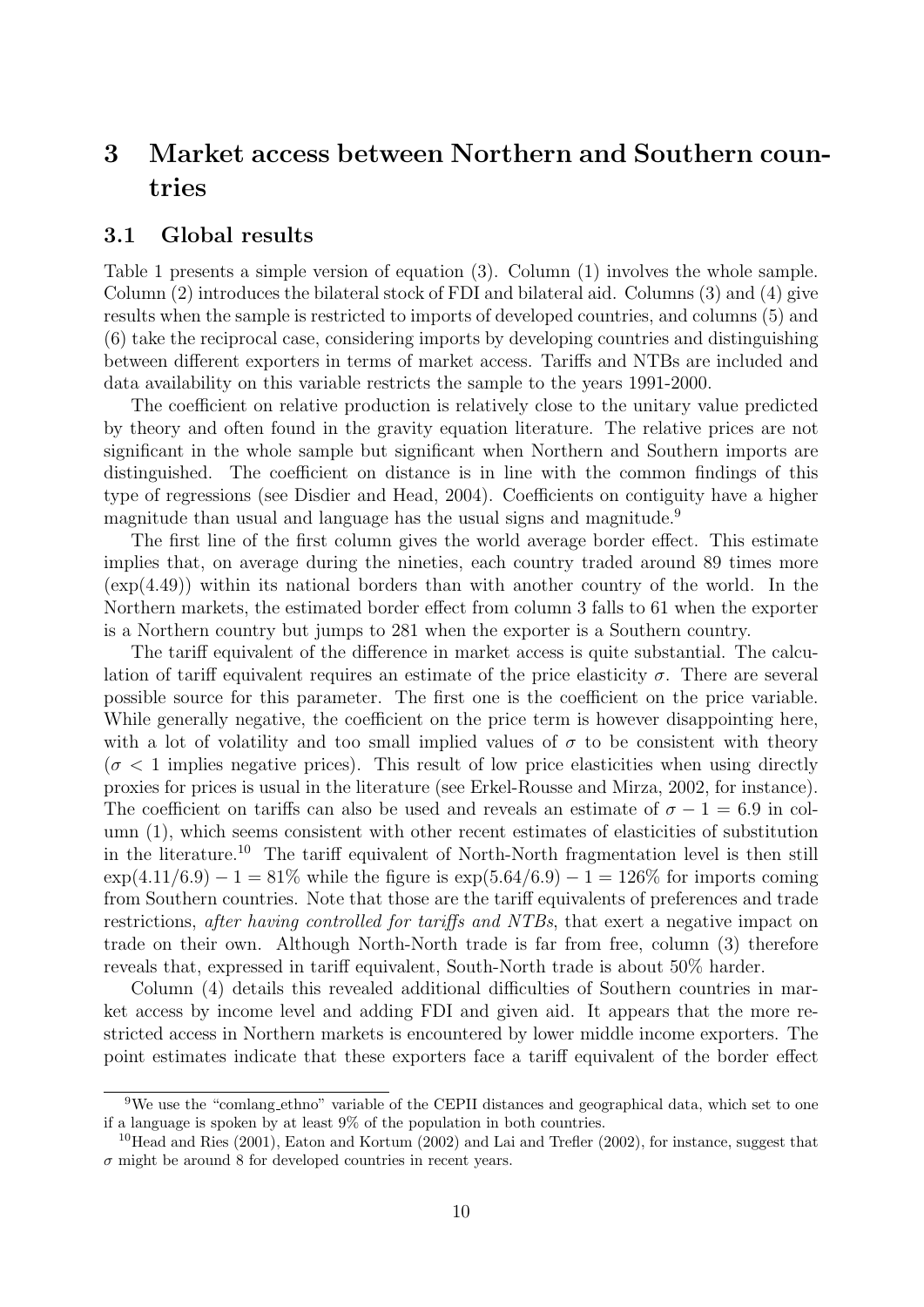|                       | Dependent Variable: Ln Imports Partner/Own |                   |                     |            |                     |                      |  |  |  |
|-----------------------|--------------------------------------------|-------------------|---------------------|------------|---------------------|----------------------|--|--|--|
| Model:                | World                                      | World             | North imp.          | North imp. | South imp.          | South imp.           |  |  |  |
| <b>Border</b>         | $-4.49^a$                                  | $-6.05^a$         |                     |            |                     |                      |  |  |  |
|                       | (0.08)                                     | (0.12)            |                     |            |                     |                      |  |  |  |
| Ln Rel. Production    | $0.79^a$                                   | $0.76^a$          | $0.79^a$            | $0.76^a$   | $0.78^a$            | $0.80^a$             |  |  |  |
|                       | (0.01)                                     | (0.01)            | (0.01)              | (0.01)     | (0.01)              | (0.03)               |  |  |  |
| Ln Rel. Prices        | $\rm 0.02$                                 | -0.63 $^a$        | $-0.28^a$           | $-1.09^a$  | $-0.38^a$           | $-0.10$              |  |  |  |
|                       | (0.03)                                     | (0.05)            | (0.05)              | (0.08)     | (0.06)              | (0.13)               |  |  |  |
| Ln Rel. Distance      | $-0.70^{a}$                                | $-0.51^a$         | $-0.53^a$           | $-0.46^a$  | $-0.83^a$           | -0.55 $^a$           |  |  |  |
|                       | (0.03)                                     | (0.03)            | (0.03)              | (0.03)     | (0.03)              | (0.06)               |  |  |  |
| Contiguity            | $1.44^a$                                   | $0.85^a$          | $1.51^a$            | $0.86^a$   | $1.00^a$            | $1.16^a$             |  |  |  |
|                       | (0.05)                                     | (0.04)            | (0.06)              | (0.04)     | (0.06)              | (0.14)               |  |  |  |
| Common Language       | $0.37^a\,$                                 | $0.09^c$          | $0.63^a$            | $\rm 0.02$ | $0.71^a$            | $0.64^a$             |  |  |  |
|                       | (0.04)                                     | (0.05)            | (0.06)              | (0.06)     | (0.05)              | (0.08)               |  |  |  |
| Ln $(1+Tariff)$       | $-6.90^a$                                  | $-4.34^a$         | $-3.62^a$           | $-5.36^a$  | $-2.72^a$           | $-2.49^a$            |  |  |  |
|                       | (0.35)                                     | (0.36)            | (0.44)              | (0.62)     | (0.39)              | (0.60)               |  |  |  |
| NTBs Freq. Index      | $\text{-}0.37^a$                           | $-0.67^{\dot{a}}$ | $-0.22$             | $-0.60^a$  | $-0.35^a$           | -0.62 $^a$           |  |  |  |
|                       | (0.10)                                     | (0.12)            | (0.14)              | (0.15)     | (0.13)              | (0.21)               |  |  |  |
| Same Country          | $0.22^a$                                   | $0.63^a$          | $0.74^{\circ}$      | $-0.08$    | $0.83^a$            | $1.60^a$             |  |  |  |
|                       | (0.06)                                     | (0.15)            | (0.11)              | (0.18)     | (0.08)              | (0.25)               |  |  |  |
| Colonial Link         | $0.79^a$                                   | $0.40^a$          | $0.44^a$            | $0.37^a$   | $0.67^a$            | $0.21^{b}$           |  |  |  |
|                       | (0.06)                                     | (0.05)            | (0.07)              | (0.06)     | (0.07)              | (0.10)               |  |  |  |
| Common Colonizer      | $1.53^a$                                   | $-1.25$           |                     |            | $1.00^a$            | $-0.58$              |  |  |  |
|                       | (0.12)                                     | (0.93)            |                     |            | (0.12)              | (0.94)               |  |  |  |
| Bilateral FDI         |                                            | $0.25^a$          |                     | $0.24^a$   |                     | $0.23^a$             |  |  |  |
|                       |                                            | (0.01)            |                     | (0.01)     |                     | (0.01)               |  |  |  |
| Ln Aid Given          |                                            | $-0.05^a$         |                     | $0.07^a$   |                     |                      |  |  |  |
|                       |                                            | (0.01)            |                     | (0.02)     |                     |                      |  |  |  |
| Ln Aid Received       |                                            | $-0.06^a$         |                     |            |                     | $0.00\,$             |  |  |  |
|                       |                                            | (0.01)            |                     | $-5.09^a$  |                     | (0.02)<br>-6.53 $^a$ |  |  |  |
| Northern Exporters    |                                            |                   | $-4.11^a$<br>(0.08) | (0.12)     | $-4.64^a$<br>(0.12) | (0.23)               |  |  |  |
| Southern Exporters    |                                            |                   | $-5.64^a$           |            | $-5.70^a$           |                      |  |  |  |
|                       |                                            |                   | (0.10)              |            | (0.12)              |                      |  |  |  |
| Upper Mid. Inc. Exp.  |                                            |                   |                     | $-6.20^a$  |                     | -6.16 $^a$           |  |  |  |
|                       |                                            |                   |                     | (0.13)     |                     | (0.21)               |  |  |  |
| Lower Mid. Inc. Exp.  |                                            |                   |                     | $-6.63^a$  |                     | $-5.96^a$            |  |  |  |
|                       |                                            |                   |                     | (0.15)     |                     | (0.23)               |  |  |  |
| Low Inc. Exporters    |                                            |                   |                     | $-6.30^a$  |                     | $-6.03^a$            |  |  |  |
|                       |                                            |                   |                     | (0.18)     |                     | (0.32)               |  |  |  |
| $\overline{\text{N}}$ | 164101                                     | 48619             | 105913              | 38153      | 58188               | 10466                |  |  |  |
| $\mathbf{R}^2$        | 0.482                                      | 0.517             | 0.908               | 0.894      | 0.905               | $\,0.902\,$          |  |  |  |
| $\operatorname{RMSE}$ | 2.639                                      | 2.072             | 2.549               | 2.008      | 2.517               | 2.187                |  |  |  |

Table 1: North-South market access, by income levels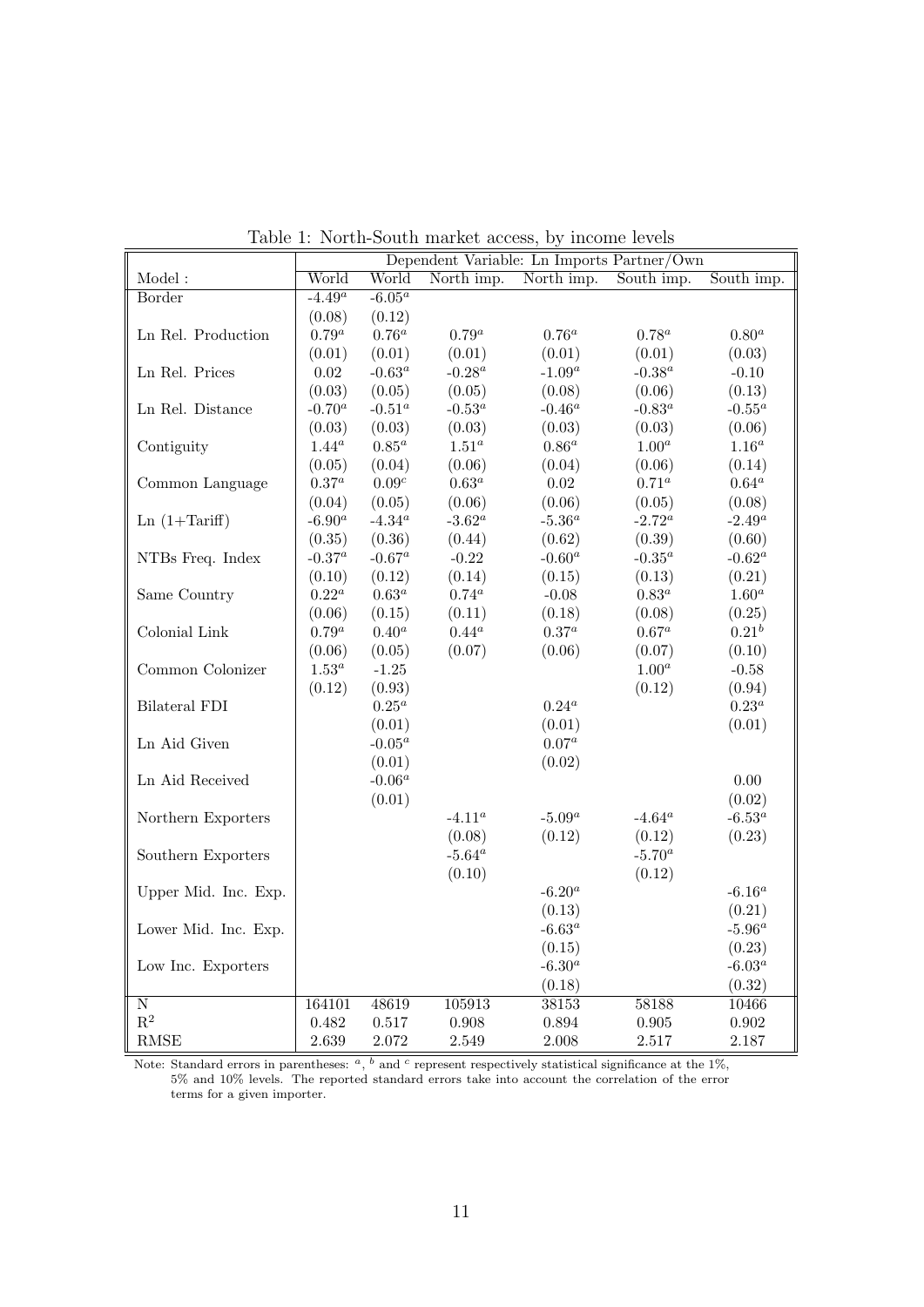of  $\exp(6.63/6.9) - 1 = 161\%$ , while the figure for upper middle income exporters is only 145%. Note that the amounts of aid given to a developing country are positively and significantly associated with market access of the donator, probably indicating that this variable is a good proxy for bilateral North-South affinity, in complement to colonial links and the "same country" variable that also very strongly promotes trade<sup>11</sup>. The bilateral stock of FDI has a positive and significant impact on trade flows in all regressions, which confirms the usually found complementary link between FDI and trade at an aggregate level in the literature.

The contrast with developing countries' results shown in columns (5) and (6) is important. The overall level of openness of those markets is lower than the Northern markets. However, while those countries trade on average about  $299 \text{ (exp}(5.7) \text{ in column 5)}$ times more with themselves than with another developing country, this figure only goes down to 104 when the exporter originates from a Northern country. Southern exporters therefore face an equivalent level of access difficulty on Southern and Northern markets, while Southern markets are *relatively* open to Northern exports compared to the reciprocal flow. Expressed in tariff equivalent, the asymmetry between our groups of Northern and Southern countries is  $\exp(5.64/6.9) - \exp(4.64/6.9) = 31$  percentage points. It gets up to  $\exp(6.63/6.9) - \exp(4.64/6.9) = 65$  percentage points between the North and lower middle income countries (taking to account the bilateral aid and FDI).

Table 2 experiments with a different measure of tariffs (taken from the MacMap database), which improves notably the way preferential trade agreements and other exceptions to the usual GATT/WTO rules are taken into account, but only covers the year 2001. In order to compare this alternative measure of tariffs with our principal one, we match MacMap tariffs with the last year of data (1999 or 2000 depending on the importer) in column (4). Column (3) uses TRAINS-based tariffs on the exact same sample. Column (2) adds NTBs and column (1) simply reports the overall worldwide results with time dimension since 1991, as in Table 1. Comparing columns (3) and (4), MacMap tariffs have a larger effect and are more precisely estimated as expected. The fit of the regression is also enhanced and the border effect reduced with this measure, but those differences seem sufficiently small to have confidence in the estimates using TRAINS data, which offer the important advantage of time coverage.

#### 3.2 The impact of regional trade agreements

Our objective in this section, is to introduce the impact of regional agreements in the regressions. To investigate this issue, we incorporate dummy variables capturing the lower (or higher) impact of borders on trade inside each regional trade agreement (RTA), and thus characterizing the extent of integration of the zone, compared to trade taking place in the rest of the sample. We identify five actual RTAs (EU, NAFTA, MERCOSUR, ASEAN, Andean community). Some of those RTAs include only Northern countries, some only Southern ones, and NAFTA includes two developed countries and a developing country.

 $11$ The "same country" variable sets to one if the two countries were or are the same state or the same administrative entity for a long period. The "colonial link" dummy refers to countries that have ever had a colonial link. The "common colonizer" dummy equals to one if countries have had a common colonizer after 1945.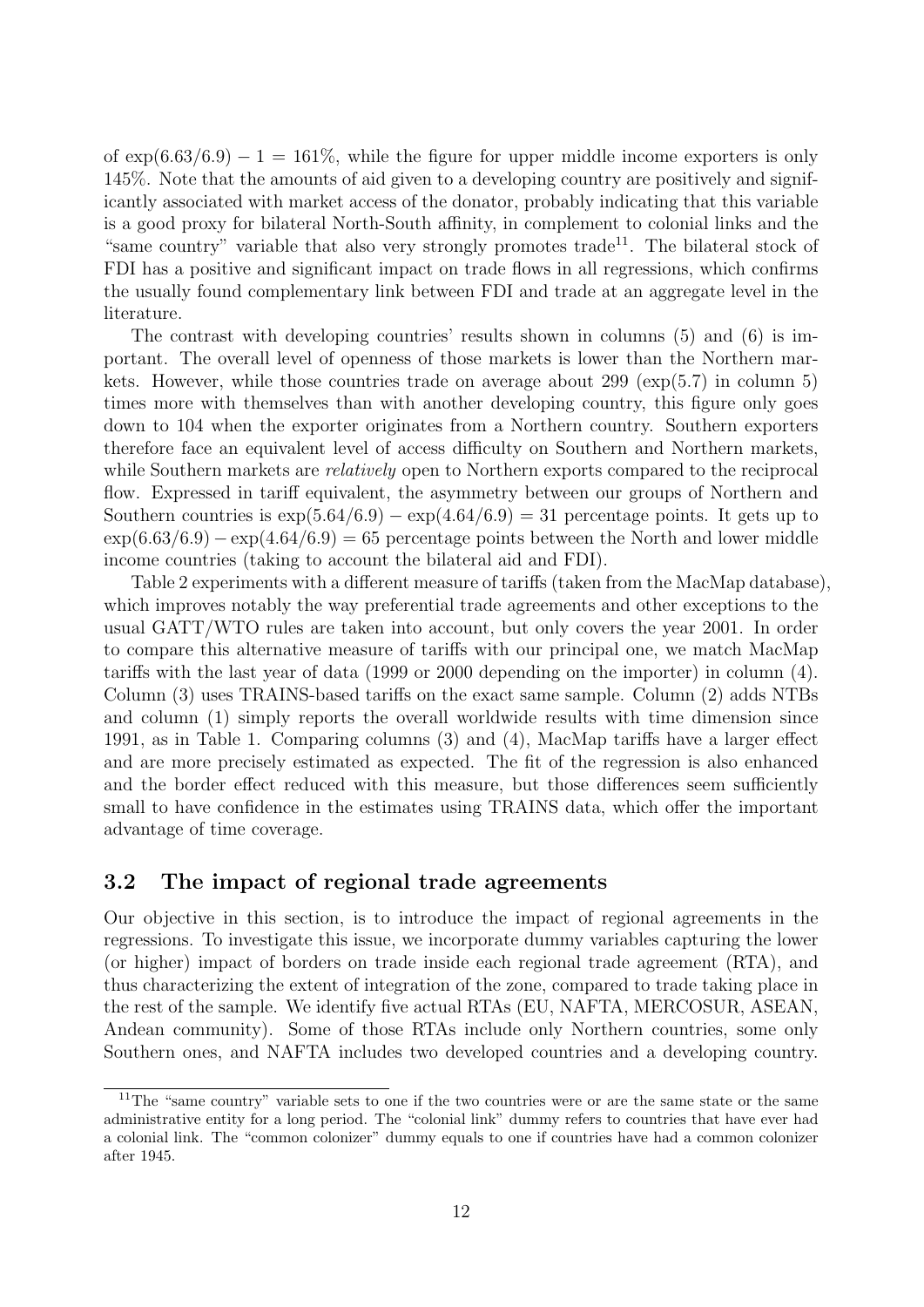|                                          | Dependent Variable: Ln Imports Partner/Own |            |           |             |  |  |  |  |
|------------------------------------------|--------------------------------------------|------------|-----------|-------------|--|--|--|--|
| Model:                                   | Whole sample                               | 1999-2000  | wo. NTBs  | MacMap      |  |  |  |  |
| Border                                   | $-4.49^a$                                  | $-2.42^a$  | $-4.17^a$ | $-4.11^a$   |  |  |  |  |
|                                          | (0.08)                                     | (0.16)     | (0.13)    | (0.12)      |  |  |  |  |
| Ln Rel. Production                       | $0.79^a$                                   | $0.84^a$   | $0.76^a$  | $0.76^a$    |  |  |  |  |
|                                          | (0.01)                                     | (0.02)     | (0.01)    | (0.01)      |  |  |  |  |
| Ln Rel. Prices                           | 0.02                                       | $-0.16^b$  | $-0.23^a$ | -0.23 $^a$  |  |  |  |  |
|                                          | (0.03)                                     | (0.08)     | (0.05)    | (0.04)      |  |  |  |  |
| Ln Rel. Distance                         | $-0.70^a$                                  | $-1.38^a$  | $-0.70^a$ | $-0.70^{a}$ |  |  |  |  |
|                                          | (0.03)                                     | (0.07)     | (0.04)    | (0.04)      |  |  |  |  |
| Contiguity                               | $1.44^a$                                   | $0.59^a$   | $1.28^a$  | $1.23^a$    |  |  |  |  |
|                                          | (0.05)                                     | (0.10)     | (0.09)    | (0.08)      |  |  |  |  |
| Common Language                          | $0.37^a$                                   | $0.21^{b}$ | $0.63^a$  | $0.59^a$    |  |  |  |  |
|                                          | (0.04)                                     | (0.10)     | (0.06)    | (0.06)      |  |  |  |  |
| Same Country                             | $0.22^a$                                   | 0.21       | 0.12      | 0.11        |  |  |  |  |
|                                          | (0.06)                                     | (0.15)     | (0.12)    | (0.12)      |  |  |  |  |
| Colonial Link                            | $0.79^a$                                   | $0.55^a$   | $0.65^a$  | $0.62^a$    |  |  |  |  |
|                                          | (0.06)                                     | (0.10)     | (0.08)    | (0.08)      |  |  |  |  |
| Common Colonizer                         | $1.53^a$                                   | $1.00^a$   | $1.15^a$  | $1.20^a$    |  |  |  |  |
|                                          | (0.12)                                     | (0.25)     | (0.18)    | (0.17)      |  |  |  |  |
| $Ln(1+Tariff) - TRAINS$                  | $-6.90^a$                                  | $-8.27^a$  | $-7.27^a$ |             |  |  |  |  |
|                                          | (0.35)                                     | (1.32)     | (0.79)    |             |  |  |  |  |
| NTBs Frequency Index                     | $-0.37^a$                                  | $-1.02^a$  |           |             |  |  |  |  |
|                                          | (0.10)                                     | (0.28)     |           |             |  |  |  |  |
| $\text{Ln}(1+\text{Tariff}) - \text{MM}$ |                                            |            |           | $-8.23^a$   |  |  |  |  |
|                                          |                                            |            |           | (0.55)      |  |  |  |  |
| N                                        | 164101                                     | 11648      | 31428     | 31428       |  |  |  |  |
| $\mathbf{R}^2$                           | 0.482                                      | 0.537      | 0.479     | 0.489       |  |  |  |  |
| <b>RMSE</b>                              | 2.639                                      | 2.176      | 2.378     | 2.356       |  |  |  |  |

Table 2: Global market access: Different measures of protection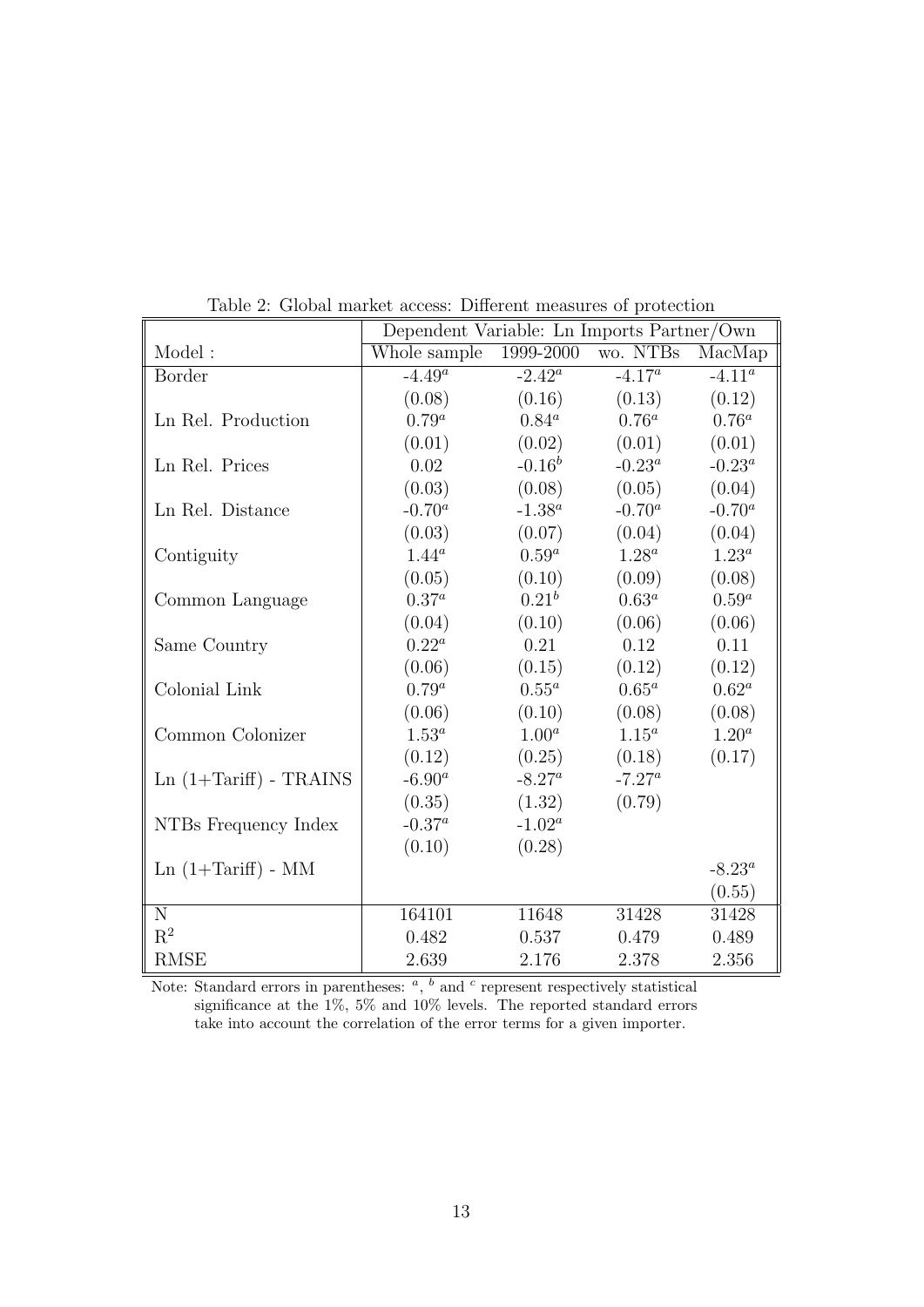|                      |              |                   | Dependent Variable: Ln Imports Partner/Own |                              |                   |                              |                   |
|----------------------|--------------|-------------------|--------------------------------------------|------------------------------|-------------------|------------------------------|-------------------|
| Model:               | Whole sample | $N \rightarrow N$ | $S \rightarrow S$                          | $\overline{N \rightarrow S}$ | $S \rightarrow N$ | $\overline{N \rightarrow S}$ | $S \rightarrow N$ |
| <b>Border</b>        | $-5.47^a$    | $-4.70^a$         | $-5.81^a$                                  | $-4.33^a$                    | $-6.33^a$         | $-4.33^a$                    | $-6.67^a$         |
|                      | (0.08)       | (0.10)            | (0.14)                                     | (0.14)                       | (0.12)            | (0.20)                       | (0.14)            |
| Ln Rel. Production   | $0.76^a$     | $0.78^a$          | $0.80^a$                                   | $0.76^a$                     | $0.76^a$          | $0.66^a$                     | $0.82^a$          |
|                      | (0.01)       | (0.01)            | (0.01)                                     | (0.01)                       | (0.01)            | (0.02)                       | (0.01)            |
| Ln Rel. Prices       | $-0.10^a$    | $-0.13$           | $-0.29^a$                                  | $\text{-}0.51^a$             | $-0.38^a$         | $-0.70^a$                    | $-0.56^a$         |
|                      | (0.03)       | (0.09)            | (0.05)                                     | (0.10)                       | (0.04)            | (0.11)                       | (0.05)            |
| Ln Rel. Distance     | $-0.53^a$    | $-0.46^a$         | $-0.78^a$                                  | $\text{-}0.90^a$             | -0.41 $^a$        | $\text{-}0.80^a$             | -0.39 $^a$        |
|                      | (0.03)       | (0.03)            | (0.04)                                     | (0.04)                       | (0.04)            | (0.06)                       | (0.04)            |
| Contiguity           | $1.01^a$     | $1.10^a$          | $0.93^a$                                   | $1.22^a$                     | $2.32^a$          | $1.25^a$                     | $2.67^a$          |
|                      | (0.04)       | (0.05)            | (0.07)                                     | (0.10)                       | (0.13)            | (0.16)                       | (0.25)            |
| Common Language      | $0.48^a$     | $0.81^a$          | $0.66^a$                                   | $0.99^a$                     | $0.71^a$          | $0.77^a$                     | $0.47^a$          |
|                      | (0.04)       | (0.05)            | (0.06)                                     | (0.07)                       | (0.08)            | (0.08)                       | (0.08)            |
| Colonial Link        | $0.98^a$     | $0.70^a$          |                                            | $0.36^a$                     | $0.36^a$          | $0.42^a$                     | $0.53^a$          |
|                      | (0.06)       | (0.06)            |                                            | (0.06)                       | (0.10)            | (0.07)                       | (0.11)            |
| Common Colonizer     | $1.44^a$     |                   | $0.92^a$                                   |                              |                   |                              |                   |
|                      | (0.12)       |                   | (0.14)                                     |                              |                   |                              |                   |
| Same Country         | $0.39^a$     | $0.41^a$          | $0.76^a$                                   |                              |                   |                              |                   |
|                      | (0.07)       | (0.09)            | (0.10)                                     |                              |                   |                              |                   |
| $Ln(1+Tariff)$       | $-4.90^a$    | $-3.80^a$         | $-2.95^a$                                  | $-2.37^a$                    | $-1.76^a$         | $-1.59^a$                    | $1.40^a$          |
|                      | (0.30)       | (0.65)            | (0.44)                                     | (0.42)                       | (0.45)            | (0.49)                       | (0.51)            |
| NTBs Frequency Index | $-0.10$      | $-0.42^a$         | $-0.28^b$                                  | $-0.46^a$                    | 0.14              | $-0.48^a$                    | 0.17              |
|                      | (0.10)       | (0.15)            | (0.14)                                     | (0.13)                       | (0.15)            | (0.17)                       | (0.16)            |
| <b>RTAs</b>          | $1.80^a$     |                   |                                            |                              |                   |                              |                   |
|                      | (0.04)       |                   |                                            |                              |                   |                              |                   |
| ${\rm EU}$           |              | $0.93^a$          |                                            |                              |                   |                              |                   |
|                      |              | (0.06)            |                                            |                              |                   |                              |                   |
| <b>CUSA</b>          |              | $0.62^a$          |                                            |                              |                   |                              |                   |
|                      |              | (0.09)            |                                            |                              |                   |                              |                   |
| <b>MERCOSUR</b>      |              |                   | $1.06^a$                                   |                              |                   |                              |                   |
|                      |              |                   | (0.14)                                     |                              |                   |                              |                   |
| <b>ASEAN</b>         |              |                   | $1.59^a$                                   |                              |                   |                              |                   |
|                      |              |                   | (0.22)                                     |                              |                   |                              |                   |
| Andean Community     |              |                   | 0.22                                       |                              |                   |                              |                   |
|                      |              |                   | (0.13)                                     |                              |                   |                              |                   |
| <b>NAFTA</b>         |              |                   |                                            | $1.14^a$                     | $2.14^a$          | $1.28^a$                     | $2.44^a$          |
|                      |              |                   |                                            | (0.25)                       | (0.18)            | (0.24)                       | (0.24)            |
| Ln Aid Received      |              |                   |                                            |                              |                   | $0.17^a$                     |                   |
|                      |              |                   |                                            |                              |                   | (0.01)                       |                   |
| Ln Aid Given         |              |                   |                                            |                              |                   |                              | $0.11^a$          |
|                      |              |                   |                                            |                              |                   |                              | (0.01)            |
| $\mathbf N$          | 164101       | 47060             | 28319                                      | 29869                        | 58853             | 20357                        | 36966             |
| $\mathbf{R}^2$       | $\,0.503\,$  | 0.516             | 0.438                                      | 0.427                        | 0.372             | 0.428                        | 0.376             |
| <b>RMSE</b>          | 2.584        | 2.131             | 2.667                                      | $2.36\,$                     | 2.802             | 2.322                        | $2.822\,$         |

Table 3: North-South market access, with regional trade arrangements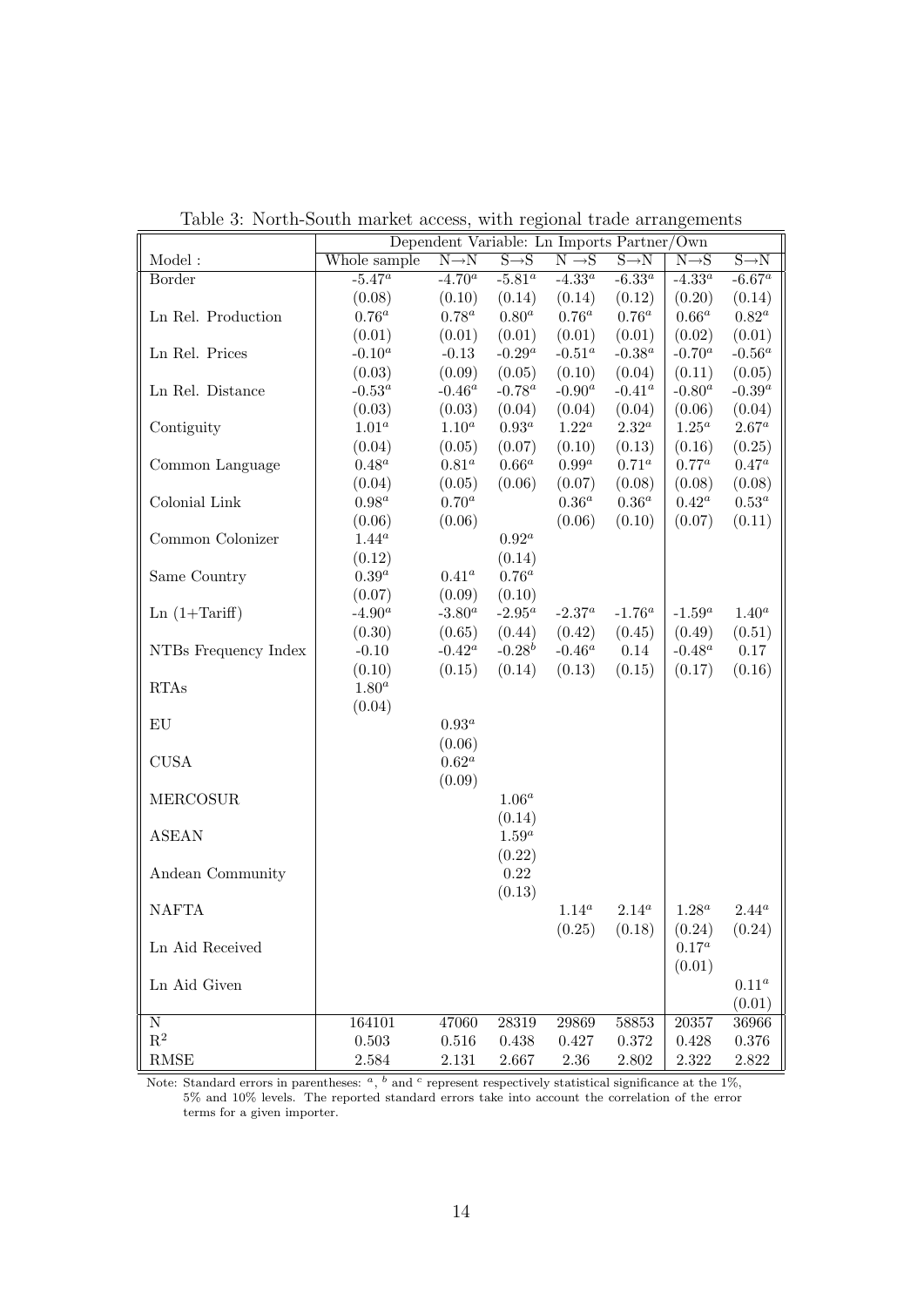The impact of those agreements is interesting for our matter in the perspective of several trading arrangements that might take place in the near future, notably between Northern and Southern countries. The FTAA and the potential arrangements between the EU and MERCOSUR are the most prominent examples on which the impact of the existing set of RTAs can shed light.

The impact of the different RTAs is expected to be quite different. The European Union is undoubtedly the largest experiment of regional integration in the recent period, characterized by a long term commitment of member countries to achieve wide-range integration. EU will usually be here EU15 over the whole period. MERCOSUR is a customs union signed in 1991 between Argentina, Brazil, Paraguay and Uruguay but implemented in 1995, with member countries substantially liberalizing their internal trade during the transition period. The common external tariff concerned 85% of tariff lines in 1995 and a schedule for convergence towards a complete common external tariff and free trade was then agreed upon but significantly disturbed by the macroeconomic problems in Brazil and Argentina. NAFTA is a free trade agreement that entered into force between the USA, Canada and Mexico in January 1994. Tariff reductions among member countries were scheduled on a 10/15 years agenda. An interesting aspect is its North-South nature. ASEAN is officially a free trade agreement between Indonesia, Malaysia, Singapore, Thailand and the Philippines since 1977, but intrabloc trade liberalization was really implemented on a large scale starting with AFTA in 1992 (Soloaga and Winters, 2001). Last, the Andean Community, a rather old regional trade agreement, usually seen as having been less effective in true reductions of the level of protection in those countries.

Table 3 takes into account those five RTAs with dummies equal to one since the beginning of each agreement. Column (1) starts with an overall estimate of the impact of regional agreements in the complete sample. The estimate reveal that the average country in a regional agreement trades  $\exp(5.47 - 1.80) \approx 39$  times more with itself than with another country of the same RTA, while this ratio is 237 when no RTA covers the bilateral trade flow  $(exp(5.47))$ . The estimates for the border effects of EU countries in the North-North sample from column (2) is  $\exp(4.70 - 0.93) \simeq 43^{12}$ . The free trade agreement between the United States and Canada also has a positive and significant impact on bilateral trade, although lower than the European Union. An interesting result on NAFTA is obtained from comparing columns (4) and (5). Mexico faces a level of fragmentation around 66 ( $\exp(6.33 - 2.14)$ ) on the Northern American markets, while US and Canadian

<sup>&</sup>lt;sup>12</sup>The estimate is higher than the most recent ones in the literature (taking representative coefficients mostly based on EU12 or even EU9 countries, Nitsch, 2000, finds a border effect around 10 in 1990, Head and Mayer, 2000, find 13 for the 1993-1995 period and Chen (2004) finds a multiplicative factor of 6 for internal trade flows in 1996). This is due to the fact that our sample includes all 15 EU countries and that trade data for Belgium–a very open country–is mostly missing. More generally, as stated above, the absolute level of estimated border effects is crucially dependent on the way bilateral and internal distances are measured. Studies differ a lot on this aspect, which makes it very hard to compare levels across studies. Comparing those across time or samples inside each paper is probably more informative. Head and Mayer (2002) cover this topic in more detail and develop a theory-consistent measure of distance which lowers notably the estimated level of border effects compared to usual distance measures. Using their distance measure in our sample, the "world border" coefficient of column (1) in Table 1 falls from -4.49 to -3.67 and the estimated border effect for EU15, falls from 43 to  $\exp(3.38 - 0.62) = 15.8$  in Table 3. While the absolute levels are thus very sensitive to the mesure of distance used, the rankings of revealed market access and the coefficients on other variables are not substantially altered.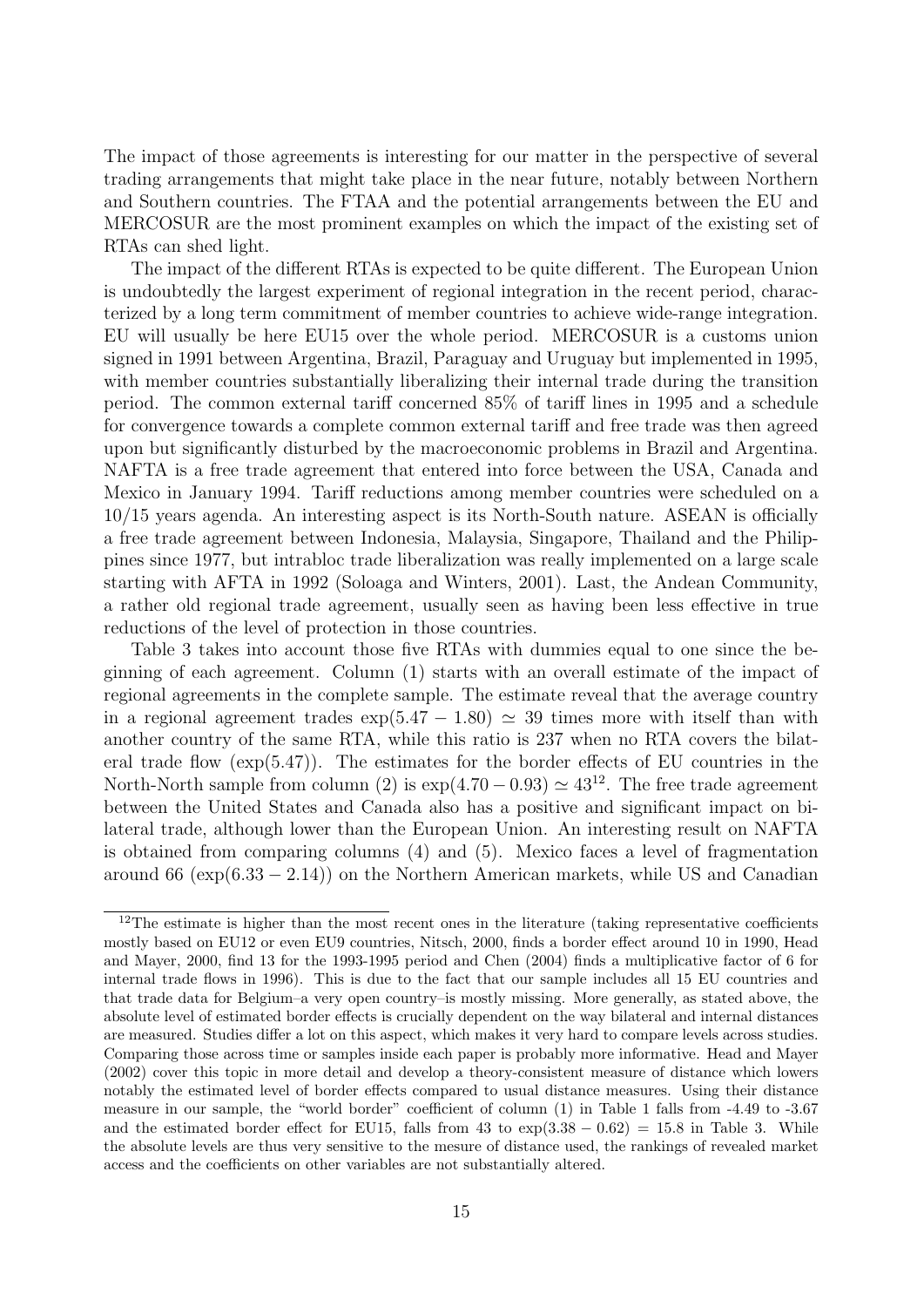exporters' corresponding access is less difficult, with a level around 24 ( $\exp(4.33 - 1.14)$ ). The estimated level of market access in the South-South combinations is extremely low (an estimated border effect of 334 on average), but it is interesting to note that, contrary to the Andean Community, MERCOSUR and ASEAN had a very sizeable impact on market access inside those agreements. Sharing a common colonizer also has a very substantial impact on reciprocal market access, confirming in a different setting the finding of Rose (2000). The two last columns introduce the received and given aid in the North-South combinations. Appendix A shows similar results for the impact of RTAs using MacMap data.





Figure 1 graphs the evolution of border effects coefficients for the world and inside each of the actual RTA. Those estimates are based on simple regressions where, for each year, the relative trade flow is regressed on the explanatory variables of the first column of Table 1 (except tariffs and NTBs in order to cover the 1978-2000 period) and a dummy variable for each RTA. In Appendix B, the first similar graph restrict our sample to the countries for which trade data is available for at least  $15$  years between  $1978$  and  $1998$ .<sup>13</sup> Figures are

<sup>&</sup>lt;sup>13</sup>To graph also the evolution of border effects intra-Mercosur, we add Argentina and Brazil (14 and 9 years available respectively between 1978 and 1998). This restriction keeps 80% of the sample (948,438 observations) and covers the following 47 countries: Argentina, Australia, Austria, Bolivia, Brazil, Canada, Chile, China, Colombia, Costa Rica, Denmark, Ecuador, Egypt, Finland, France, Germany, Greece, Guatemala, Hong Kong, Hungary, India, Indonesia, Ireland, Italy, Japan, Jordan, Kenya, Korea, Malawi, Malaysia, Mexico, Morocco, Netherlands, Norway, Philippines, Portugal, Singapore, South Africa, Spain, Sri Lanka, Sweden, Trinidad and Tobago, Turkey, United Kingdom, United States of America, Uruguay and Venezuela.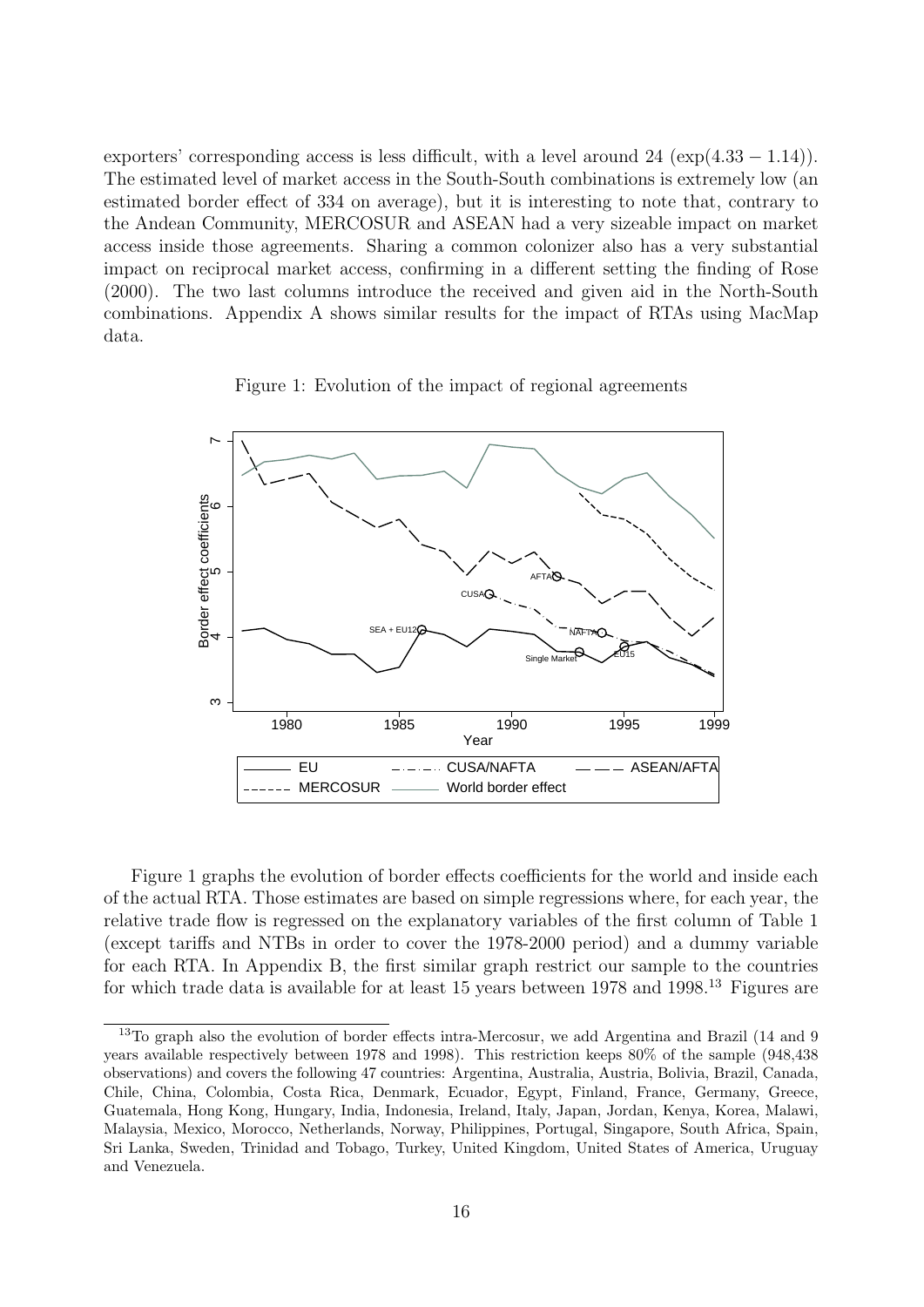very similar.

This representation offers a richer picture of how market fragmentation is receding in each of those regional arrangements. A striking characteristic is the apparent convergence in the absolute level of integration of the EU, NAFTA and ASEAN. The EU starts far more integrated than the other two zones, but those gradually catch up and end up very close to the level of EU integration in the latest years. The increase in estimated EU fragmentation in 1986 comes from the membership of two relatively closed economies at the time, Spain and specially Portugal. Less pronounced, the increase in 1995 is due to the entry of Austria, Finland and Sweden. The second graph in Appendix B shows the evolution of EU7 instead of EU15. The decline of the border effect is then much smoother. The evolution of MERCOSUR also reveals a downward trend of internal fragmentation.

For the most recent period, there seems to be a clear ranking of integration with EU countries being the most integrated zone followed by NAFTA, ASEAN and then MERCO-SUR, for which border effect coefficients fall markedly in the period 1993-1995, which is interesting as 1995 is the date where most internal trade liberalization should have been completed. Those results point to expected and reasonable estimates of the effect of trading arrangements, somehow more reassuring than what is sometimes found in the literature. Frankel (1997, Table 4.2) for instance, finds mostly insignificant effects of EU membership, once common language and overall openness are taken into account. Soloaga and Winters (2001) find an overall negative and significant impact of EU membership, no significant impact for NAFTA or ASEAN and an extremely important positive impact of MERCOSUR, roughly constant since 1980. ASEAN is found here to have a sizeable impact on trade volumes, that is growing over time, the order of magnitude of the effect is comparable to what is found in Frankel (1997) and points to the dynamism of international trade in the region.

Here, as stated in Anderson and van Wincoop  $(2003, 2004)$  and Carrère (forthcoming), the rigorous link of the empirical specification with theory proves crucial for a correct assessment of the impact of both national borders and regional integration. The puzzling results in the previous literature where the deepest integration experiences did not seem to yield consistent important surpluses of trade are here qualified. The border effect methodology gives us a picture which seems more in line with the priors, with EU and NAFTA having a large impact on trade flows (although it should again be noted that those areas are still far from perfectly integrated even in recent years).

#### 3.3 Evolution

Results in this section detail the evolution of market access over time, starting from 1976 and going to 1999. We are here focusing on access to Northern markets, and we investigate whether the current high level of revealed restrictions in market access is a persistent phenomenon, and whether there has been some progress recently on this front.

Table 4 gives overall results for the access to the developed countries markets over time. The first three columns provide an overview of how coefficients evolve over three periods of time (1976-1983, 1984-1991 and 1992-1999). The fourth column restricts the sample to those observations for which tariffs are available.<sup>14</sup> The fifth column gives results for the last

<sup>14</sup>We also drop imports of Hong-Kong and Singapore in this table. Those two countries are characterized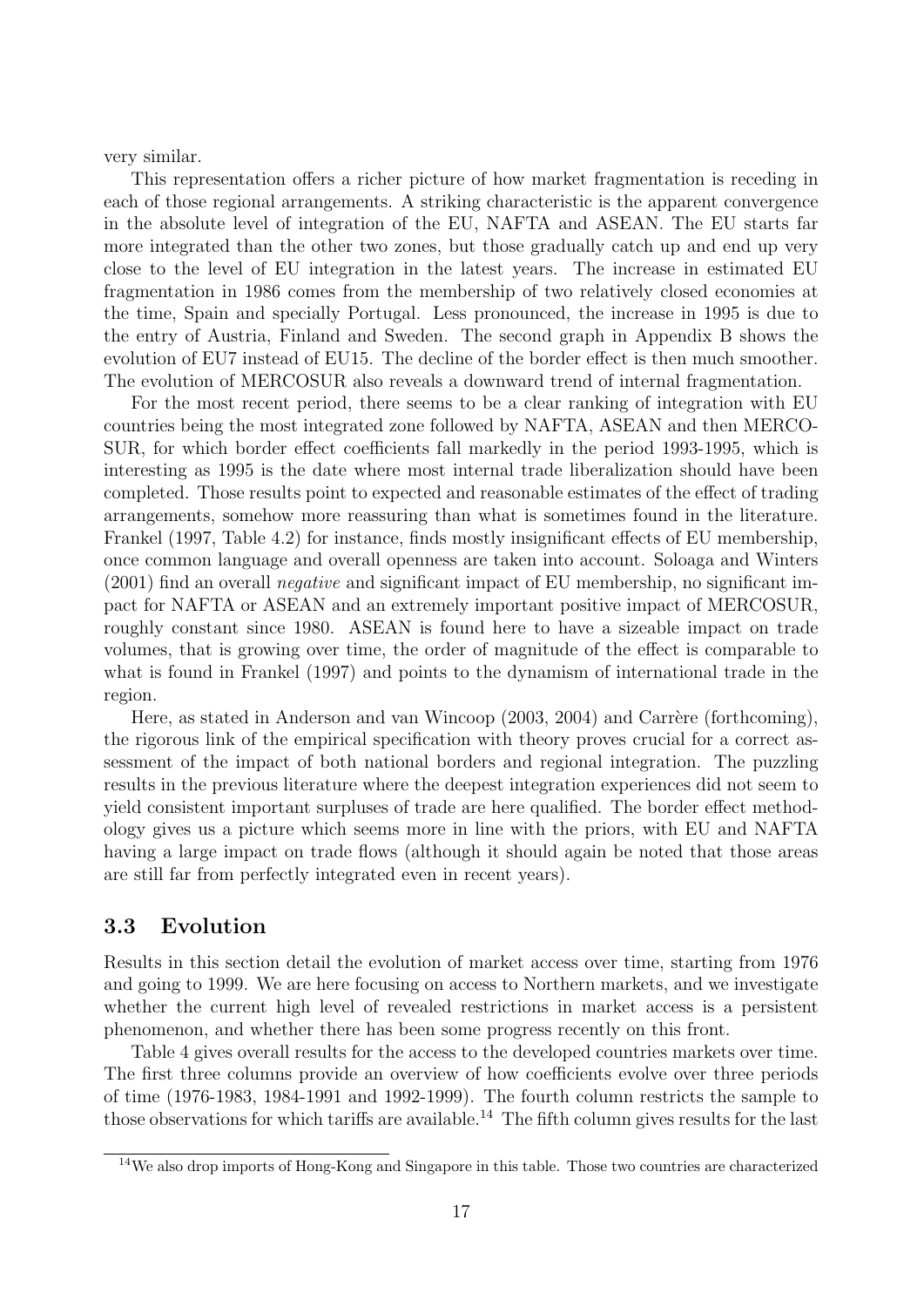|                              | Dependent Variable: Ln Imports Partner/Own |           |           |                |           |  |  |  |  |  |
|------------------------------|--------------------------------------------|-----------|-----------|----------------|-----------|--|--|--|--|--|
| Model:                       | 1976-1983                                  | 1984-1991 | 1992-1999 | 1992-1999      | 1992-1999 |  |  |  |  |  |
| Border                       | $-8.57^a$                                  | $-7.31^a$ | $-5.92^a$ | $-5.81^a$      | $-5.77^a$ |  |  |  |  |  |
|                              | (0.09)                                     | (0.07)    | (0.07)    | (0.09)         | (0.08)    |  |  |  |  |  |
| Ln Rel. Production           | $0.63^a$                                   | $0.70^a$  | $0.76^a$  | $0.78^{\circ}$ | $0.78^a$  |  |  |  |  |  |
|                              | (0.01)                                     | (0.01)    | (0.01)    | (0.01)         | (0.01)    |  |  |  |  |  |
| Ln Rel. Prices               | $-0.81^a$                                  | $-0.82^a$ | $-0.44^a$ | $-0.52^a$      | $-0.53^a$ |  |  |  |  |  |
|                              | (0.05)                                     | (0.04)    | (0.03)    | (0.03)         | (0.03)    |  |  |  |  |  |
| Ln Rel. Distance             | $-0.21^a$                                  | $-0.49^a$ | $-0.61^a$ | $-0.63^a$      | $-0.63^a$ |  |  |  |  |  |
|                              | (0.02)                                     | (0.02)    | (0.02)    | (0.02)         | (0.02)    |  |  |  |  |  |
| Contiguity                   | $1.46^a$                                   | $1.98^a$  | $1.40^a$  | $1.42^a$       | $1.42^a$  |  |  |  |  |  |
|                              | (0.15)                                     | (0.09)    | (0.07)    | (0.09)         | (0.09)    |  |  |  |  |  |
| Common Language              | $0.57^a$                                   | $0.40^a$  | $0.18^a$  | $0.19^a$       | $0.20^a$  |  |  |  |  |  |
|                              | (0.05)                                     | (0.04)    | (0.04)    | (0.06)         | (0.06)    |  |  |  |  |  |
| Colonial Link                | $0.59^a$                                   | $0.59^a$  | $0.90^a$  | $0.91^a$       | $0.90^a$  |  |  |  |  |  |
|                              | (0.08)                                     | (0.07)    | (0.06)    | (0.08)         | (0.08)    |  |  |  |  |  |
| <b>NAFTA</b>                 |                                            |           | $2.43^a$  | $2.35^a$       | $2.32^a$  |  |  |  |  |  |
|                              |                                            |           | (0.09)    | (0.11)         | (0.11)    |  |  |  |  |  |
| $\text{Ln}(1+\text{Tariff})$ |                                            |           |           |                | $-1.57^a$ |  |  |  |  |  |
|                              |                                            |           |           |                | (0.37)    |  |  |  |  |  |
| N                            | 67805                                      | 99462     | 141522    | 84180          | 84180     |  |  |  |  |  |
| $\mathbf{R}^2$               | 0.268                                      | 0.319     | 0.386     | 0.391          | 0.392     |  |  |  |  |  |
| <b>RMSE</b>                  | 2.895                                      | 2.809     | 2.756     | 2.754          | 2.752     |  |  |  |  |  |

Table 4: Difficulties for Developing Countries in Rich Countries' Market Access over Time (w/o. HKG and SGP)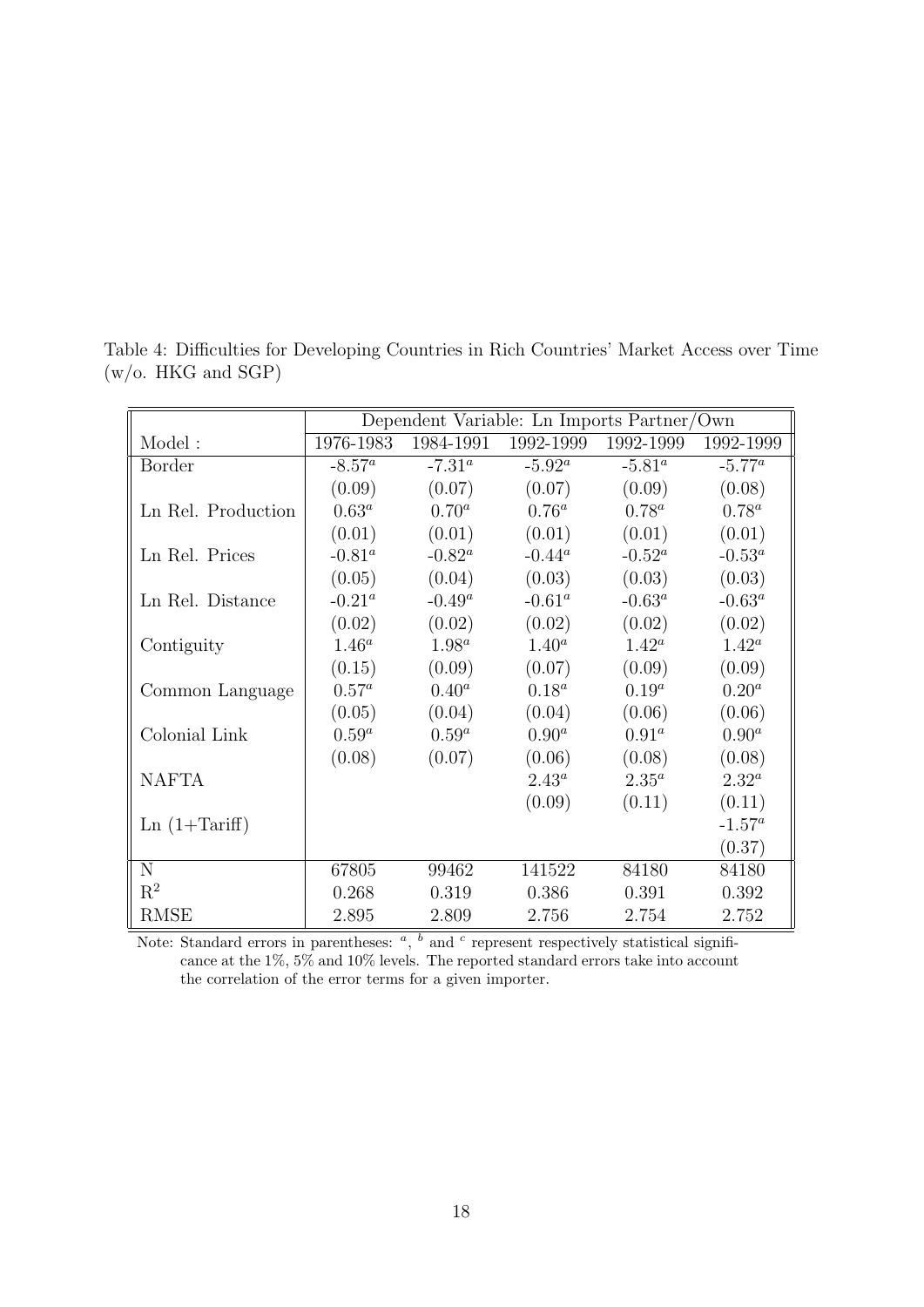period with tariffs included. Noteworthy is first the substantial improvement of the fit of the regression over time. This remain true in the other evolution tables shown in Appendix C, which distinguish between the European, the North-American and the Japanese market access. Our empirical specification of trade patterns is an increasingly good description of reality over time for the South  $\rightarrow$  North trade, which is not the case in general when this type of regression is applied to North-North trade flows. A possible interpretation is that the underlying theoretical motivations of the regressions are increasingly relevant over time for the South-North trade flows. The first row of Table 4 reveals that, even if the current level of access to Northern markets is very restricted, it is fourteen times easier to enter those markets for a Southern country exporter now than what it used to be in the end of the seventies  $(\exp(8.57)/\exp(5.92))$ . While room for improvement is clearly large, there has been considerable increase in the access of developing countries' products on developed countries' markets.

Whether the remaining level of difficulty in market access is due to residual protection or other factors such as preferences for Northern products or different qualities of goods is hard to identify. One thing that appears clearly in all evolution tables is that tariffs are not the dominant explanation of market access restrictions in this type of South-North trade flows: The border effect falls by less than 5% when tariffs are taken into account  $((exp(5.77 - 5.81) - 1)$ . One dimension of the data we can use to shed more light on this issue is the different importing countries in the North sample. If Southern producers face highly restricted market access because the varieties exported match relatively badly with Northern countries tastes, then the estimated border effects should be broadly similar across importing countries. As Tables 7, 8 and 9 in Appendix C reveal, there is on the contrary wide variance in those South-North border effects. During the 1992-1999 period, EU15 countries trade on average  $\exp(5.88) = 358$  times more with themselves than with a developing country of similar size and other characteristics. This figure was  $\exp(5.78) = 324$ for the USA and Canada and only  $\exp(1.51) = 4.5$  for the Japanese market. The figure for the EU hides wide disparities among European countries, with some EU countries being much more closed than others to imports from the South. Note lastly that coefficients on distance are widely different, Japan, the USA and Canada being far more sensitive to distance than EU countries in their trade patterns with the developing world. An additional aspect relates to colonial links and aid given. Due to the history of European colonial powers and to their current foreign policy instruments, a large number of developing countries do have the colonial link (with coefficient of 0.62 to be subtracted from the border effect of 5.74 in the 1992-1999 period, column (4) of Table 7) set to one combined with a substantial amount of bilateral aid, which also seems to promote trade.<sup>15</sup>

Table 5 shows the changes in the estimated border effects between each period for each developing country of the sample. Unsurprisingly, East Asian exporters, and Chinese in particular, are among those for which changes in access to Northern markets are more

by very large openness to developing countries' exports, together with extremely small internal distance. Those two phenomena tend to bias upwards the estimate on bilateral distance and therefore also the one on borders. The trend of those border effects over time is however unchanged when including those two countries.

<sup>&</sup>lt;sup>15</sup>The only colonial link of the United States is the Philippines, which explains the very high coefficient on this variable in Table 8.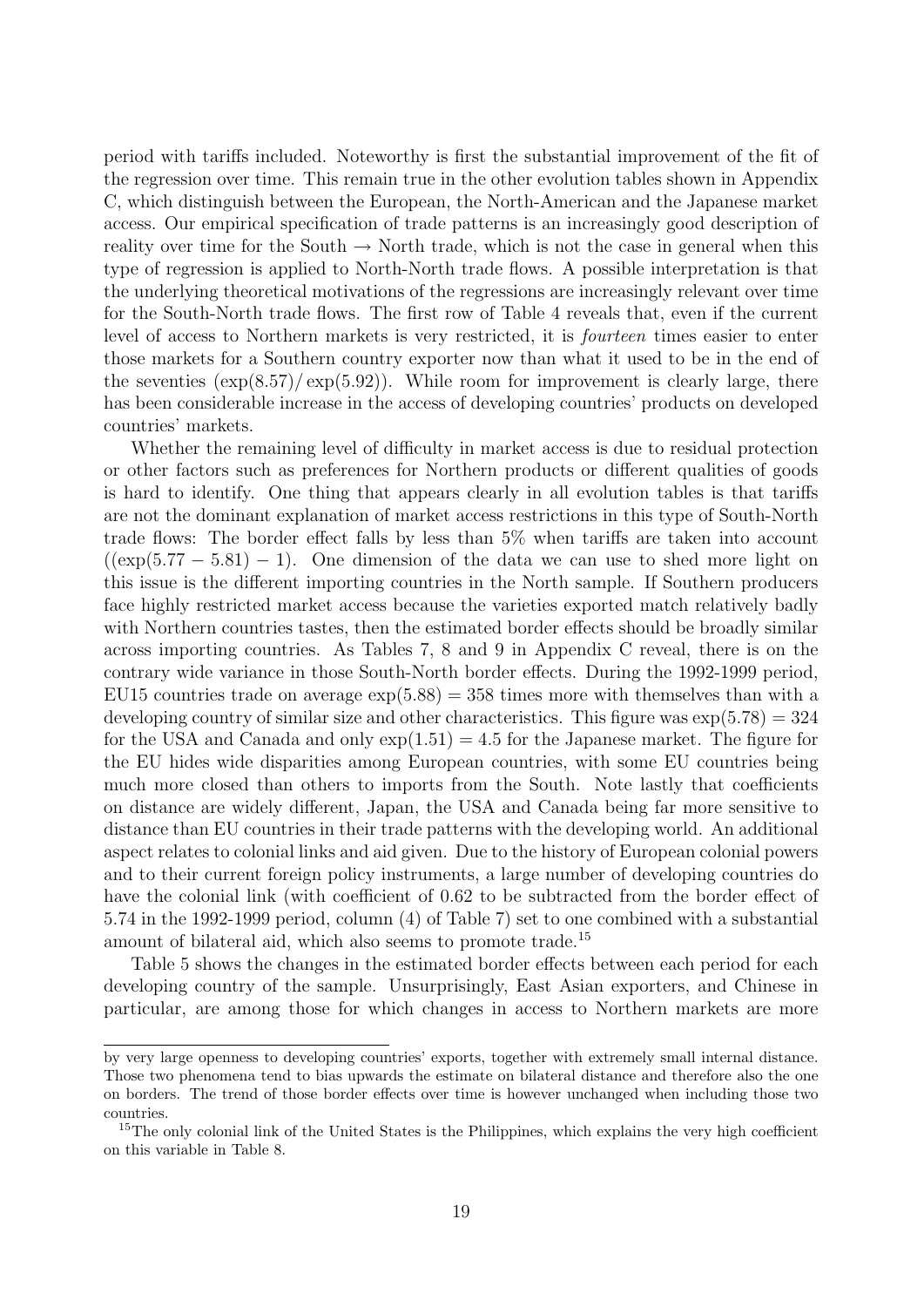favorable. EU neighbors also improve largely their access to rich countries between the periods 1984-1991 and 1992-2000. On the contrary, Latin American and African countries are in general under the median levels except for Mexico.

#### 3.4 Industry-level market access



Figure 2: Evolution of Market Access South  $\rightarrow$  North

We finally detail industry-level results concerning imports of high income countries from developing countries. Figure 2 (and figures 5, 6 and 7 in Appendix C) report border effects coefficients in industry by industry regressions.<sup>16</sup> We obtain those coefficients for the three different sub-periods, which enables comparisons across time.

Overall results for the Northern importing countries are given in figure 2. The developed markets that are the most difficult to enter in the last period are Tobacco, Printing and publishing, beverages industries and petroleum refineries notably. On the opposite extreme, different types of machinery, wearing apparel, textiles and chemicals are the relatively easiest markets to export to. All those industries have been characterized by considerable improvement in market access, with transport equipment and electric machinery being among the leading examples of products which switched from one of the most difficult to export to the North, to one of the easiest in twenty years.

As shown in the appendix, Japan is the only of the Northern countries considered individually that actually exhibits reverse border effects, that is a revealed preferential

<sup>16</sup>As in the previous section, the explanatory variables are those of the first column of Table 1 except tariffs and non-tariff barriers in order to have a long period.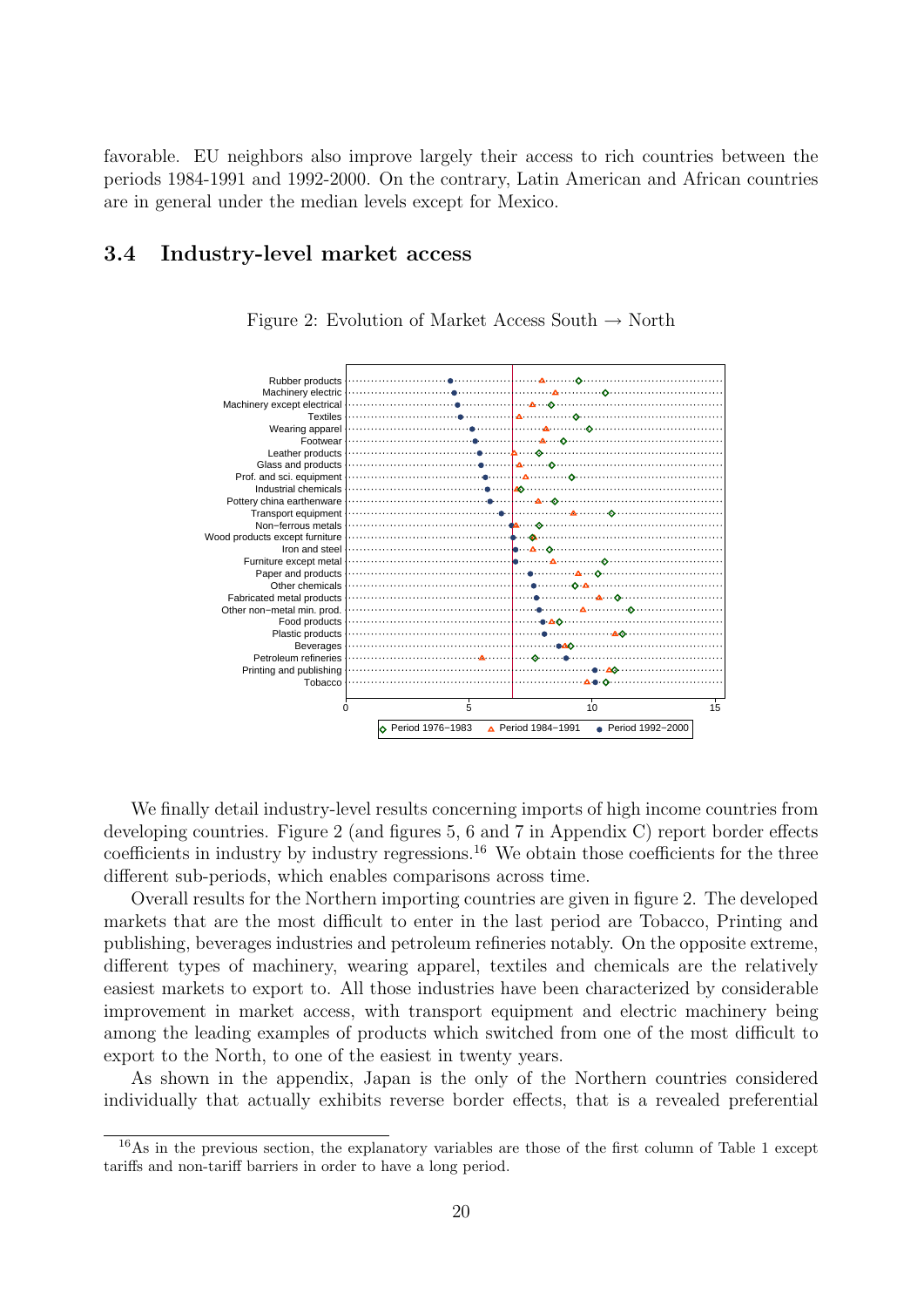| Country<br>1976-1983<br>1984-1991<br>1992-2000<br>second/first<br>third/second<br>$-9$<br>8.9<br>8.1<br>$-49.4$<br>China<br>4.1<br>Egypt<br>10.4<br>9.9<br>$5.3\,$<br>$-4.8$<br>$-46.5$<br>Jordan<br>14.1<br>8.1<br>$-33.1$<br>12.1<br>$-14.2$<br>Algeria<br>9.1<br>6.2<br>10.6<br>$-14.2$<br>$-31.9$<br>Indonesia<br>9.6<br>7.9<br>$5.5\,$<br>$-17.7$<br>$-30.4$<br>Benin<br>8.7<br>6.4<br>4.5<br>$-26.4$<br>$-29.7$<br>Thailand<br>10.7<br>8.3<br>6.3<br>$-22.4$<br>$-24.1$<br>Poland<br>8.7<br>7.5<br>5.7<br>$-13.8$<br>$-24$<br>9.6<br>9.7<br>7.5<br>$-22.7$<br>Ghana<br>$\mathbf{1}$<br>$-20$<br>Morocco<br>9.5<br>7.6<br>5.9<br>$-22.4$<br>6.6<br>5.2<br>$-21.2$<br>Romania<br>India<br>10.5<br>10.3<br>8.2<br>$-1.9$<br>$-20.4$<br>Hungary<br>8.1<br>7.6<br>6.1<br>$-6.2$<br>$-19.7$<br>Turkey<br>9.4<br>7.3<br>5.9<br>$-22.3$<br>$-19.2$<br>Mexico<br>9.1<br>7.9<br>6.4<br>$-13.2$<br>$-19$<br>Malaysia<br>$7.5\,$<br>5 <sup>5</sup><br>$-20$<br>6<br>$-16.7$<br>Philippines<br>8.5<br>9.3<br>7.8<br>9.4<br>$-16.1$<br>Panama<br>12.6<br>12.5<br>10.6<br>$-0.8$<br>$-15.2$<br>Tunisia<br>7.6<br>8.1<br>6.9<br>6.6<br>$-14.8$<br>13.1<br>9.6<br>$-14.5$<br>$-14.3$<br>Iran<br>11.2<br>Costa Rica<br>9.6<br>9.8<br>8.5<br>2.1<br>$-13.3$<br>Bulgaria<br>$5.5\,$<br>4.8<br>$-12.7$<br>Honduras<br>11.7<br>8.3<br>$-12$<br>10.8<br>10.3<br>8.5<br>6.8<br>$-9.4$<br>Korea<br>7.7<br>$-11.7$<br>Trinidad and Tobago<br>$9.3\,$<br>$7.2\,$<br>$6.5\,$<br>$-22.6$<br>$-9.7$<br>Ecuador<br>12.1<br>12<br>10.9<br>$-0.8$<br>$-9.2$<br>Guatemala<br>9.7<br>10.1<br>13.4<br>$-8.2$<br>11<br><b>MEDIAN</b><br>9.6<br>$\!\!\!\!\!8.9$<br>8.25<br>$-9.4$<br>$-8$<br>10<br>9<br>8.3<br>$-10$<br>$-7.8$<br>Pakistan<br>Venezuela<br>12.2<br>10<br>9.3<br>$-18$<br>$-7$<br>Sri Lanka<br>9.8<br>9.5<br>8.9<br>$-3.1$<br>$-6.3$<br>Nigeria<br>13.4<br>13.6<br>13<br>$1.5\,$<br>$-4.4$<br>Colombia<br>9.6<br>9.5<br>9.2<br>$-1$<br>$-3.2$<br>9.7<br>El Salvador<br>10.8<br>10.5<br>11.3<br>$-2.8$<br>Argentina<br>9.7<br>9.1<br>$-4.1$<br>$-2.2$<br>9.3<br>Syrian Arab Republic<br>$-7$<br>11.5<br>10.7<br>10.5<br>$-1.9$<br><b>Brazil</b><br>6.1<br>6<br>$-1.6$<br>Mozambique<br>13<br>12.8<br>$-1.5$<br>Kenya<br>10.7<br>0.9<br>11.5<br>10.8<br>$-7$<br>Chile<br>9<br>9.2<br>$-9.1$<br>$2.2\,$<br>9.9<br>10<br>6.9<br>7.1<br>$-31$<br>2.9<br>Cameroon<br>9.7<br>10.1<br><b>Bolivia</b><br>8.2<br>18.3<br>4.1<br>8.2<br>7.4<br>7.8<br>$-9.8$<br>Uruguay<br>5.4<br>Peru<br>7.1<br>9.4<br>10<br>32.4<br>6.4<br>South Africa<br>9.8<br>$\!\!\!\!\!8.3$<br>9<br>$-15.3$<br>8.4<br>Malawi<br>5.4<br>$5.8\,$<br>6.3<br>7.4<br>8.6<br>Zimbabwe<br>$-14.6$<br>10.3<br>8.8<br>9.6<br>9.1<br><b>Barbados</b><br>11.6<br>8.7<br>9.7<br>$-25$<br>11.5<br>$\mbox{-}39$<br>Mauritius<br>15.4<br>9.4<br>11<br>17<br>Côte d'Ivoire<br>$8.5\,$<br>$5.8\,$<br>$6.8\,$<br>$-31.8$<br>17.2<br>$\boldsymbol{9}$<br>Bangladesh<br>$6.8\,$<br>8.7<br>$-24.4$<br>27.9<br>$5.9\,$<br>4.8<br>Fiji<br>3.7<br>$-37.3$<br>29.7<br>Tanzania<br>9.6<br>9.7<br>13.7<br>$\mathbf{1}$<br>41.2<br>Nepal<br>8<br>11.6<br>45 |         | Border effect coefficient |     |      | Percent change between periods |      |  |  |
|-----------------------------------------------------------------------------------------------------------------------------------------------------------------------------------------------------------------------------------------------------------------------------------------------------------------------------------------------------------------------------------------------------------------------------------------------------------------------------------------------------------------------------------------------------------------------------------------------------------------------------------------------------------------------------------------------------------------------------------------------------------------------------------------------------------------------------------------------------------------------------------------------------------------------------------------------------------------------------------------------------------------------------------------------------------------------------------------------------------------------------------------------------------------------------------------------------------------------------------------------------------------------------------------------------------------------------------------------------------------------------------------------------------------------------------------------------------------------------------------------------------------------------------------------------------------------------------------------------------------------------------------------------------------------------------------------------------------------------------------------------------------------------------------------------------------------------------------------------------------------------------------------------------------------------------------------------------------------------------------------------------------------------------------------------------------------------------------------------------------------------------------------------------------------------------------------------------------------------------------------------------------------------------------------------------------------------------------------------------------------------------------------------------------------------------------------------------------------------------------------------------------------------------------------------------------------------------------------------------------------------------------------------------------------------------------------------------------------------------------------------------------------------------------------------------------------------------------------------------------------------------------------------------------------------------------------------------------------------------------------------------------------------------------------------------------------------|---------|---------------------------|-----|------|--------------------------------|------|--|--|
|                                                                                                                                                                                                                                                                                                                                                                                                                                                                                                                                                                                                                                                                                                                                                                                                                                                                                                                                                                                                                                                                                                                                                                                                                                                                                                                                                                                                                                                                                                                                                                                                                                                                                                                                                                                                                                                                                                                                                                                                                                                                                                                                                                                                                                                                                                                                                                                                                                                                                                                                                                                                                                                                                                                                                                                                                                                                                                                                                                                                                                                                             |         |                           |     |      |                                |      |  |  |
|                                                                                                                                                                                                                                                                                                                                                                                                                                                                                                                                                                                                                                                                                                                                                                                                                                                                                                                                                                                                                                                                                                                                                                                                                                                                                                                                                                                                                                                                                                                                                                                                                                                                                                                                                                                                                                                                                                                                                                                                                                                                                                                                                                                                                                                                                                                                                                                                                                                                                                                                                                                                                                                                                                                                                                                                                                                                                                                                                                                                                                                                             |         |                           |     |      |                                |      |  |  |
|                                                                                                                                                                                                                                                                                                                                                                                                                                                                                                                                                                                                                                                                                                                                                                                                                                                                                                                                                                                                                                                                                                                                                                                                                                                                                                                                                                                                                                                                                                                                                                                                                                                                                                                                                                                                                                                                                                                                                                                                                                                                                                                                                                                                                                                                                                                                                                                                                                                                                                                                                                                                                                                                                                                                                                                                                                                                                                                                                                                                                                                                             |         |                           |     |      |                                |      |  |  |
|                                                                                                                                                                                                                                                                                                                                                                                                                                                                                                                                                                                                                                                                                                                                                                                                                                                                                                                                                                                                                                                                                                                                                                                                                                                                                                                                                                                                                                                                                                                                                                                                                                                                                                                                                                                                                                                                                                                                                                                                                                                                                                                                                                                                                                                                                                                                                                                                                                                                                                                                                                                                                                                                                                                                                                                                                                                                                                                                                                                                                                                                             |         |                           |     |      |                                |      |  |  |
|                                                                                                                                                                                                                                                                                                                                                                                                                                                                                                                                                                                                                                                                                                                                                                                                                                                                                                                                                                                                                                                                                                                                                                                                                                                                                                                                                                                                                                                                                                                                                                                                                                                                                                                                                                                                                                                                                                                                                                                                                                                                                                                                                                                                                                                                                                                                                                                                                                                                                                                                                                                                                                                                                                                                                                                                                                                                                                                                                                                                                                                                             |         |                           |     |      |                                |      |  |  |
|                                                                                                                                                                                                                                                                                                                                                                                                                                                                                                                                                                                                                                                                                                                                                                                                                                                                                                                                                                                                                                                                                                                                                                                                                                                                                                                                                                                                                                                                                                                                                                                                                                                                                                                                                                                                                                                                                                                                                                                                                                                                                                                                                                                                                                                                                                                                                                                                                                                                                                                                                                                                                                                                                                                                                                                                                                                                                                                                                                                                                                                                             |         |                           |     |      |                                |      |  |  |
|                                                                                                                                                                                                                                                                                                                                                                                                                                                                                                                                                                                                                                                                                                                                                                                                                                                                                                                                                                                                                                                                                                                                                                                                                                                                                                                                                                                                                                                                                                                                                                                                                                                                                                                                                                                                                                                                                                                                                                                                                                                                                                                                                                                                                                                                                                                                                                                                                                                                                                                                                                                                                                                                                                                                                                                                                                                                                                                                                                                                                                                                             |         |                           |     |      |                                |      |  |  |
|                                                                                                                                                                                                                                                                                                                                                                                                                                                                                                                                                                                                                                                                                                                                                                                                                                                                                                                                                                                                                                                                                                                                                                                                                                                                                                                                                                                                                                                                                                                                                                                                                                                                                                                                                                                                                                                                                                                                                                                                                                                                                                                                                                                                                                                                                                                                                                                                                                                                                                                                                                                                                                                                                                                                                                                                                                                                                                                                                                                                                                                                             |         |                           |     |      |                                |      |  |  |
|                                                                                                                                                                                                                                                                                                                                                                                                                                                                                                                                                                                                                                                                                                                                                                                                                                                                                                                                                                                                                                                                                                                                                                                                                                                                                                                                                                                                                                                                                                                                                                                                                                                                                                                                                                                                                                                                                                                                                                                                                                                                                                                                                                                                                                                                                                                                                                                                                                                                                                                                                                                                                                                                                                                                                                                                                                                                                                                                                                                                                                                                             |         |                           |     |      |                                |      |  |  |
|                                                                                                                                                                                                                                                                                                                                                                                                                                                                                                                                                                                                                                                                                                                                                                                                                                                                                                                                                                                                                                                                                                                                                                                                                                                                                                                                                                                                                                                                                                                                                                                                                                                                                                                                                                                                                                                                                                                                                                                                                                                                                                                                                                                                                                                                                                                                                                                                                                                                                                                                                                                                                                                                                                                                                                                                                                                                                                                                                                                                                                                                             |         |                           |     |      |                                |      |  |  |
|                                                                                                                                                                                                                                                                                                                                                                                                                                                                                                                                                                                                                                                                                                                                                                                                                                                                                                                                                                                                                                                                                                                                                                                                                                                                                                                                                                                                                                                                                                                                                                                                                                                                                                                                                                                                                                                                                                                                                                                                                                                                                                                                                                                                                                                                                                                                                                                                                                                                                                                                                                                                                                                                                                                                                                                                                                                                                                                                                                                                                                                                             |         |                           |     |      |                                |      |  |  |
|                                                                                                                                                                                                                                                                                                                                                                                                                                                                                                                                                                                                                                                                                                                                                                                                                                                                                                                                                                                                                                                                                                                                                                                                                                                                                                                                                                                                                                                                                                                                                                                                                                                                                                                                                                                                                                                                                                                                                                                                                                                                                                                                                                                                                                                                                                                                                                                                                                                                                                                                                                                                                                                                                                                                                                                                                                                                                                                                                                                                                                                                             |         |                           |     |      |                                |      |  |  |
|                                                                                                                                                                                                                                                                                                                                                                                                                                                                                                                                                                                                                                                                                                                                                                                                                                                                                                                                                                                                                                                                                                                                                                                                                                                                                                                                                                                                                                                                                                                                                                                                                                                                                                                                                                                                                                                                                                                                                                                                                                                                                                                                                                                                                                                                                                                                                                                                                                                                                                                                                                                                                                                                                                                                                                                                                                                                                                                                                                                                                                                                             |         |                           |     |      |                                |      |  |  |
|                                                                                                                                                                                                                                                                                                                                                                                                                                                                                                                                                                                                                                                                                                                                                                                                                                                                                                                                                                                                                                                                                                                                                                                                                                                                                                                                                                                                                                                                                                                                                                                                                                                                                                                                                                                                                                                                                                                                                                                                                                                                                                                                                                                                                                                                                                                                                                                                                                                                                                                                                                                                                                                                                                                                                                                                                                                                                                                                                                                                                                                                             |         |                           |     |      |                                |      |  |  |
|                                                                                                                                                                                                                                                                                                                                                                                                                                                                                                                                                                                                                                                                                                                                                                                                                                                                                                                                                                                                                                                                                                                                                                                                                                                                                                                                                                                                                                                                                                                                                                                                                                                                                                                                                                                                                                                                                                                                                                                                                                                                                                                                                                                                                                                                                                                                                                                                                                                                                                                                                                                                                                                                                                                                                                                                                                                                                                                                                                                                                                                                             |         |                           |     |      |                                |      |  |  |
|                                                                                                                                                                                                                                                                                                                                                                                                                                                                                                                                                                                                                                                                                                                                                                                                                                                                                                                                                                                                                                                                                                                                                                                                                                                                                                                                                                                                                                                                                                                                                                                                                                                                                                                                                                                                                                                                                                                                                                                                                                                                                                                                                                                                                                                                                                                                                                                                                                                                                                                                                                                                                                                                                                                                                                                                                                                                                                                                                                                                                                                                             |         |                           |     |      |                                |      |  |  |
|                                                                                                                                                                                                                                                                                                                                                                                                                                                                                                                                                                                                                                                                                                                                                                                                                                                                                                                                                                                                                                                                                                                                                                                                                                                                                                                                                                                                                                                                                                                                                                                                                                                                                                                                                                                                                                                                                                                                                                                                                                                                                                                                                                                                                                                                                                                                                                                                                                                                                                                                                                                                                                                                                                                                                                                                                                                                                                                                                                                                                                                                             |         |                           |     |      |                                |      |  |  |
|                                                                                                                                                                                                                                                                                                                                                                                                                                                                                                                                                                                                                                                                                                                                                                                                                                                                                                                                                                                                                                                                                                                                                                                                                                                                                                                                                                                                                                                                                                                                                                                                                                                                                                                                                                                                                                                                                                                                                                                                                                                                                                                                                                                                                                                                                                                                                                                                                                                                                                                                                                                                                                                                                                                                                                                                                                                                                                                                                                                                                                                                             |         |                           |     |      |                                |      |  |  |
|                                                                                                                                                                                                                                                                                                                                                                                                                                                                                                                                                                                                                                                                                                                                                                                                                                                                                                                                                                                                                                                                                                                                                                                                                                                                                                                                                                                                                                                                                                                                                                                                                                                                                                                                                                                                                                                                                                                                                                                                                                                                                                                                                                                                                                                                                                                                                                                                                                                                                                                                                                                                                                                                                                                                                                                                                                                                                                                                                                                                                                                                             |         |                           |     |      |                                |      |  |  |
|                                                                                                                                                                                                                                                                                                                                                                                                                                                                                                                                                                                                                                                                                                                                                                                                                                                                                                                                                                                                                                                                                                                                                                                                                                                                                                                                                                                                                                                                                                                                                                                                                                                                                                                                                                                                                                                                                                                                                                                                                                                                                                                                                                                                                                                                                                                                                                                                                                                                                                                                                                                                                                                                                                                                                                                                                                                                                                                                                                                                                                                                             |         |                           |     |      |                                |      |  |  |
|                                                                                                                                                                                                                                                                                                                                                                                                                                                                                                                                                                                                                                                                                                                                                                                                                                                                                                                                                                                                                                                                                                                                                                                                                                                                                                                                                                                                                                                                                                                                                                                                                                                                                                                                                                                                                                                                                                                                                                                                                                                                                                                                                                                                                                                                                                                                                                                                                                                                                                                                                                                                                                                                                                                                                                                                                                                                                                                                                                                                                                                                             |         |                           |     |      |                                |      |  |  |
|                                                                                                                                                                                                                                                                                                                                                                                                                                                                                                                                                                                                                                                                                                                                                                                                                                                                                                                                                                                                                                                                                                                                                                                                                                                                                                                                                                                                                                                                                                                                                                                                                                                                                                                                                                                                                                                                                                                                                                                                                                                                                                                                                                                                                                                                                                                                                                                                                                                                                                                                                                                                                                                                                                                                                                                                                                                                                                                                                                                                                                                                             |         |                           |     |      |                                |      |  |  |
|                                                                                                                                                                                                                                                                                                                                                                                                                                                                                                                                                                                                                                                                                                                                                                                                                                                                                                                                                                                                                                                                                                                                                                                                                                                                                                                                                                                                                                                                                                                                                                                                                                                                                                                                                                                                                                                                                                                                                                                                                                                                                                                                                                                                                                                                                                                                                                                                                                                                                                                                                                                                                                                                                                                                                                                                                                                                                                                                                                                                                                                                             |         |                           |     |      |                                |      |  |  |
|                                                                                                                                                                                                                                                                                                                                                                                                                                                                                                                                                                                                                                                                                                                                                                                                                                                                                                                                                                                                                                                                                                                                                                                                                                                                                                                                                                                                                                                                                                                                                                                                                                                                                                                                                                                                                                                                                                                                                                                                                                                                                                                                                                                                                                                                                                                                                                                                                                                                                                                                                                                                                                                                                                                                                                                                                                                                                                                                                                                                                                                                             |         |                           |     |      |                                |      |  |  |
|                                                                                                                                                                                                                                                                                                                                                                                                                                                                                                                                                                                                                                                                                                                                                                                                                                                                                                                                                                                                                                                                                                                                                                                                                                                                                                                                                                                                                                                                                                                                                                                                                                                                                                                                                                                                                                                                                                                                                                                                                                                                                                                                                                                                                                                                                                                                                                                                                                                                                                                                                                                                                                                                                                                                                                                                                                                                                                                                                                                                                                                                             |         |                           |     |      |                                |      |  |  |
|                                                                                                                                                                                                                                                                                                                                                                                                                                                                                                                                                                                                                                                                                                                                                                                                                                                                                                                                                                                                                                                                                                                                                                                                                                                                                                                                                                                                                                                                                                                                                                                                                                                                                                                                                                                                                                                                                                                                                                                                                                                                                                                                                                                                                                                                                                                                                                                                                                                                                                                                                                                                                                                                                                                                                                                                                                                                                                                                                                                                                                                                             |         |                           |     |      |                                |      |  |  |
|                                                                                                                                                                                                                                                                                                                                                                                                                                                                                                                                                                                                                                                                                                                                                                                                                                                                                                                                                                                                                                                                                                                                                                                                                                                                                                                                                                                                                                                                                                                                                                                                                                                                                                                                                                                                                                                                                                                                                                                                                                                                                                                                                                                                                                                                                                                                                                                                                                                                                                                                                                                                                                                                                                                                                                                                                                                                                                                                                                                                                                                                             |         |                           |     |      |                                |      |  |  |
|                                                                                                                                                                                                                                                                                                                                                                                                                                                                                                                                                                                                                                                                                                                                                                                                                                                                                                                                                                                                                                                                                                                                                                                                                                                                                                                                                                                                                                                                                                                                                                                                                                                                                                                                                                                                                                                                                                                                                                                                                                                                                                                                                                                                                                                                                                                                                                                                                                                                                                                                                                                                                                                                                                                                                                                                                                                                                                                                                                                                                                                                             |         |                           |     |      |                                |      |  |  |
|                                                                                                                                                                                                                                                                                                                                                                                                                                                                                                                                                                                                                                                                                                                                                                                                                                                                                                                                                                                                                                                                                                                                                                                                                                                                                                                                                                                                                                                                                                                                                                                                                                                                                                                                                                                                                                                                                                                                                                                                                                                                                                                                                                                                                                                                                                                                                                                                                                                                                                                                                                                                                                                                                                                                                                                                                                                                                                                                                                                                                                                                             |         |                           |     |      |                                |      |  |  |
|                                                                                                                                                                                                                                                                                                                                                                                                                                                                                                                                                                                                                                                                                                                                                                                                                                                                                                                                                                                                                                                                                                                                                                                                                                                                                                                                                                                                                                                                                                                                                                                                                                                                                                                                                                                                                                                                                                                                                                                                                                                                                                                                                                                                                                                                                                                                                                                                                                                                                                                                                                                                                                                                                                                                                                                                                                                                                                                                                                                                                                                                             |         |                           |     |      |                                |      |  |  |
|                                                                                                                                                                                                                                                                                                                                                                                                                                                                                                                                                                                                                                                                                                                                                                                                                                                                                                                                                                                                                                                                                                                                                                                                                                                                                                                                                                                                                                                                                                                                                                                                                                                                                                                                                                                                                                                                                                                                                                                                                                                                                                                                                                                                                                                                                                                                                                                                                                                                                                                                                                                                                                                                                                                                                                                                                                                                                                                                                                                                                                                                             |         |                           |     |      |                                |      |  |  |
|                                                                                                                                                                                                                                                                                                                                                                                                                                                                                                                                                                                                                                                                                                                                                                                                                                                                                                                                                                                                                                                                                                                                                                                                                                                                                                                                                                                                                                                                                                                                                                                                                                                                                                                                                                                                                                                                                                                                                                                                                                                                                                                                                                                                                                                                                                                                                                                                                                                                                                                                                                                                                                                                                                                                                                                                                                                                                                                                                                                                                                                                             |         |                           |     |      |                                |      |  |  |
|                                                                                                                                                                                                                                                                                                                                                                                                                                                                                                                                                                                                                                                                                                                                                                                                                                                                                                                                                                                                                                                                                                                                                                                                                                                                                                                                                                                                                                                                                                                                                                                                                                                                                                                                                                                                                                                                                                                                                                                                                                                                                                                                                                                                                                                                                                                                                                                                                                                                                                                                                                                                                                                                                                                                                                                                                                                                                                                                                                                                                                                                             |         |                           |     |      |                                |      |  |  |
|                                                                                                                                                                                                                                                                                                                                                                                                                                                                                                                                                                                                                                                                                                                                                                                                                                                                                                                                                                                                                                                                                                                                                                                                                                                                                                                                                                                                                                                                                                                                                                                                                                                                                                                                                                                                                                                                                                                                                                                                                                                                                                                                                                                                                                                                                                                                                                                                                                                                                                                                                                                                                                                                                                                                                                                                                                                                                                                                                                                                                                                                             |         |                           |     |      |                                |      |  |  |
|                                                                                                                                                                                                                                                                                                                                                                                                                                                                                                                                                                                                                                                                                                                                                                                                                                                                                                                                                                                                                                                                                                                                                                                                                                                                                                                                                                                                                                                                                                                                                                                                                                                                                                                                                                                                                                                                                                                                                                                                                                                                                                                                                                                                                                                                                                                                                                                                                                                                                                                                                                                                                                                                                                                                                                                                                                                                                                                                                                                                                                                                             |         |                           |     |      |                                |      |  |  |
|                                                                                                                                                                                                                                                                                                                                                                                                                                                                                                                                                                                                                                                                                                                                                                                                                                                                                                                                                                                                                                                                                                                                                                                                                                                                                                                                                                                                                                                                                                                                                                                                                                                                                                                                                                                                                                                                                                                                                                                                                                                                                                                                                                                                                                                                                                                                                                                                                                                                                                                                                                                                                                                                                                                                                                                                                                                                                                                                                                                                                                                                             |         |                           |     |      |                                |      |  |  |
|                                                                                                                                                                                                                                                                                                                                                                                                                                                                                                                                                                                                                                                                                                                                                                                                                                                                                                                                                                                                                                                                                                                                                                                                                                                                                                                                                                                                                                                                                                                                                                                                                                                                                                                                                                                                                                                                                                                                                                                                                                                                                                                                                                                                                                                                                                                                                                                                                                                                                                                                                                                                                                                                                                                                                                                                                                                                                                                                                                                                                                                                             |         |                           |     |      |                                |      |  |  |
|                                                                                                                                                                                                                                                                                                                                                                                                                                                                                                                                                                                                                                                                                                                                                                                                                                                                                                                                                                                                                                                                                                                                                                                                                                                                                                                                                                                                                                                                                                                                                                                                                                                                                                                                                                                                                                                                                                                                                                                                                                                                                                                                                                                                                                                                                                                                                                                                                                                                                                                                                                                                                                                                                                                                                                                                                                                                                                                                                                                                                                                                             |         |                           |     |      |                                |      |  |  |
|                                                                                                                                                                                                                                                                                                                                                                                                                                                                                                                                                                                                                                                                                                                                                                                                                                                                                                                                                                                                                                                                                                                                                                                                                                                                                                                                                                                                                                                                                                                                                                                                                                                                                                                                                                                                                                                                                                                                                                                                                                                                                                                                                                                                                                                                                                                                                                                                                                                                                                                                                                                                                                                                                                                                                                                                                                                                                                                                                                                                                                                                             |         |                           |     |      |                                |      |  |  |
|                                                                                                                                                                                                                                                                                                                                                                                                                                                                                                                                                                                                                                                                                                                                                                                                                                                                                                                                                                                                                                                                                                                                                                                                                                                                                                                                                                                                                                                                                                                                                                                                                                                                                                                                                                                                                                                                                                                                                                                                                                                                                                                                                                                                                                                                                                                                                                                                                                                                                                                                                                                                                                                                                                                                                                                                                                                                                                                                                                                                                                                                             |         |                           |     |      |                                |      |  |  |
|                                                                                                                                                                                                                                                                                                                                                                                                                                                                                                                                                                                                                                                                                                                                                                                                                                                                                                                                                                                                                                                                                                                                                                                                                                                                                                                                                                                                                                                                                                                                                                                                                                                                                                                                                                                                                                                                                                                                                                                                                                                                                                                                                                                                                                                                                                                                                                                                                                                                                                                                                                                                                                                                                                                                                                                                                                                                                                                                                                                                                                                                             |         |                           |     |      |                                |      |  |  |
|                                                                                                                                                                                                                                                                                                                                                                                                                                                                                                                                                                                                                                                                                                                                                                                                                                                                                                                                                                                                                                                                                                                                                                                                                                                                                                                                                                                                                                                                                                                                                                                                                                                                                                                                                                                                                                                                                                                                                                                                                                                                                                                                                                                                                                                                                                                                                                                                                                                                                                                                                                                                                                                                                                                                                                                                                                                                                                                                                                                                                                                                             |         |                           |     |      |                                |      |  |  |
|                                                                                                                                                                                                                                                                                                                                                                                                                                                                                                                                                                                                                                                                                                                                                                                                                                                                                                                                                                                                                                                                                                                                                                                                                                                                                                                                                                                                                                                                                                                                                                                                                                                                                                                                                                                                                                                                                                                                                                                                                                                                                                                                                                                                                                                                                                                                                                                                                                                                                                                                                                                                                                                                                                                                                                                                                                                                                                                                                                                                                                                                             |         |                           |     |      |                                |      |  |  |
|                                                                                                                                                                                                                                                                                                                                                                                                                                                                                                                                                                                                                                                                                                                                                                                                                                                                                                                                                                                                                                                                                                                                                                                                                                                                                                                                                                                                                                                                                                                                                                                                                                                                                                                                                                                                                                                                                                                                                                                                                                                                                                                                                                                                                                                                                                                                                                                                                                                                                                                                                                                                                                                                                                                                                                                                                                                                                                                                                                                                                                                                             |         |                           |     |      |                                |      |  |  |
|                                                                                                                                                                                                                                                                                                                                                                                                                                                                                                                                                                                                                                                                                                                                                                                                                                                                                                                                                                                                                                                                                                                                                                                                                                                                                                                                                                                                                                                                                                                                                                                                                                                                                                                                                                                                                                                                                                                                                                                                                                                                                                                                                                                                                                                                                                                                                                                                                                                                                                                                                                                                                                                                                                                                                                                                                                                                                                                                                                                                                                                                             |         |                           |     |      |                                |      |  |  |
|                                                                                                                                                                                                                                                                                                                                                                                                                                                                                                                                                                                                                                                                                                                                                                                                                                                                                                                                                                                                                                                                                                                                                                                                                                                                                                                                                                                                                                                                                                                                                                                                                                                                                                                                                                                                                                                                                                                                                                                                                                                                                                                                                                                                                                                                                                                                                                                                                                                                                                                                                                                                                                                                                                                                                                                                                                                                                                                                                                                                                                                                             |         |                           |     |      |                                |      |  |  |
|                                                                                                                                                                                                                                                                                                                                                                                                                                                                                                                                                                                                                                                                                                                                                                                                                                                                                                                                                                                                                                                                                                                                                                                                                                                                                                                                                                                                                                                                                                                                                                                                                                                                                                                                                                                                                                                                                                                                                                                                                                                                                                                                                                                                                                                                                                                                                                                                                                                                                                                                                                                                                                                                                                                                                                                                                                                                                                                                                                                                                                                                             |         |                           |     |      |                                |      |  |  |
|                                                                                                                                                                                                                                                                                                                                                                                                                                                                                                                                                                                                                                                                                                                                                                                                                                                                                                                                                                                                                                                                                                                                                                                                                                                                                                                                                                                                                                                                                                                                                                                                                                                                                                                                                                                                                                                                                                                                                                                                                                                                                                                                                                                                                                                                                                                                                                                                                                                                                                                                                                                                                                                                                                                                                                                                                                                                                                                                                                                                                                                                             |         |                           |     |      |                                |      |  |  |
|                                                                                                                                                                                                                                                                                                                                                                                                                                                                                                                                                                                                                                                                                                                                                                                                                                                                                                                                                                                                                                                                                                                                                                                                                                                                                                                                                                                                                                                                                                                                                                                                                                                                                                                                                                                                                                                                                                                                                                                                                                                                                                                                                                                                                                                                                                                                                                                                                                                                                                                                                                                                                                                                                                                                                                                                                                                                                                                                                                                                                                                                             |         |                           |     |      |                                |      |  |  |
|                                                                                                                                                                                                                                                                                                                                                                                                                                                                                                                                                                                                                                                                                                                                                                                                                                                                                                                                                                                                                                                                                                                                                                                                                                                                                                                                                                                                                                                                                                                                                                                                                                                                                                                                                                                                                                                                                                                                                                                                                                                                                                                                                                                                                                                                                                                                                                                                                                                                                                                                                                                                                                                                                                                                                                                                                                                                                                                                                                                                                                                                             |         |                           |     |      |                                |      |  |  |
|                                                                                                                                                                                                                                                                                                                                                                                                                                                                                                                                                                                                                                                                                                                                                                                                                                                                                                                                                                                                                                                                                                                                                                                                                                                                                                                                                                                                                                                                                                                                                                                                                                                                                                                                                                                                                                                                                                                                                                                                                                                                                                                                                                                                                                                                                                                                                                                                                                                                                                                                                                                                                                                                                                                                                                                                                                                                                                                                                                                                                                                                             |         |                           |     |      |                                |      |  |  |
|                                                                                                                                                                                                                                                                                                                                                                                                                                                                                                                                                                                                                                                                                                                                                                                                                                                                                                                                                                                                                                                                                                                                                                                                                                                                                                                                                                                                                                                                                                                                                                                                                                                                                                                                                                                                                                                                                                                                                                                                                                                                                                                                                                                                                                                                                                                                                                                                                                                                                                                                                                                                                                                                                                                                                                                                                                                                                                                                                                                                                                                                             |         |                           |     |      |                                |      |  |  |
|                                                                                                                                                                                                                                                                                                                                                                                                                                                                                                                                                                                                                                                                                                                                                                                                                                                                                                                                                                                                                                                                                                                                                                                                                                                                                                                                                                                                                                                                                                                                                                                                                                                                                                                                                                                                                                                                                                                                                                                                                                                                                                                                                                                                                                                                                                                                                                                                                                                                                                                                                                                                                                                                                                                                                                                                                                                                                                                                                                                                                                                                             |         |                           |     |      |                                |      |  |  |
|                                                                                                                                                                                                                                                                                                                                                                                                                                                                                                                                                                                                                                                                                                                                                                                                                                                                                                                                                                                                                                                                                                                                                                                                                                                                                                                                                                                                                                                                                                                                                                                                                                                                                                                                                                                                                                                                                                                                                                                                                                                                                                                                                                                                                                                                                                                                                                                                                                                                                                                                                                                                                                                                                                                                                                                                                                                                                                                                                                                                                                                                             |         |                           |     |      |                                |      |  |  |
|                                                                                                                                                                                                                                                                                                                                                                                                                                                                                                                                                                                                                                                                                                                                                                                                                                                                                                                                                                                                                                                                                                                                                                                                                                                                                                                                                                                                                                                                                                                                                                                                                                                                                                                                                                                                                                                                                                                                                                                                                                                                                                                                                                                                                                                                                                                                                                                                                                                                                                                                                                                                                                                                                                                                                                                                                                                                                                                                                                                                                                                                             |         |                           |     |      |                                |      |  |  |
|                                                                                                                                                                                                                                                                                                                                                                                                                                                                                                                                                                                                                                                                                                                                                                                                                                                                                                                                                                                                                                                                                                                                                                                                                                                                                                                                                                                                                                                                                                                                                                                                                                                                                                                                                                                                                                                                                                                                                                                                                                                                                                                                                                                                                                                                                                                                                                                                                                                                                                                                                                                                                                                                                                                                                                                                                                                                                                                                                                                                                                                                             | Senegal | $\!\!\!\!\!8.8$           | 7.4 | 10.8 | $-15.9$                        | 45.9 |  |  |

Table 5: Changes in access to Northern markets (decrease of border effect coefficients)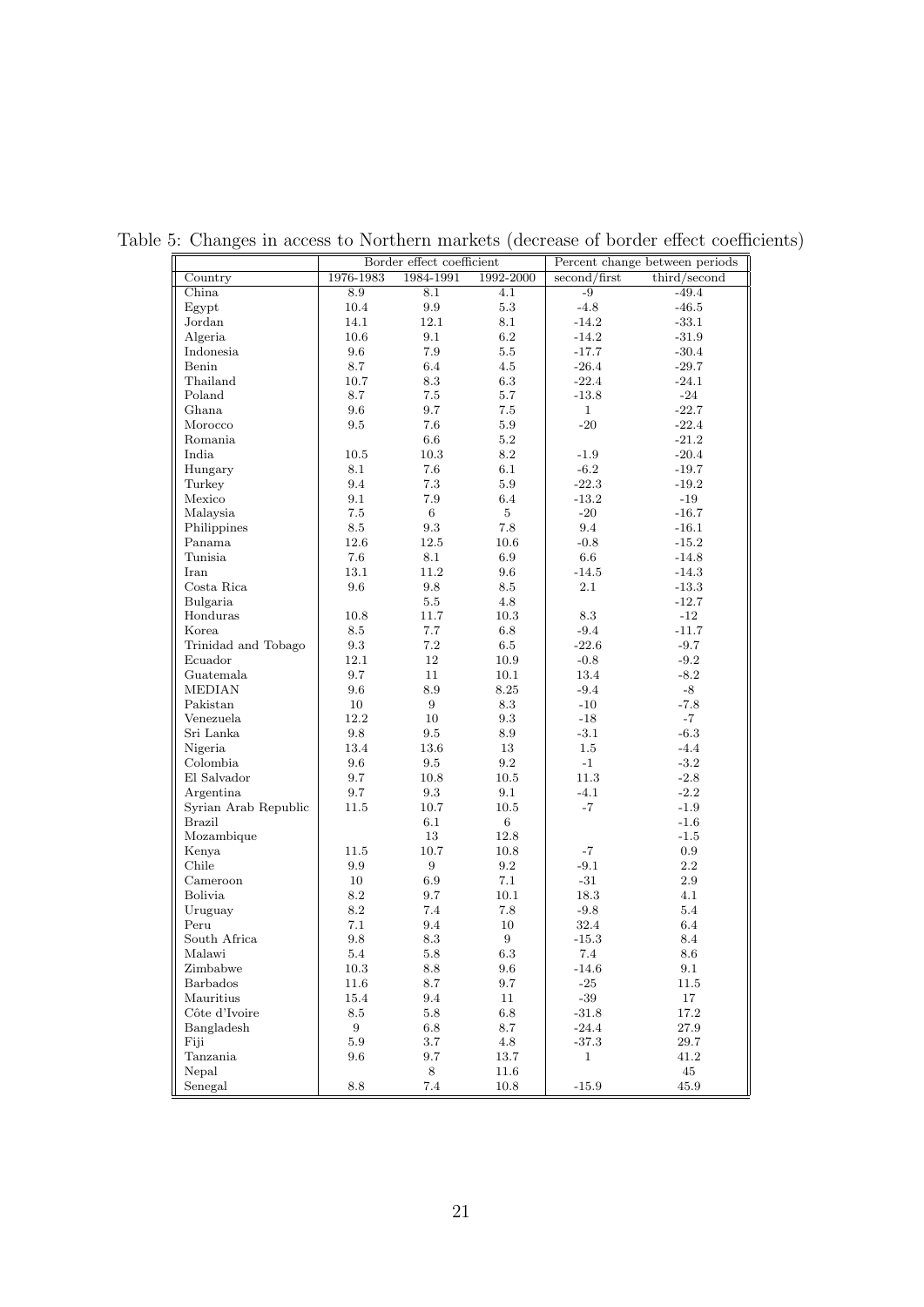access of Southern goods over domestic ones. This is true for professional equipment, machinery, apparel, footwear and leather notably for the latest years. Iron, steel and nonferrous metals have specifically high border effects for this country.

## 4 Conclusion

This paper develops a new method to measure difficulties in market access over a wide sample of countries (both developing and developed), industries and years. We use a gravity-type model of trade patterns structurally grounded in theory to estimate in particular the impact of national borders on revealed access to Northern markets by Southern producers. Results show that difficulties faced by developing countries' exporters in accessing developed countries consumers are higher than difficulties faced by Northern exporters. Currently, the tariff equivalents of those border effects differ by a figure up to 45 percentage points. Those difficulties in market access have however experienced a noticeable fall since the mid seventies.

Another of our results concerns the impact of tariffs on market access. While tariffs still have in general an influence on trade patterns, they do not seem to be an important part of the border effect faced by Southern exporters on Northern markets. We also show that the proximity of the empirical specification with theory changes the estimates related to the impact of regional agreements and put them more in line with our expectations than some results in the literature. The EU, CUSA/NAFTA, ASEAN/AFTA and MERCO-SUR agreements all tend to reduce the estimated degree of market fragmentation within those zones, with an expected ranking between the respective impact of those agreements. Further research should concentrate on the provision of further explanations of estimated restrictions in market access and in particular on disentangling actual protection from differences in preferences among consumers in rich and poor countries. While we do account for relative prices of products in our specification, an additional improvement of our framework would be to deal more fully with the respective specialization patterns of developing and developed countries, incorporating comparative advantage in the model.

## 5 References

- Aitken, N. (1973), "The Effect of the EEC and EFTA on European Trade: A Temporal Cross-Section Analysis", American Economic Review 63(5):881-92.
- Anderson, J. and E. van Wincoop (2003), "Gravity with Gravitas: A Solution to the Border Puzzle", American Economic Review 93(1):170-192.
- Anderson, J. and E. van Wincoop (2004), "Trade Costs" Journal of Economic Literature, 42(3).
- BOUËT, A., Y. DECREUX, L. FONTAGNÉ, S. JEAN, AND D. LABORDE (2004), "MACMap-HS6: A consistent, ad-valorem equivalent measure of applied protection across the world", CEPII Working Paper forthcoming.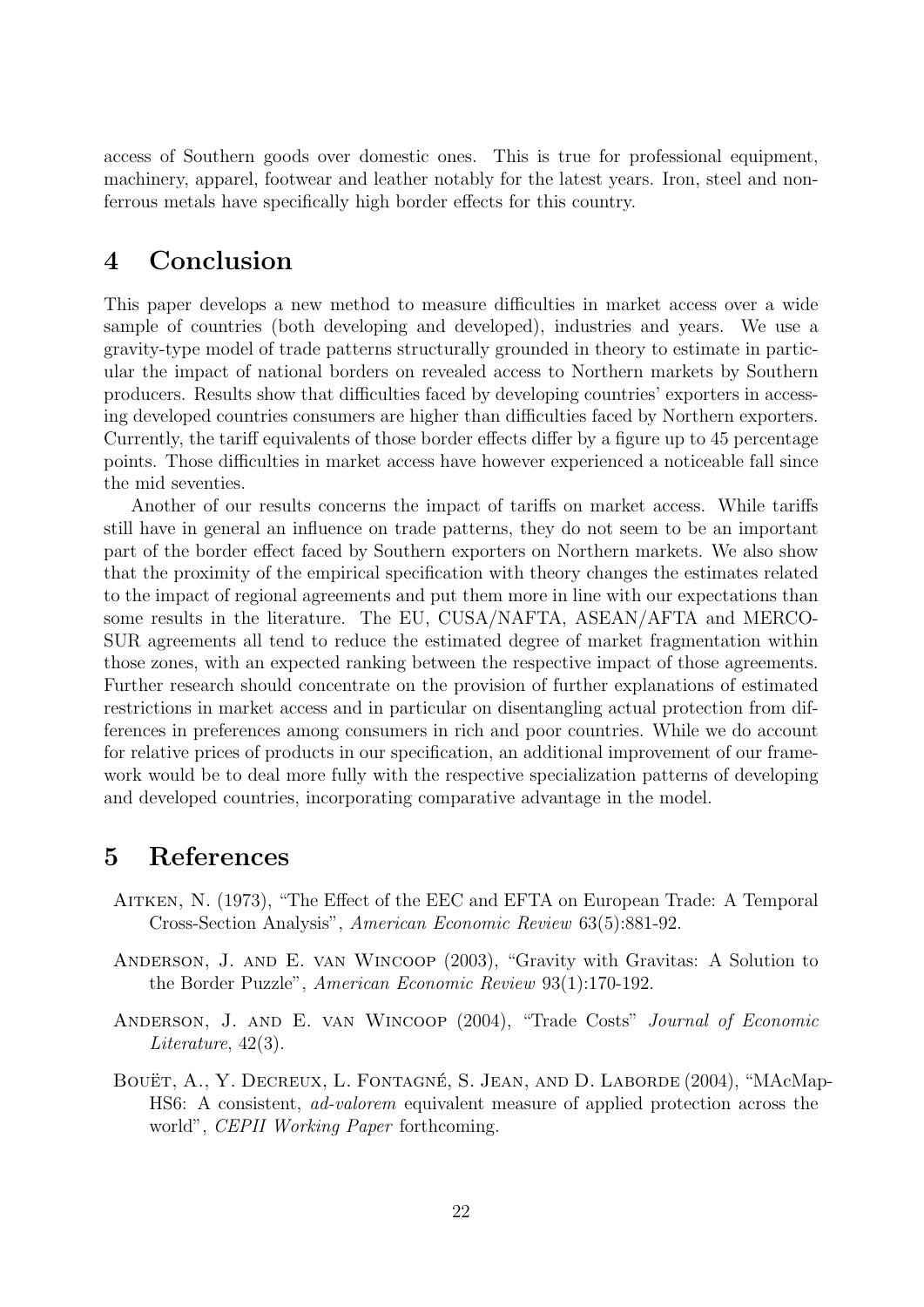- CARRÈRE, C. (forthcoming), "Revisiting the effects of regional trade agreements on trade flows with proper specification of the gravity model", European Economic Review.
- Chen, N. (2004), "Intra-national versus international trade in the European Union: why do national borders matter?", Journal of International Economics 63(1), 93–118..
- DISDIER, A-C. AND K. HEAD (2004), "The Puzzling Persistence of the Distance Effect on Bilateral Trade", mimeo UBC.
- EATON, J. AND S. KORTUM (2002), "Technology, Geography and Trade", *Econometrica*, 70(5): 1741-1780.
- Erkel-Rousse, H. and D. Mirza (2002), "Import price-elasticities: reconsidering the evidence", Canadian Journal of Economics, 35(2): 282-306.
- European Commission (2003), The Internal Market Ten Years without Frontiers, available at www.europa.eu.int/comm/internal market/10years/docs/workingdoc/ workingdoc en.pdf
- EVENETT, S. AND W. KELLER (2003), "On Theories Explaining the Success of the Gravity Equation", Journal of Political Economy, 110(2): 281-316.
- Feenstra, R. (2003), Advanced International Trade: Theory and Evidence, Princeton: Princeton University Press.
- Frankel, J.A., 1997, Regional Trading Blocs Washington: Institute for International Economics.
- FRANKEL, J., E. STEIN AND S-J. WEI, 1995, "Trading Blocs and the Americas: The Natural, the Unnatural, and the Supernatural", Journal of Development Economics  $47(1):61-95.$
- Fukao, K., T. Okubo and R. Stern (2001), "An Econometric Analysis of Trade Diversion Under NAFTA", North American Journal of Economics and Finance 14:3- 24.
- HAVEMAN, J., U. NAIR-REICHERT AND J. THURSBY (2003), "How effective are trade barriers? An empirical analysis of trade reduction, diversion and compression", The Review of Economics and Statistics 85(2): 480-485.
- Head, K. and T. Mayer (2000), "Non-Europe : The Magnitude and Causes of Market Fragmentation in Europe", Weltwirschaftliches Archiv 136(2):285-314.
- Head, K. and T. Mayer (2002), "Illusory Border Effects: Distance Mismeasurement Inflates Estimates of Home Bias in Trade" CEPII Working paper 2002-01.
- Head, K. and J. Ries (2001), "Increasing Returns Versus National Product Differentiation as an Explanation for the Pattern of US-Canada Trade", American Economic Review 91(4): 858-876.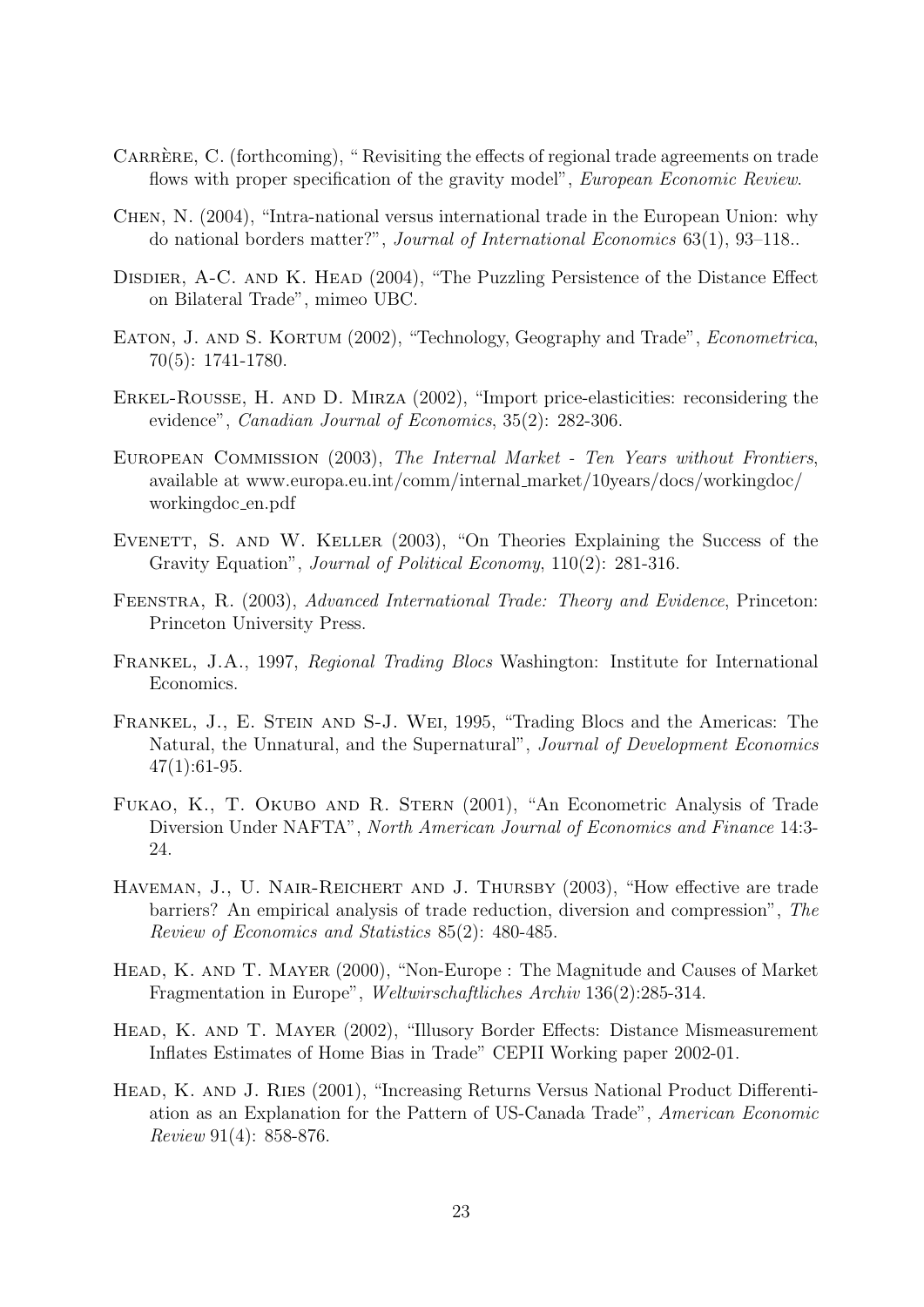- Krugman, P.R. (1980), "Scale Economies, Product Differentiation, and the Pattern of Trade", American Economic Review 70:950-959.
- LAI, N. AND D. TREFLER (2002), "The Gains from Trade with Monopolistic Competition: Specification, Estimation, and Mis-Specification", NBER Working Paper, 9169.
- McCallum, J. (1995), " National Borders Matter: Canada-US Regional Trade Patterns", American Economic Review 85:615-623.
- Nitsch, V. (2000), "National Borders and International Trade: Evidence from the European Union", Canadian Journal of Economics 33(4) : 1091-1105.
- Soloaga I. and A. Winters (2001), "Regionalism in the Nineties: What Effect on Trade?", North American Journal of Economics and Finance 12:1-29.
- Romalis, J. (2002), "NAFTA's and CUSFTA's Impact on North American Trade", mimeo, University of Chicago GSB.
- Rose, A.K. (2000), "One Money, One Market: Estimating the Effect of Common Currencies on Trade", Economic Policy 30:9-45.
- WAGNER, D. (2003), "Aid and Trade An Empirical Study", Journal of the Japanese and International Economies, 17(2):153-173.
- Wei, S-J. (1996), "Intra-National Versus International Trade: How Stubborn Are Nations in Global Integration?", NBER Working Paper # 5531.
- WORLD TRADE ORGANISATION. (2001), International Trade Statistics http://www.wto.org/english/res e/statis e/its2001 e/section2/ii07.xls

## A Robustness check: North-South market access, with

# regional trade arrangements using MacMap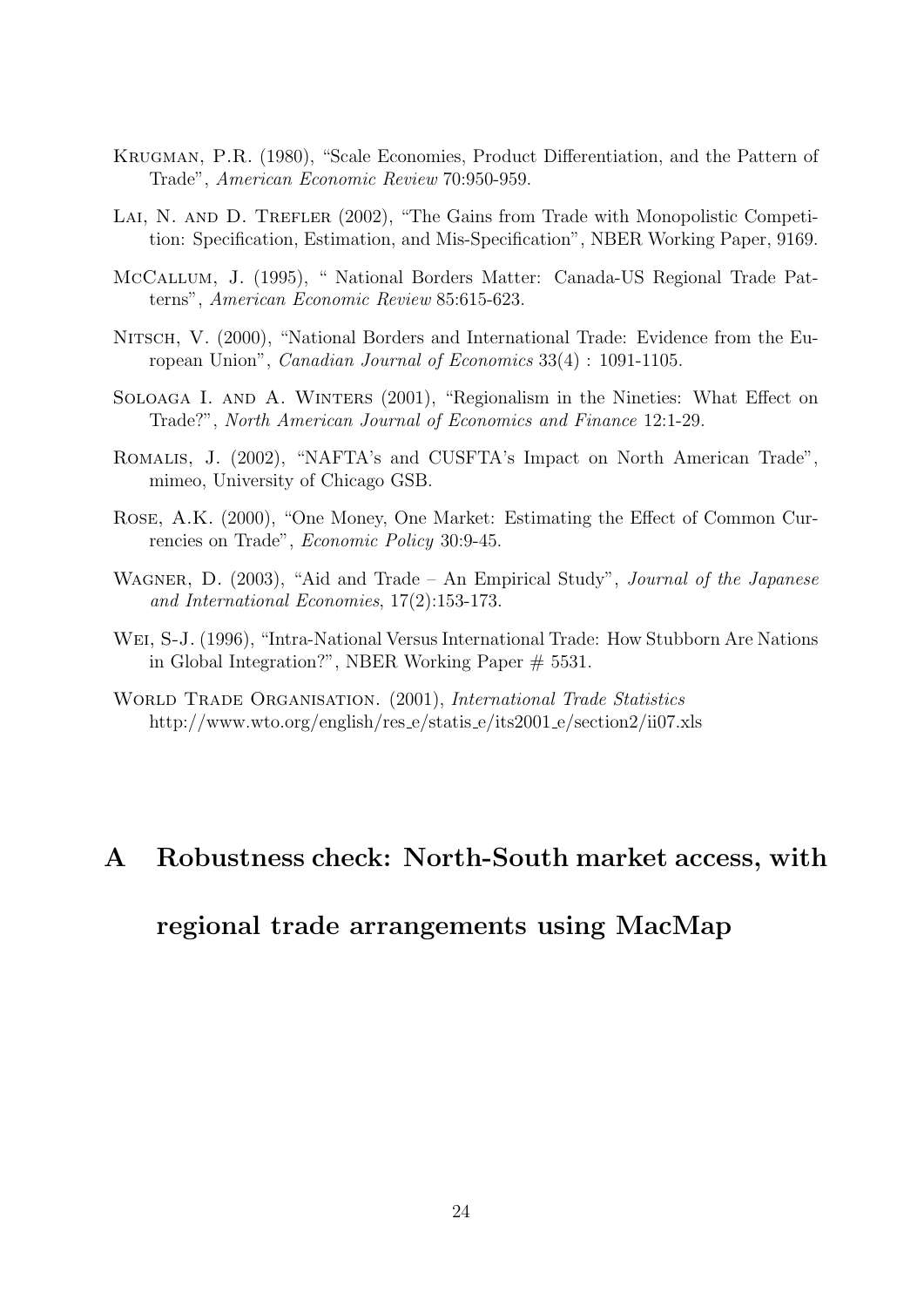|                     | Dependent Variable: Ln Imports Partner/Own |                              |                   |                              |                              |                              |                   |  |  |
|---------------------|--------------------------------------------|------------------------------|-------------------|------------------------------|------------------------------|------------------------------|-------------------|--|--|
| Model:              | Whole sample                               | $\overline{N \rightarrow N}$ | $S \rightarrow S$ | $\overline{N \rightarrow S}$ | $\overline{S \rightarrow N}$ | $\overline{N \rightarrow S}$ | $S \rightarrow N$ |  |  |
| <b>Border</b>       | $-4.51^a$                                  | $-4.54^a$                    | $-4.26^a$         | $-2.72^a$                    | $-5.02^a$                    | $-2.38^a$                    | $-5.31^a$         |  |  |
|                     | (0.14)                                     | (0.16)                       | (0.26)            | (0.32)                       | (0.17)                       | (0.52)                       | (0.27)            |  |  |
| Ln Rel. Production  | $0.74^a$                                   | $0.73^a$                     | $0.84^a$          | $0.72^a$                     | $0.78^a$                     | $0.64^a$                     | $0.86^a$          |  |  |
|                     | (0.01)                                     | (0.02)                       | (0.03)            | (0.02)                       | (0.02)                       | (0.04)                       | (0.04)            |  |  |
| Ln Rel. Prices      | $-0.30^a$                                  | $-0.45^a$                    | $-0.54^a$         | $-0.85^a$                    | -0.55 $^a$                   | $-0.98^a$                    | $-0.67^a$         |  |  |
|                     | (0.05)                                     | (0.16)                       | (0.11)            | (0.17)                       | (0.08)                       | (0.22)                       | (0.08)            |  |  |
| Ln Rel. Distance    | $-0.62^a$                                  | $-0.40^a$                    | $-0.97^a$         | $\text{-}1.10^a$             | $-0.52^a$                    | $-1.10^a$                    | -0.45 $^a$        |  |  |
|                     | (0.05)                                     | (0.05)                       | (0.08)            | (0.08)                       | (0.05)                       | (0.11)                       | (0.08)            |  |  |
| Contiguity          | $0.93^a$                                   | $1.20^a$                     | $0.68^a$          | $0.91^a$                     | $1.53^a$                     | $1.07^a$                     | $1.40^a$          |  |  |
|                     | (0.08)                                     | (0.08)                       | (0.16)            | (0.19)                       | (0.21)                       | (0.27)                       | (0.53)            |  |  |
| Common Language     | $0.76^a$                                   | $0.90^a$                     | $0.58^a$          | $0.94^a$                     | $0.80^a$                     | $0.70^a$                     | $0.50^a$          |  |  |
|                     | (0.06)                                     | (0.09)                       | (0.11)            | (0.09)                       | (0.14)                       | (0.12)                       | (0.17)            |  |  |
| $Ln(1+Tariff) - MM$ | $-6.83^a$                                  | $-5.23^a$                    | $-5.84^a$         | $-4.78^a$                    | $-5.76^a$                    | $-4.93^a$                    | $-2.80^{b}$       |  |  |
|                     | (0.53)                                     | (1.04)                       | (0.69)            | (0.59)                       | (0.85)                       | (0.86)                       | (1.29)            |  |  |
| Same Country        | $0.41^a$                                   | 0.16                         | $0.51^a$          |                              |                              |                              |                   |  |  |
|                     | (0.13)                                     | (0.22)                       | (0.18)            |                              |                              |                              |                   |  |  |
| Common Colonizer    | $1.18^a$                                   |                              | $0.95^a$          |                              |                              |                              |                   |  |  |
|                     | (0.19)                                     |                              | (0.22)            |                              |                              |                              |                   |  |  |
| Colonial Link       |                                            | $0.34^a$                     |                   | $0.45^a$                     | 0.13                         | $0.43^a$                     | 0.19              |  |  |
|                     |                                            | (0.11)                       |                   | (0.09)                       | (0.18)                       | (0.12)                       | (0.22)            |  |  |
| <b>RTAs</b>         | $1.13^a$                                   |                              |                   |                              |                              |                              |                   |  |  |
|                     | (0.08)                                     |                              |                   |                              |                              |                              |                   |  |  |
| ${\rm EU}$          |                                            | $0.72^{\circ}$               |                   |                              |                              |                              |                   |  |  |
|                     |                                            | (0.10)                       |                   |                              |                              |                              |                   |  |  |
| <b>CUSA</b>         |                                            | $0.38^{b}$                   |                   |                              |                              |                              |                   |  |  |
|                     |                                            | (0.17)                       |                   |                              |                              |                              |                   |  |  |
| <b>MERCOSUR</b>     |                                            |                              | 0.37              |                              |                              |                              |                   |  |  |
|                     |                                            |                              | (0.27)            |                              |                              |                              |                   |  |  |
| <b>ASEAN</b>        |                                            |                              | $2.35^a$          |                              |                              |                              |                   |  |  |
|                     |                                            |                              | (0.42)            |                              |                              |                              |                   |  |  |
| Andean Community    |                                            |                              | 0.29              |                              |                              |                              |                   |  |  |
|                     |                                            |                              | (0.32)            |                              |                              |                              |                   |  |  |
| <b>NAFTA</b>        |                                            |                              |                   | $0.21\,$                     | $1.38^{a}$                   | 0.08                         | $1.95^a$          |  |  |
|                     |                                            |                              |                   | (0.57)                       | (0.28)                       | (0.58)                       | (0.44)            |  |  |
| Ln Aid Received     |                                            |                              |                   |                              |                              | $0.13^a$                     |                   |  |  |
|                     |                                            |                              |                   |                              |                              | (0.03)                       |                   |  |  |
| Ln Aid Given        |                                            |                              |                   |                              |                              |                              | $0.10^{b}$        |  |  |
|                     |                                            |                              |                   |                              |                              |                              | (0.04)            |  |  |
| $\overline{\rm N}$  | 31230                                      | 8800                         | 6336              | 7927                         | 8167                         | 4981                         | 3976              |  |  |
| $\mathbf{R}^2$      | 0.487                                      | 0.483                        | 0.507             | 0.43                         | 0.447                        | 0.423                        | 0.448             |  |  |
| <b>RMSE</b>         | 2.345                                      | 1.979                        | 2.534             | 2.253                        | 2.377                        | $2.29\,$                     | 2.427             |  |  |

Table 6: North-South market access, with regional trade arrangements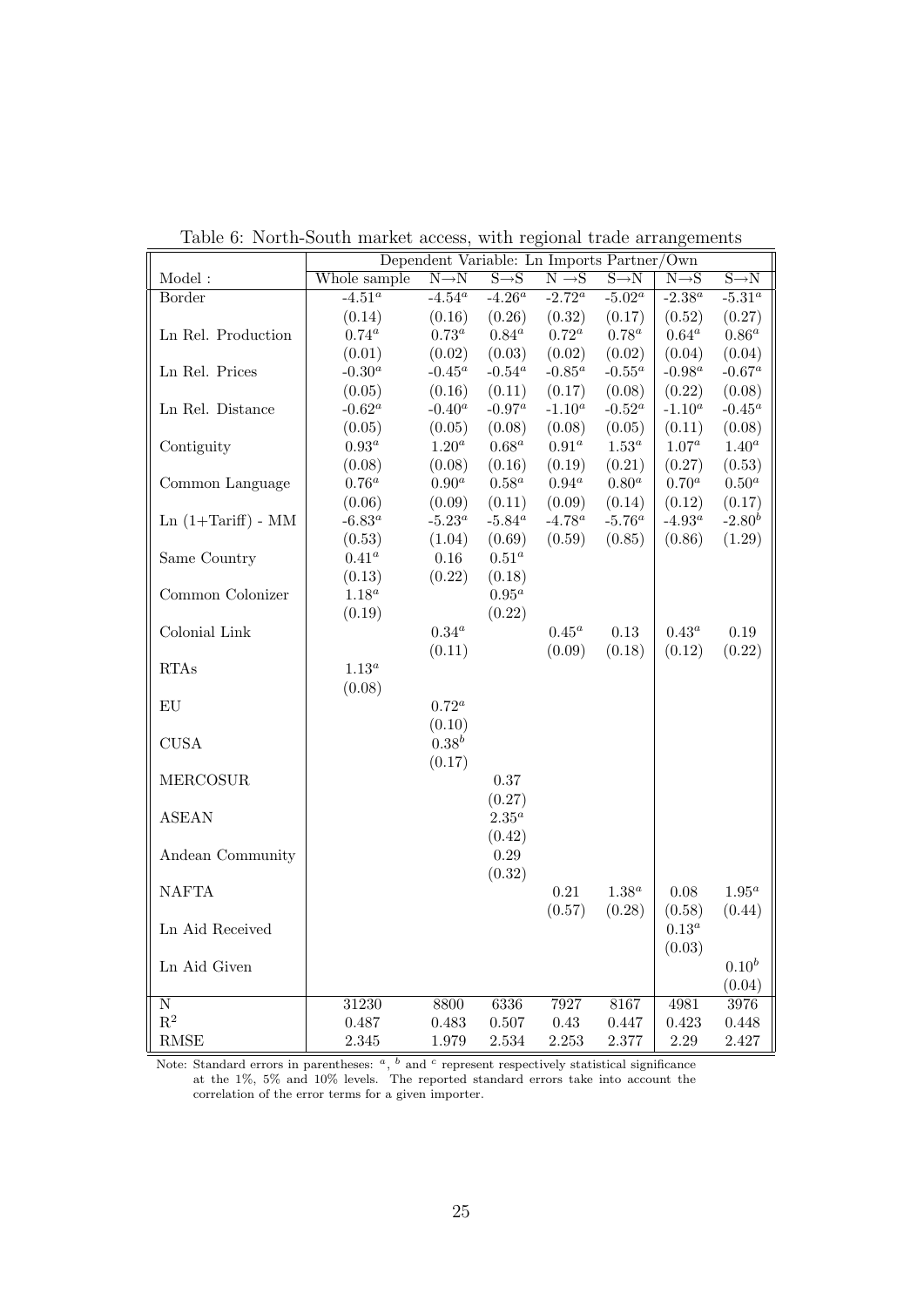# B Evolution of the impact of regional agreements



Figure 3: Evolution of the impact of regional agreements - Restricted sample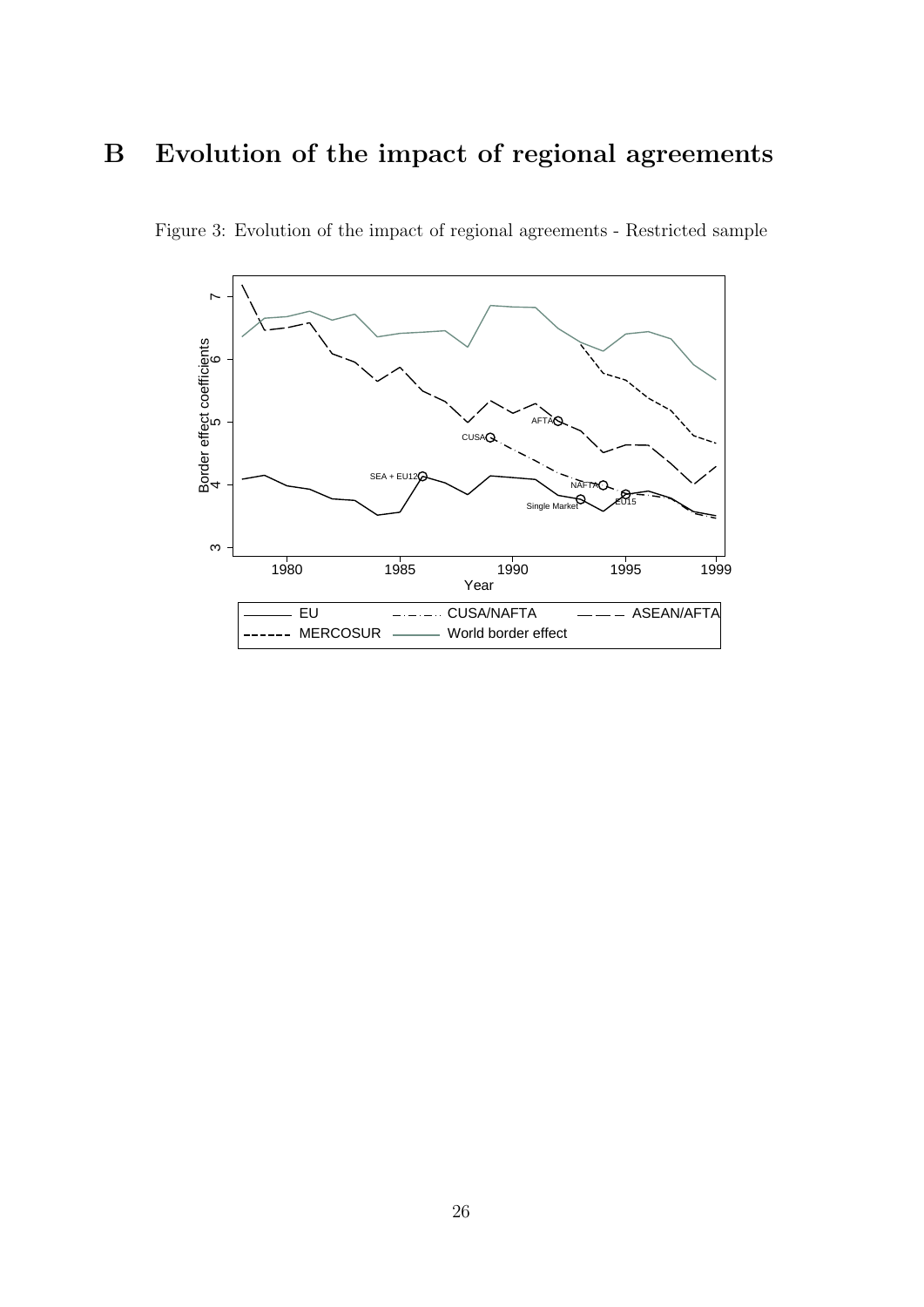Figure 4: Evolution of the impact of regional agreements - EU7

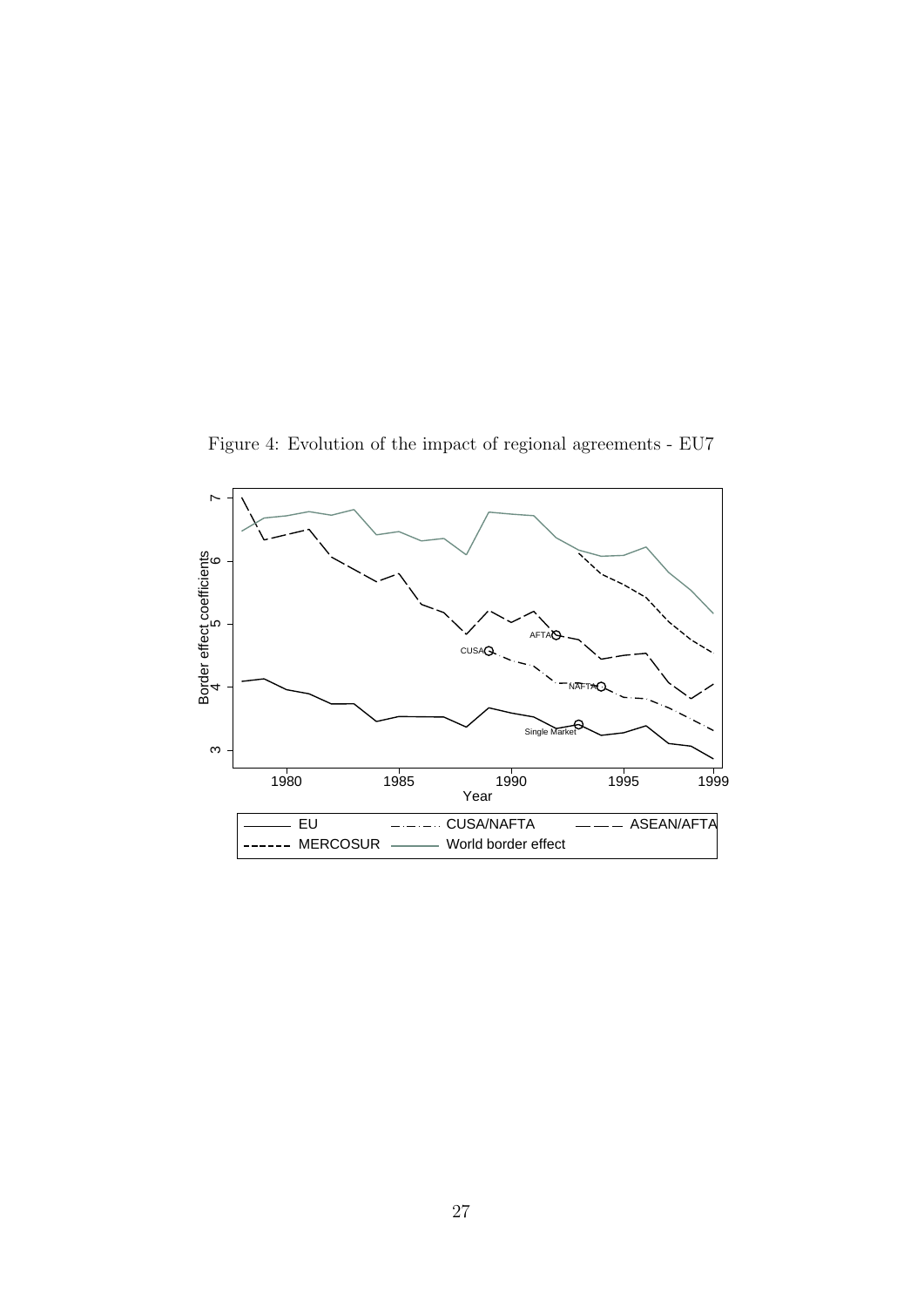# C Difficulties for developing countries in the Quad countries' market access over time and by industry

Table 7: Difficulties for Developing Countries in European Market Access over Time

|                    |           | Dependent Variable: Ln Imports Partner/Own |           |            |               |                   |            |  |  |  |  |
|--------------------|-----------|--------------------------------------------|-----------|------------|---------------|-------------------|------------|--|--|--|--|
| Model:             | $76 - 83$ | 84-91                                      | 92-99     | 92-99      | <b>TRAINS</b> | MМ                | Aid        |  |  |  |  |
|                    |           | $-7.57^a$                                  | $-5.88^a$ | $-5.74^a$  | $-5.71^a$     | $-4.98^a$         | $-7.15^a$  |  |  |  |  |
| intept             | $-8.77^a$ |                                            |           |            |               |                   |            |  |  |  |  |
|                    | (0.12)    | (0.09)                                     | (0.08)    | (0.10)     | (0.10)        | (0.22)            | (0.15)     |  |  |  |  |
| Ln Rel. Production | $0.62^a$  | $0.71^{\circ}$                             | $0.76^a$  | $0.77^a$   | $0.77^a$      | $0.77^{\rm a}$    | $0.84^a$   |  |  |  |  |
|                    | (0.01)    | (0.01)                                     | (0.01)    | (0.01)     | (0.01)        | (0.03)            | (0.01)     |  |  |  |  |
| Ln Rel. Prices     | $-1.01^a$ | $-0.96^a$                                  | $-0.58^a$ | $-0.64^a$  | $-0.65^a$     | $-0.81^a$         | -0.84 $^a$ |  |  |  |  |
|                    | (0.06)    | (0.05)                                     | (0.03)    | (0.04)     | (0.04)        | (0.09)            | (0.04)     |  |  |  |  |
| Ln Rel. Distance   | $-0.15^a$ | $-0.39^a$                                  | $-0.60^a$ | $-0.63^a$  | $-0.62^a$     | $-0.60^a$         | $-0.25^a$  |  |  |  |  |
|                    | (0.03)    | (0.03)                                     | (0.02)    | (0.03)     | (0.03)        | (0.07)            | (0.04)     |  |  |  |  |
| Contiguity         | $0.50^a$  | $1.34^a$                                   | $1.62^a$  | $1.51^a$   | $1.52^a$      | $1.06^a$          | $0.00^a$   |  |  |  |  |
|                    | (0.18)    | (0.12)                                     | (0.08)    | (0.11)     | (0.10)        | (0.27)            | (0.00)     |  |  |  |  |
| Common Language    | $0.41^a$  | $0.24^a$                                   | $0.19^a$  | $0.18^{b}$ | $0.18^{b}$    | 0.17              | $0.18^{b}$ |  |  |  |  |
|                    | (0.08)    | (0.07)                                     | (0.07)    | (0.09)     | (0.09)        | (0.25)            | (0.09)     |  |  |  |  |
| Colonial Link      | $0.41^a$  | $0.47^a$                                   | $0.60^a$  | $0.62^a$   | $0.63^a$      | 0.39 <sup>c</sup> | $0.64^a$   |  |  |  |  |
|                    |           |                                            |           |            |               |                   |            |  |  |  |  |
|                    | (0.08)    | (0.08)                                     | (0.07)    | (0.08)     | (0.08)        | (0.22)            | (0.10)     |  |  |  |  |
| TRAINS Tariffs     |           |                                            |           |            | $-1.79^a$     |                   | $0.84^c$   |  |  |  |  |
|                    |           |                                            |           |            | (0.42)        |                   | (0.47)     |  |  |  |  |
| MacMap Tariffs     |           |                                            |           |            |               | $-6.68^a$         |            |  |  |  |  |
|                    |           |                                            |           |            |               | (1.26)            |            |  |  |  |  |
| Ln Aid Given       |           |                                            |           |            |               |                   | $0.11^a$   |  |  |  |  |
|                    |           |                                            |           |            |               |                   | (0.01)     |  |  |  |  |
| N                  | 44755     | 63076                                      | 92343     | 59334      | 59334         | 5448              | 37288      |  |  |  |  |
| $\mathbf{R}^2$     | 0.24      | 0.3                                        | 0.355     | 0.364      | 0.364         | 0.409             | 0.371      |  |  |  |  |
| <b>RMSE</b>        | 2.909     | 2.837                                      | $2.775\,$ | 2.752      | 2.75          | 2.37              | 2.8        |  |  |  |  |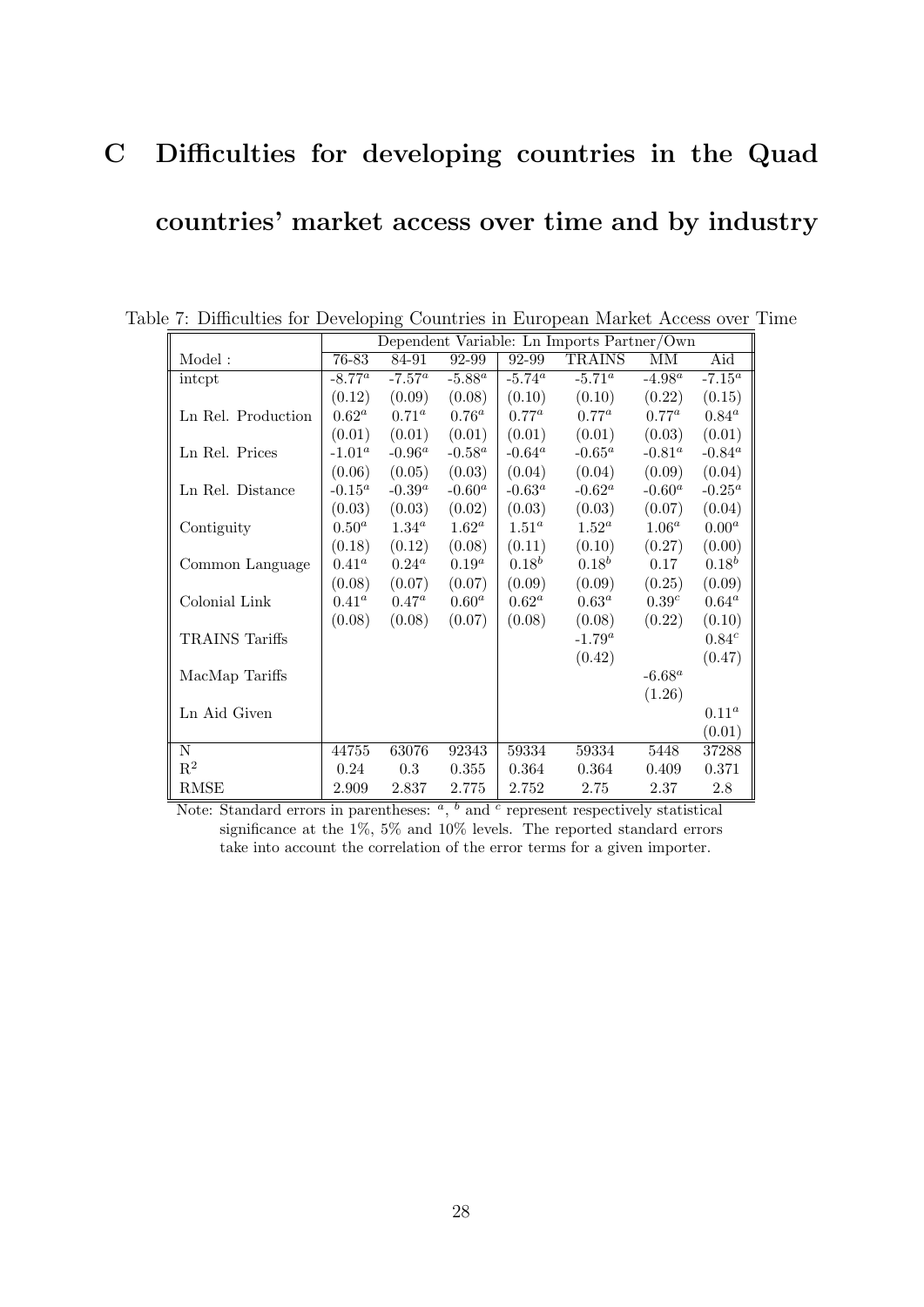|                       | Dependent Variable: Ln Imports Partner/Own |                |                  |            |               |           |                  |  |  |
|-----------------------|--------------------------------------------|----------------|------------------|------------|---------------|-----------|------------------|--|--|
| Model:                | 76-83                                      | 84-91          | 92-99            | 92-99      | <b>TRAINS</b> | <b>MM</b> | Aid              |  |  |
| Border                | $-7.81^a$                                  | $-6.58^a$      | $\text{-}5.78^a$ | $-5.71^a$  | $-5.77^a$     | $-5.72^a$ | $\text{-}5.45^a$ |  |  |
|                       | (0.15)                                     | (0.13)         | (0.13)           | (0.15)     | (0.15)        | (0.46)    | (0.17)           |  |  |
| Ln Rel. Production    | $0.72^{\circ}$                             | $0.74^{\circ}$ | $0.78^{\circ}$   | $0.80^a$   | $0.80^{a}$    | $0.79^a$  | $0.76^a$         |  |  |
|                       | (0.02)                                     | (0.02)         | (0.02)           | (0.02)     | (0.02)        | (0.04)    | (0.02)           |  |  |
| Ln Rel. Prices        | $-0.97^a$                                  | $-0.95^a$      | $-0.39^a$        | $-0.58^a$  | $-0.57^a$     | $-0.26$   | $-1.37^a$        |  |  |
|                       | (0.11)                                     | (0.08)         | (0.07)           | (0.09)     | (0.08)        | (0.22)    | (0.10)           |  |  |
| Ln Rel. Distance      | $-0.72^a$                                  | $-0.91^a$      | $-0.85^a$        | -0.94 $^a$ | $-0.95^a$     | $-0.29$   | $-1.42^a$        |  |  |
|                       | (0.06)                                     | (0.05)         | (0.05)           | (0.07)     | (0.07)        | (0.20)    | (0.08)           |  |  |
| Contiguity            | $3.19^a$                                   | $3.08^a$       | $1.96^a$         | $1.68^a$   | $1.68^a$      | $1.35^a$  | $1.69^a$         |  |  |
|                       | (0.12)                                     | (0.10)         | (0.14)           | (0.18)     | (0.18)        | (0.49)    | (0.17)           |  |  |
| Common Language       | $0.99^a$                                   | $0.55^a$       | $0.65^a$         | $0.73^a$   | $0.73^a$      | $0.79^a$  | $0.60^a$         |  |  |
|                       | (0.06)                                     | (0.05)         | (0.04)           | (0.06)     | (0.06)        | (0.15)    | (0.06)           |  |  |
| Colonial Link         | $2.28^a$                                   | $2.20^a$       | $2.42^a$         | $2.22^a$   | $2.24^a$      |           | $2.66^a$         |  |  |
|                       | (0.18)                                     | (0.15)         | (0.19)           | (0.26)     | (0.26)        |           | (0.26)           |  |  |
| <b>NAFTA</b>          |                                            |                | $1.97^a$         | $2.08^a$   | $2.12^a$      | $2.15^a$  | $1.67^a$         |  |  |
|                       |                                            |                | (0.14)           | (0.16)     | (0.16)        | (0.48)    | (0.17)           |  |  |
| <b>TRAINS Tariffs</b> |                                            |                |                  |            | 1.31          |           | 1.32             |  |  |
|                       |                                            |                |                  |            | (1.22)        |           | (1.25)           |  |  |
| MacMap Tariffs        |                                            |                |                  |            |               | 3.60      |                  |  |  |
|                       |                                            |                |                  |            |               | (3.30)    |                  |  |  |
| Ln Aid Given          |                                            |                |                  |            |               |           | $-0.20^a$        |  |  |
|                       |                                            |                |                  |            |               |           | (0.02)           |  |  |
| $\mathbf N$           | 8675                                       | 12809          | 17566            | 11535      | 11535         | 1037      | 8199             |  |  |
| $\mathbf{R}^2$        | $0.351\,$                                  | 0.377          | 0.421            | 0.436      | 0.436         | 0.556     | 0.459            |  |  |
| <b>RMSE</b>           | 2.695                                      | 2.575          | 2.684            | 2.683      | 2.682         | 2.219     | 2.741            |  |  |

Table 8: Difficulties for Developing Countries in the USA and Canadian Market Access over Time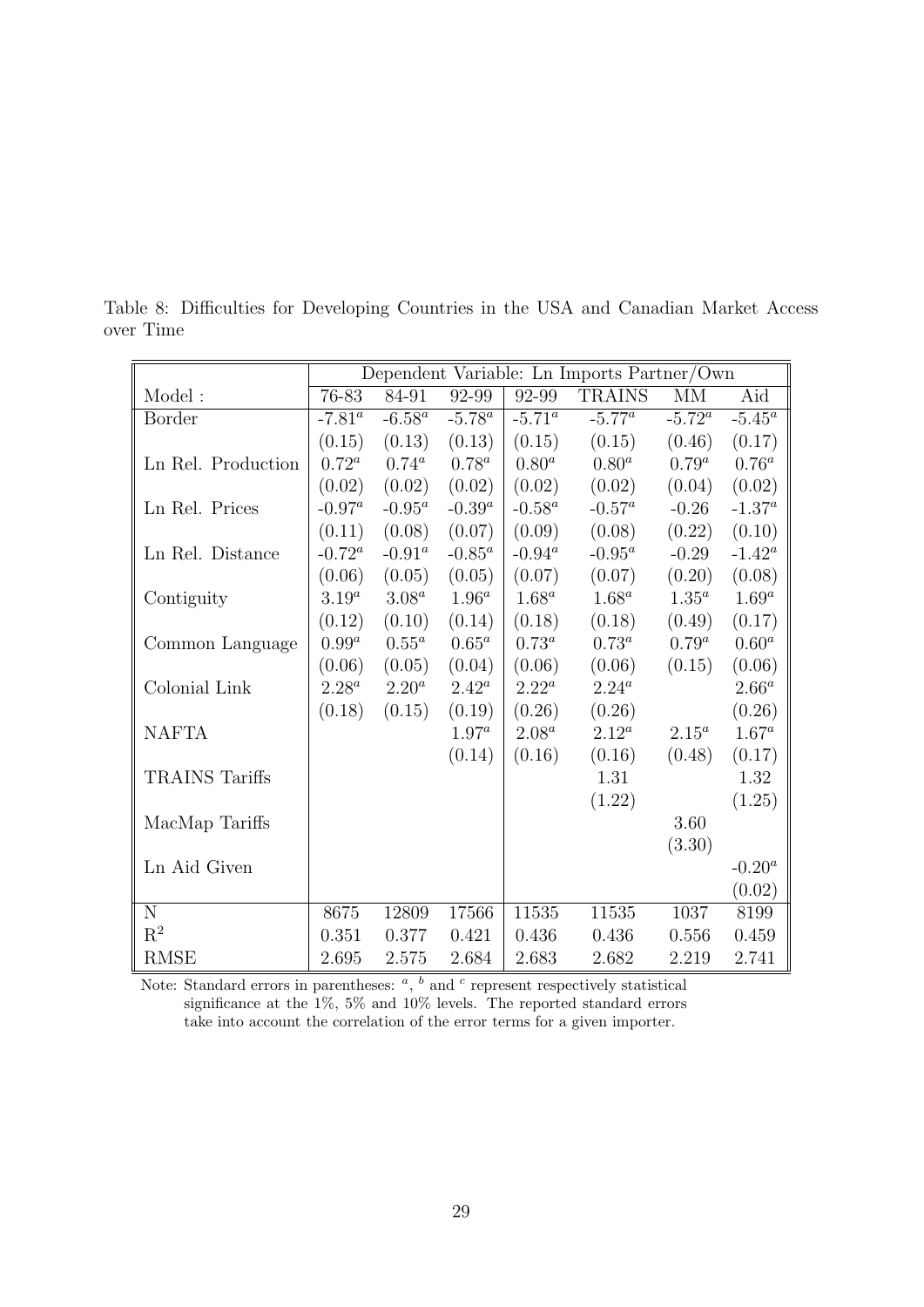|                       | Dependent Variable: Ln Imports Partner/Own |                |                 |           |               |           |           |  |
|-----------------------|--------------------------------------------|----------------|-----------------|-----------|---------------|-----------|-----------|--|
| Model:                | 76-83                                      | 84-91          | 92-99           | 92-99     | <b>TRAINS</b> | MМ        | Aid       |  |
| Border                | $-4.17^a$                                  | $-3.23^a$      | $-1.51^a$       | $-1.65^a$ | $-1.70^a$     | $-2.07^a$ | $-3.22^a$ |  |
|                       | (0.27)                                     | (0.26)         | (0.23)          | (0.28)    | (0.28)        | (0.42)    | (0.29)    |  |
| Ln Rel. Production    | $0.71^{\circ}$                             | $0.84^{\circ}$ | $0.89^{a}$      | $0.90^a$  | $0.89^a$      | $0.90^a$  | $1.04^a$  |  |
|                       | (0.03)                                     | (0.03)         | (0.02)          | (0.03)    | (0.03)        | (0.07)    | (0.04)    |  |
| Ln Rel. Prices        | $-0.37c$                                   | $-0.59^a$      | 0.03            | $-0.03$   | $-0.01$       | $-0.17$   | $-0.61^a$ |  |
|                       | (0.22)                                     | (0.14)         | (0.08)          | (0.10)    | (0.10)        | (0.23)    | (0.11)    |  |
| Ln Rel. Distance      | $-1.44^a$                                  | $-1.57^a$      | $-1.72^{\circ}$ | $-1.68^a$ | $-1.68^a$     | $-1.48^a$ | $-1.50^a$ |  |
|                       | (0.08)                                     | (0.07)         | (0.08)          | (0.09)    | (0.09)        | (0.19)    | (0.10)    |  |
| <b>TRAINS Tariffs</b> |                                            |                |                 |           | 1.25          |           | 0.19      |  |
|                       |                                            |                |                 |           | (1.19)        |           | (1.37)    |  |
| MacMap Tariffs        |                                            |                |                 |           |               | 0.50      |           |  |
|                       |                                            |                |                 |           |               | (1.65)    |           |  |
| Ln Aid Given          |                                            |                |                 |           |               |           | $0.46^a$  |  |
|                       |                                            |                |                 |           |               |           | (0.04)    |  |
| N                     | 4068                                       | 5154           | 7018            | 4509      | 4509          | 441       | 3187      |  |
| $\mathbf{R}^2$        | 0.315                                      | 0.424          | 0.523           | 0.531     | 0.532         | 0.589     | 0.597     |  |
| <b>RMSE</b>           | 3.036                                      | 2.739          | 2.493           | 2.47      | 2.469         | 2.296     | 2.442     |  |

Table 9: Difficulties for Developing Countries in Japanese Market Access over Time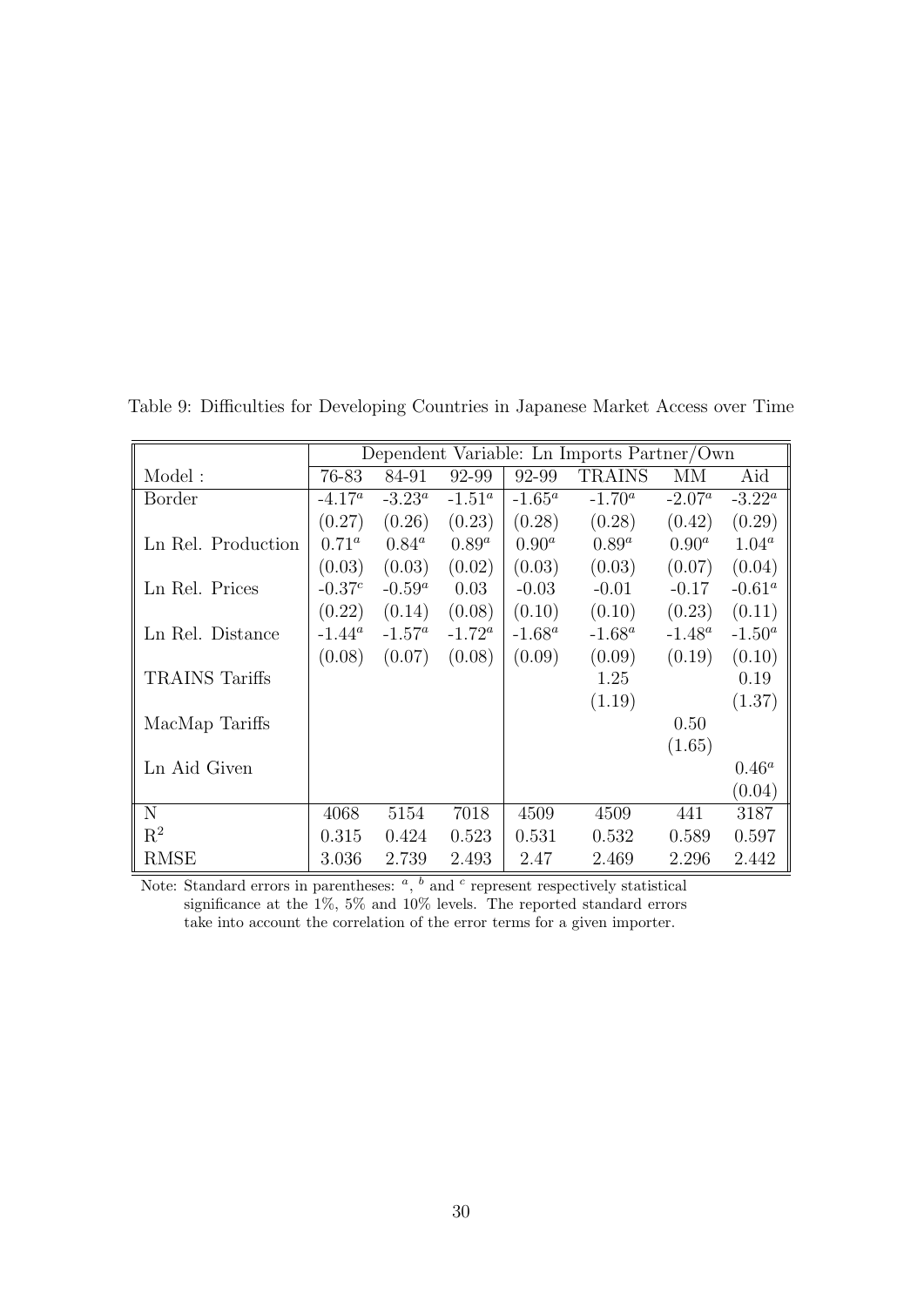

Figure 5: Evolution of Market Access South  $\rightarrow$  EU15

Figure 6: Evolution of Market Access South  $\rightarrow$  USA-Canada